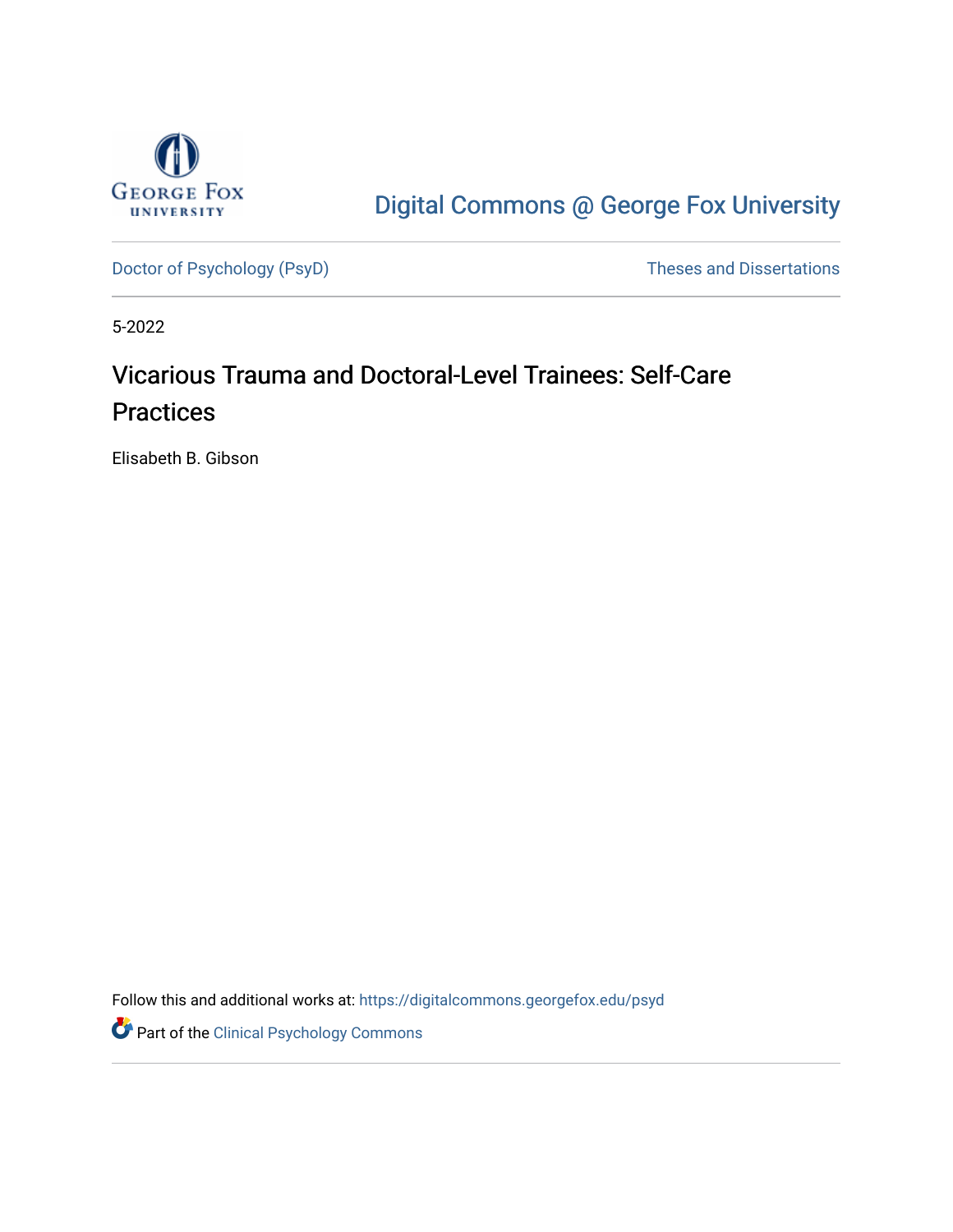## Vicarious Trauma and Doctoral-Level Trainees: Self-Care Practices

by

Elisabeth B. Gibson

Presented to the Faculty of the

Graduate School of Clinical Psychology

George Fox University

in partial fulfillment

of the requirements for the degree of

Doctor of Psychology

in Clinical Psychology

Newberg, Oregon

May 25, 2022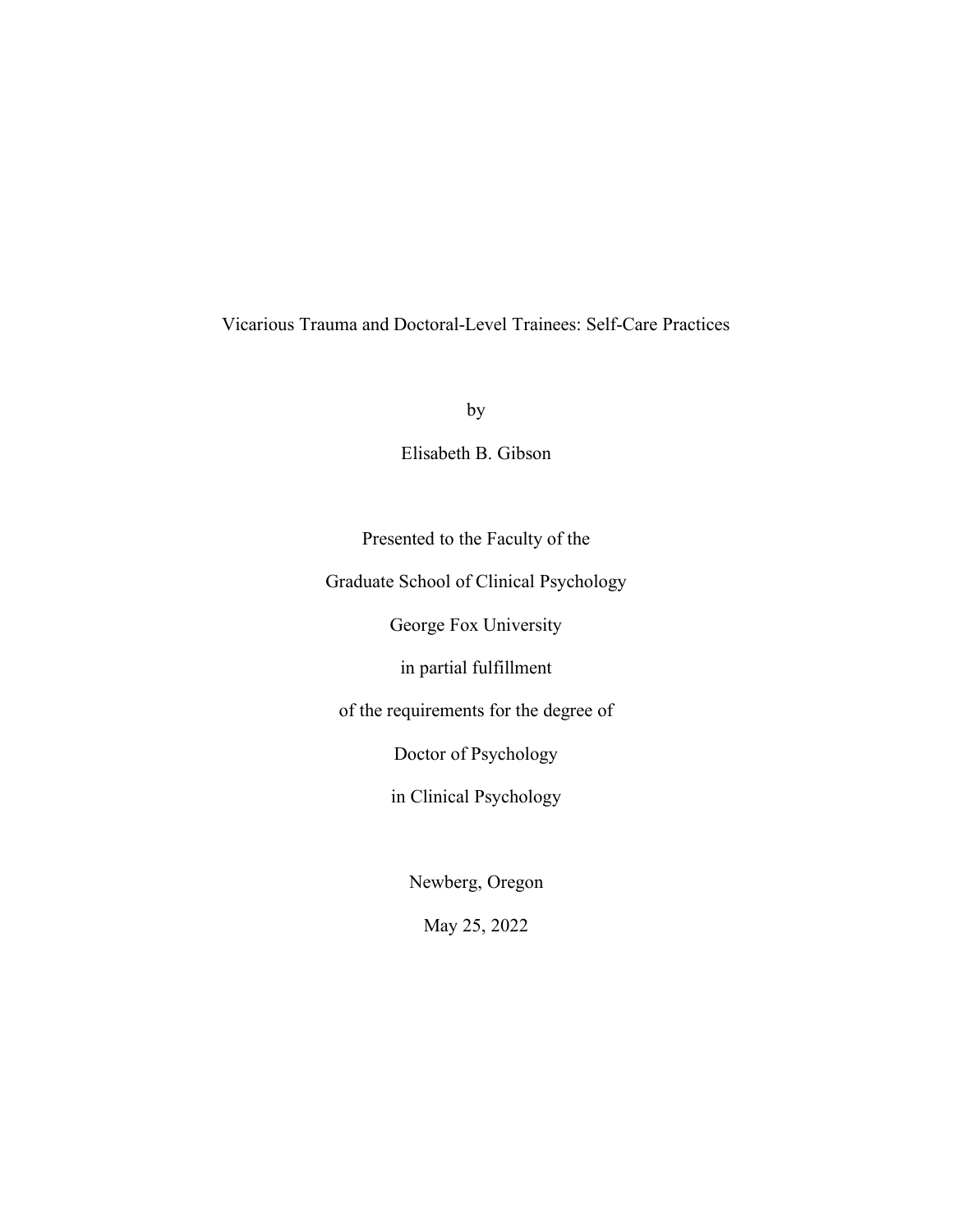Vicarious Trauma and Doctoral level Trainees: Clinical Readiness

and Self-Care Practices

by

Elisabeth B. Gibson

has been approved

at the

Graduate School of Clinical Psychology

George Fox University

as a Dissertation for the PsyD degree

Signatures:

Kenneth Logan, Psy.D., Chair

LM: C Buh

William Buhrow, Psy.D., Member

Kathleen Gathercoal, Ph.D., Member

Date: April 6, 2022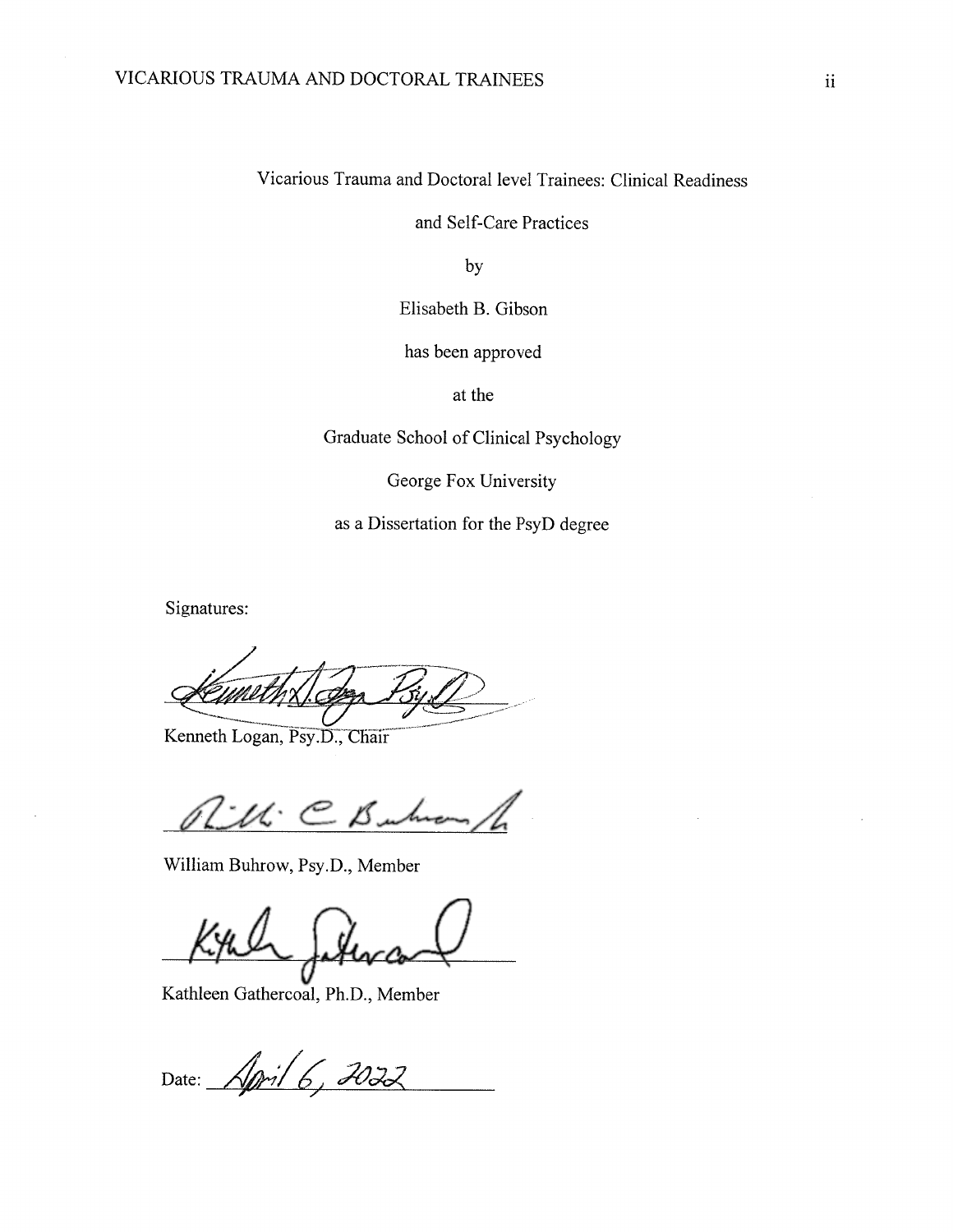Vicarious Trauma and Doctoral-Level Trainees: Self-Care Practices

Elisabeth B. Gibson Graduate School of Clinical Psychology George Fox University Newberg, Oregon

#### **Abstract**

Research reflects correlations between trauma history and motivation to pursue a career in clinical psychology and mental health professions. Professional longevity is a concern for clinicians in general, especially for clinicians with a trauma history who work with people suffering with trauma conditions. Trauma histories measured by adverse childhood experiences (ACEs), are likely to be present within students of doctor of psychology training programs, and may influence doctoral trainee readiness and ability to engage clients in clinical work. Self-care is thought to not only support overall well-being, but to also mitigate the negative consequences of stress associated with clinical work. A survey to evaluate the prevalence of vicarious trauma within doctoral trainees, self-care practices, and program curriculum was distributed via electronic survey to graduate students in three Doctor of Psychology programs in the United States. Results were analyzed using descriptive statistics, comparison of means, analysis of variance (ANOVA), and hierarchical linear regression. Overall results indicated that doctoral trainees experience vicarious trauma in the course of their clinical training, and trainees with trauma histories may be more likely to experience vicarious trauma in the course of their training.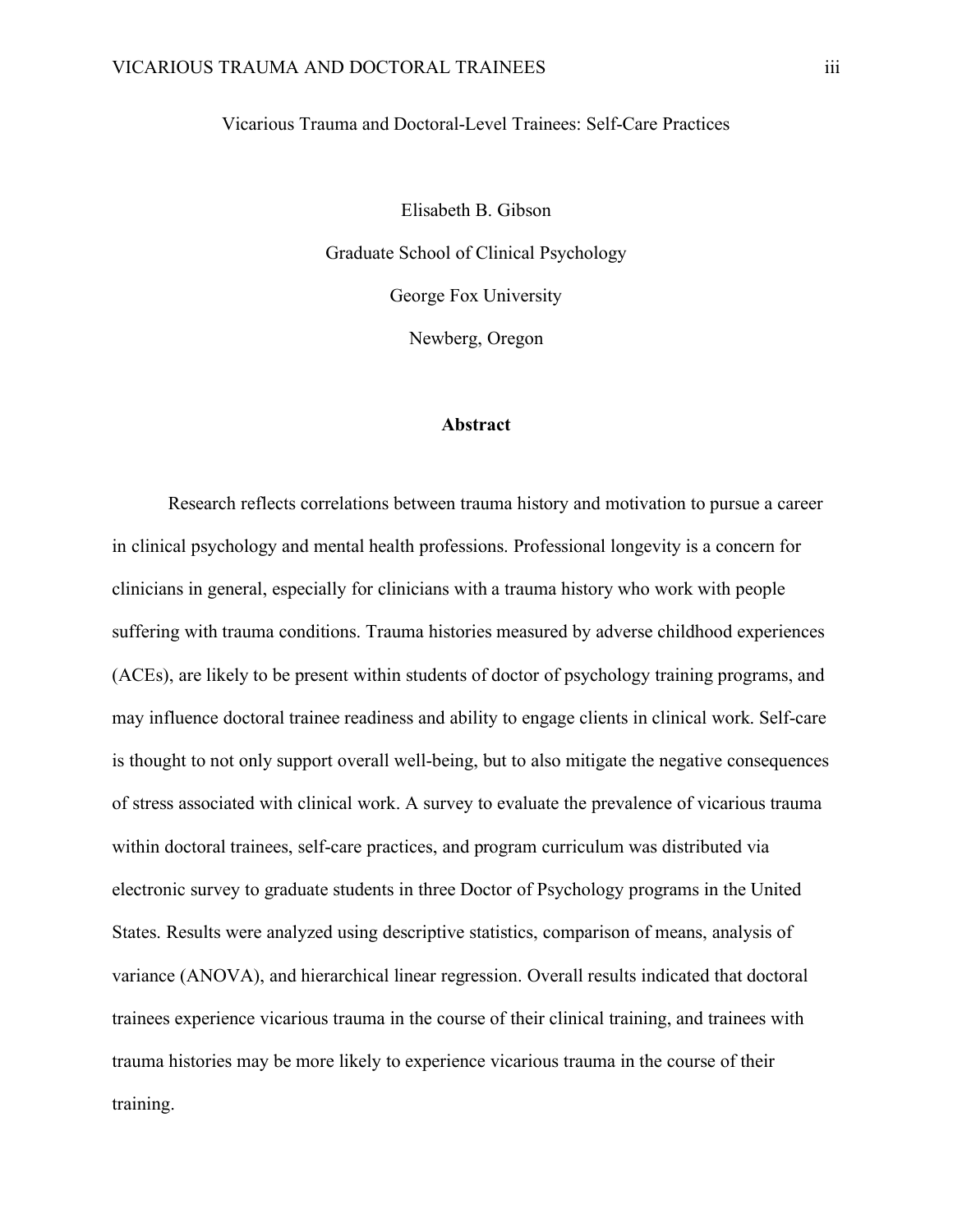*Keywords*: *vicarious trauma, adverse childhood experiences, ACEs, self-care, doctoral*

*trainee, curriculum*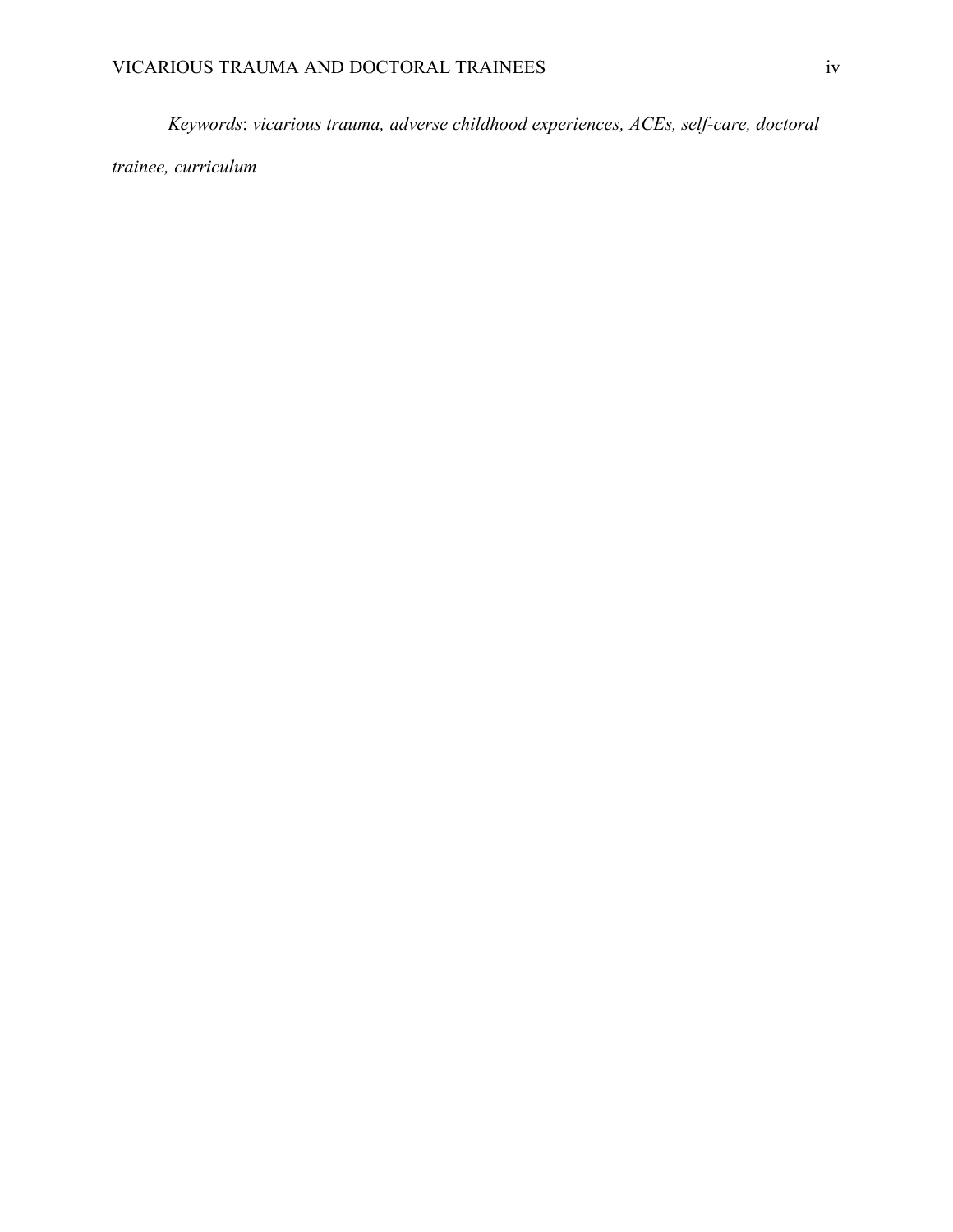## **Table of Contents**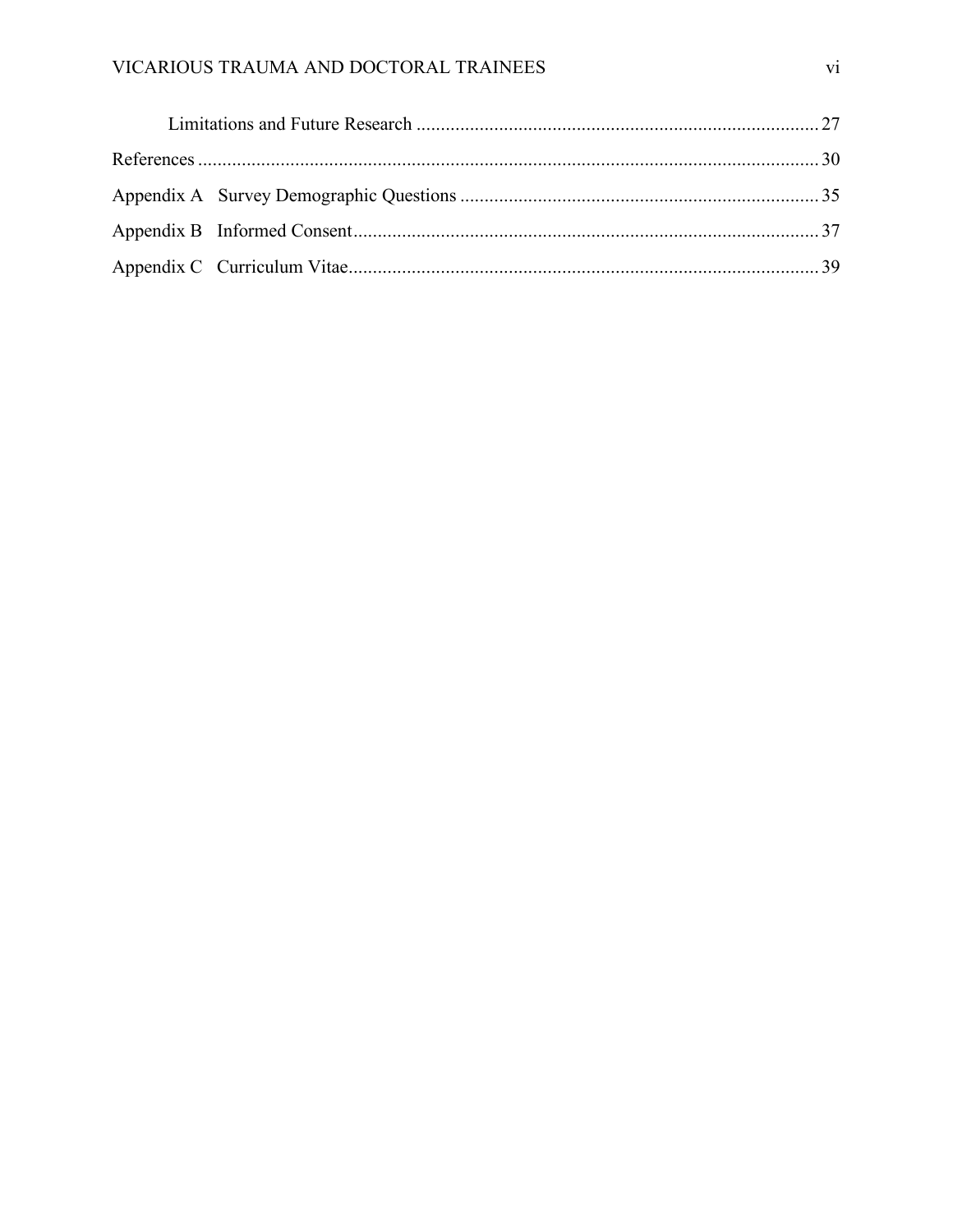## **List of Tables**

| Pearson's Correlation for TABS Total Score, ACE Total Score                                                                            |    |
|----------------------------------------------------------------------------------------------------------------------------------------|----|
| Spearman's Rank Correlation for Current Year in Program, TABS<br>Total Score, Program/Curriculum Satisfaction, Practicum Trauma        |    |
| Hierarchical and Stepwise Regression with TABS Total Score and<br>Demographic Variables, Self-Care Practice Questions, and ACE $4 \ge$ | 21 |
|                                                                                                                                        |    |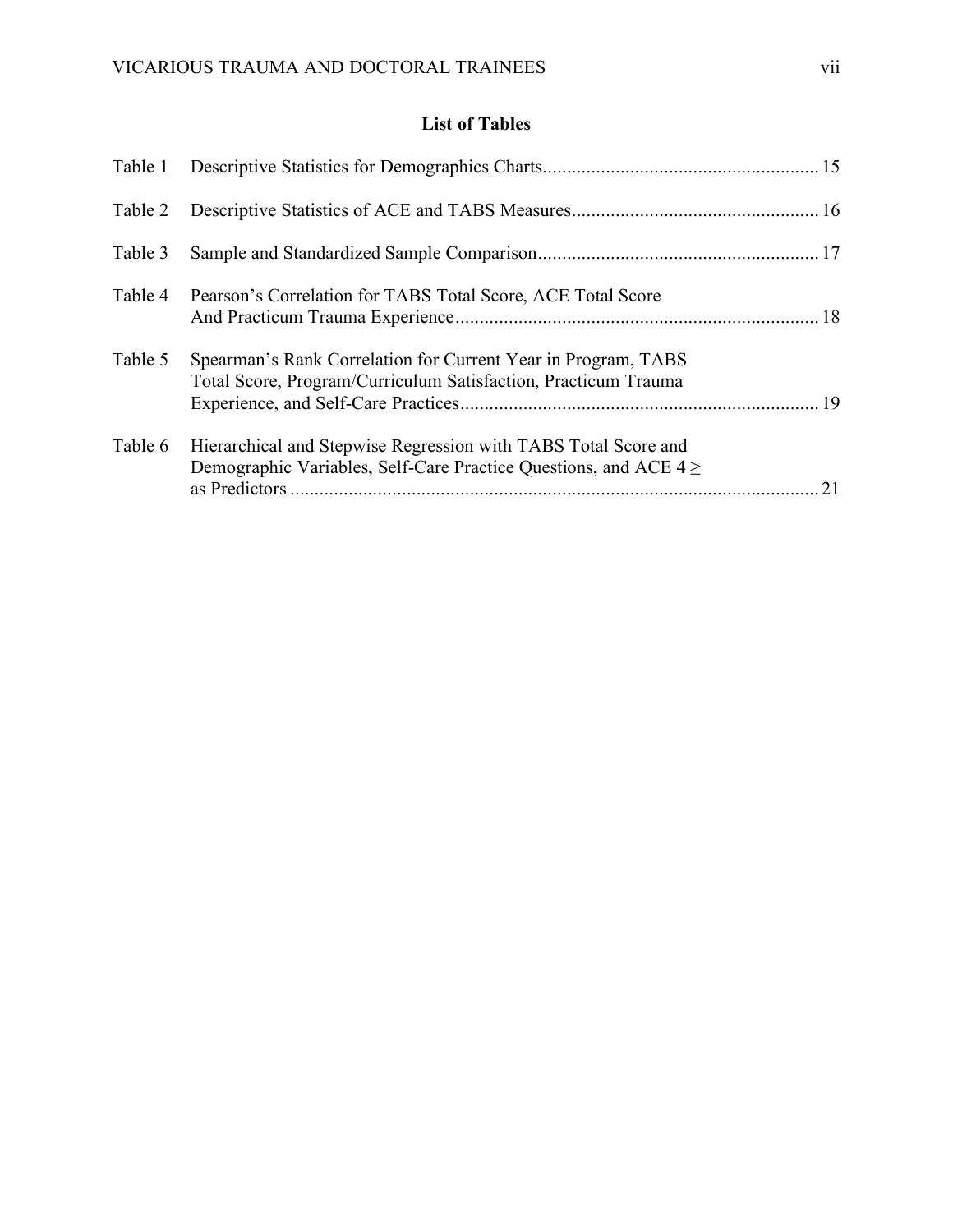#### **Chapter 1**

#### **Introduction**

The adverse effects of workplace and job-related stress have harmful consequences for organizations and on the physical and mental well-being of workers (Maulik, 2017; Sohn et al., 2018). The emotional labor, interpersonal strain, perceived lack of support, and physiological stress is directly related to work-related factors (i.e., environment, duties, structure, support, experiences, etc.). Furthermore, the long-term effects of stress are related to dysfunction in mental health, including depression and anxiety, as well as with physical health conditions (Lanza, Roysircar, & Rodgers, 2018; Ogungbamila et al., 2014; Suran & Sheridan, 1985). Professions involving high job stress and emotional labor, such as health and social service careers (i.e., first responders, hospital workers, mental health clinicians, etc.), are particularly susceptible to the aforementioned conditions. The field of clinical psychology is no exception, with research reflecting a vulnerability to types of distress and burnout (Bercier, 2013; Bettney, 2017). Additionally, the nature of clinical psychology further exposes clinicians to the potential for burnout, compassion fatigue, secondary traumatic stress, and vicarious trauma due to continuous requirements to manage their internal needs for the sake of the organization and their clients (Bercier, 2013; Korn, 2013; Sohn, Park, Park, Hwang, Choi, Lee, & Jung, 2018; Yoon & Kim, 2018).

There is significant research regarding the effects of trauma within clinical mental health treatment that reflects the impact of trauma on the client, including ongoing psychological and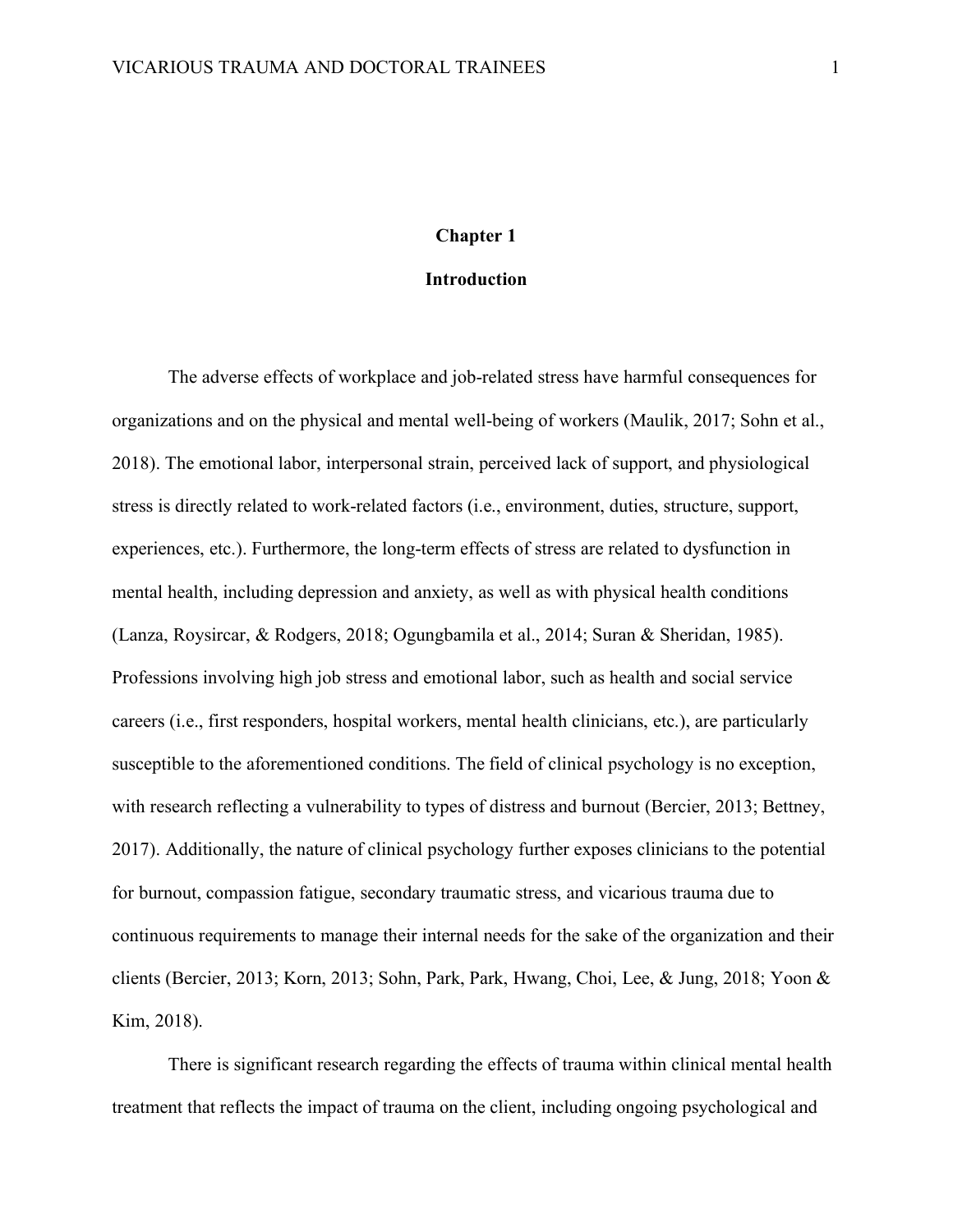physiological effects (Kanno, 2010; Korn, 2013). Trauma, defined as "a deeply distressing or disturbing event" (Trauma, 2020), has broad meaning when applied to individual experiences. According to Briere and Scott (2015), most adults in the United States have experienced at least one major trauma. While many describe trauma as involving significant isolated events, trauma may also include systemic, ongoing exposures to experiences that may be too difficult for individuals to process. Barbash (2017) asserted the idea that the impact of trauma can be classified into two categories: *large T* and *little t* trauma. Events considered to be *little t* traumas are described as non-life-threatening events that result in a threat to one's ego and surpasses the individual's ability to cope, causing impaired emotional functioning. These *little t* events could include experiences such as infidelity, financial distress, and interpersonal conflict and are often not considered traumatic by the individual due to rationalization of the experience (Barbash, 2017). An aspect of *little t* trauma is the psychological impairment that often results from the accumulation of multiple small events. In contrast, *large T* trauma is defined by an intense sense of helplessness associated with a significant event that far exceeds the degree of helplessness felt from a *little t* trauma.

With regard to job-related stress concerns, exposure to degrees of trauma is a contributing factor to multiple areas of dysfunction within an employee, including emotional, social, neurological, and socio-environmental (i.e., an individual's supports, sense of safety, security) (Korn, 2013; Lanza et al., 2018; Lerias & Byrne, 2003). Research affirms a high possibility for clinicians to not only encounter trauma from working with clients but also to have suffered personal traumas as well. The impact of this trauma is related to multiple variables, including cognitive perceptions, personal experiences, workplace, and environmental factors, personal care, and density of trauma exposure (Gonzalez et al., 2019; Lerias & Bryne, 2003; Newell &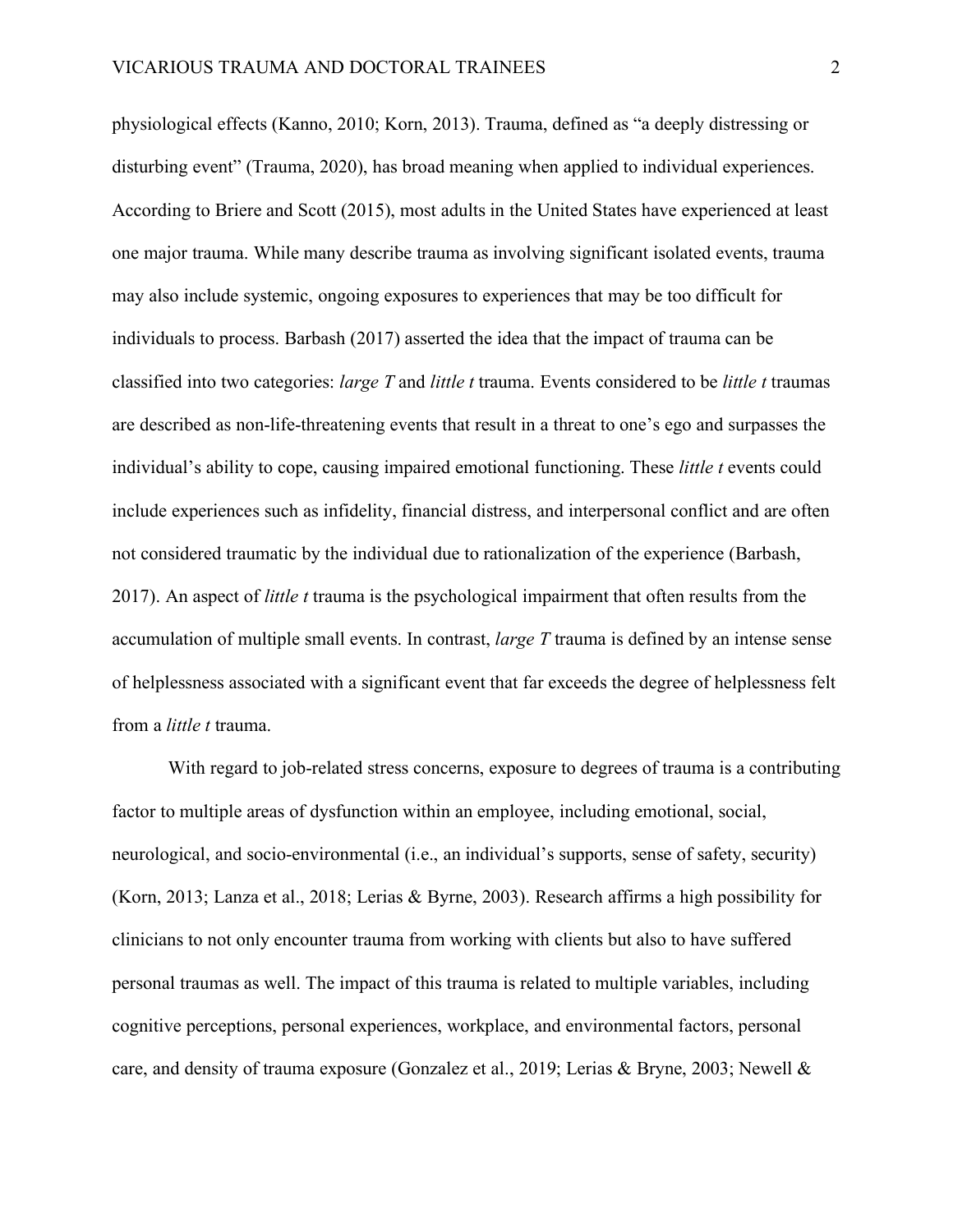MacNeil, 2010; Sansbury et al., 2015). Employees entering occupations as clinical providers who plan to work with clients with traumatic experiences are vulnerable to multiple areas of dysfunction related to trauma exposure, including vicarious trauma. To address vicarious trauma within clinical providers, the distinction between other responses to trauma exposure is necessary.

#### **Trauma Response Definitions**

#### *Vicarious Trauma*

Vicarious trauma (VT) occurs when the clinician experiences a cognitive change involving their intrinsic beliefs and perceptions of the world involving areas of trust, safety, and control, as a direct result of chronic or direct practice with trauma populations (Newell  $\&$ MacNeil, 2010; Pearlman & MacIan,1995; Sabin-Farrell, R. & Turpin, G., 2003). This may present within the clinician as engaging cognitive errors such as over-generalization, catastrophizing, all or nothing thinking, etc., and applying these errors to themselves and their environment (i.e., the world is not safe). VT differs from secondary traumatic stress in that the change is rooted deeper into the functioning of the clinician, adjusting their beliefs and perception of the world, particularly about themselves (Dunkley & Whelan, 2006; Lanza et al., 2018). The risk factors for traumatic stress overlap with other conditions associated with trauma work (i.e., compassion fatigue, secondary traumatic stress) such as the clinician's mental health and personal trauma histories (Newell & MacNeil, 2010; Sabin-Farrell, R. & Turpin, G., 2003). The experience of VT can be conceptualized as a "transformation experienced by the counselor as a result of empathic engagement with the trauma client" (Dunkley & Whelan, 2006). This concept mirrors descriptions in the literature of secondary traumatic stress, compassion fatigue, and the emotional exhaustion associated with burnout. In many ways, VT may be a natural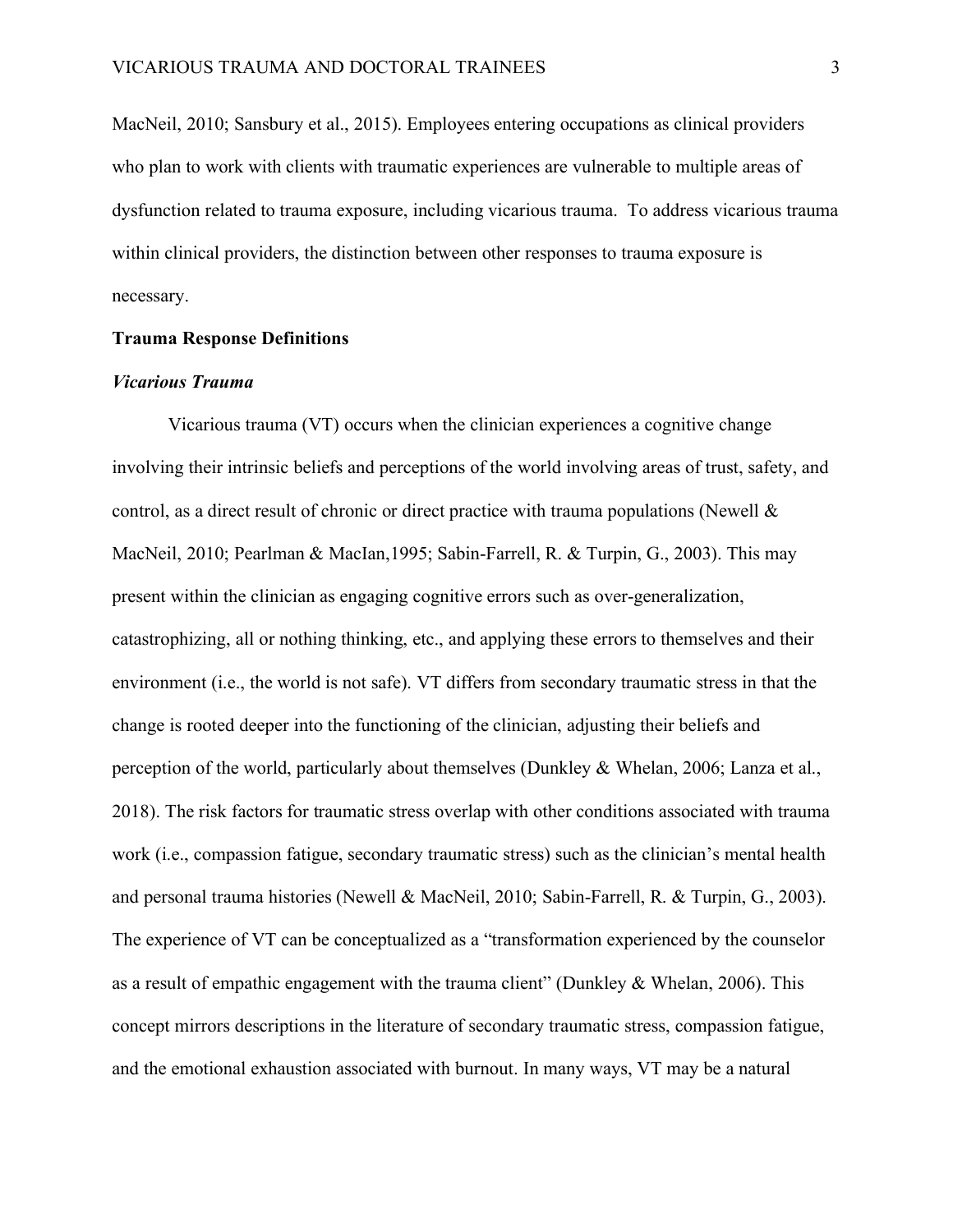occurrence when working with trauma populations (Dunkley & Whelan, 2006). Given the prevalence of trauma in society and the nature of emotional labor required of care providers, there is a growing need for supporting mental health providers in methods to address trauma exposure.

#### *Secondary Traumatic Stress*

The research literature recognizes differences between vicarious trauma and secondary traumatic stress (STS); however, the overlap of symptoms creates confusion. Gaining knowledge of traumatic events in combination with empathetic engagement with the traumatized client may result in "consequential behaviors" and stress. Stress associated with this experience mirrors the symptoms of posttraumatic stress disorder, including re-experiencing through memories and intrusive thoughts, difficulty concentrating, fatigue, hypervigilance, and avoidance. The combination of secondary trauma exposure and the emotional vulnerability of the clinician within the therapeutic relationship impacts the experience of STS. (Baird & Jenkins, 2003; Figley, 1995 as cited by Newell & MacNeil, 2010). The symptoms of STS mirror VT in their visible manifestation and level of psychological distress; however, a distinct difference is STS has a greater emphasis on the visible behavioral symptoms and the emotions associated with a desire to help the traumatized clients. On the other hand, VT involves an intrinsic cognitive change within the clinician (Dunkley & Whelan, 2006; Figley, 1995 as cited by Newell & MacNeil, 2010).

#### *Burnout*

Burnout is a specific type of work-related stress within an employee that is the result of an organization or system placing high demands on the employee with low levels of support (Sansbury et al., 2015). Research into the concept and experience of burnout identifies three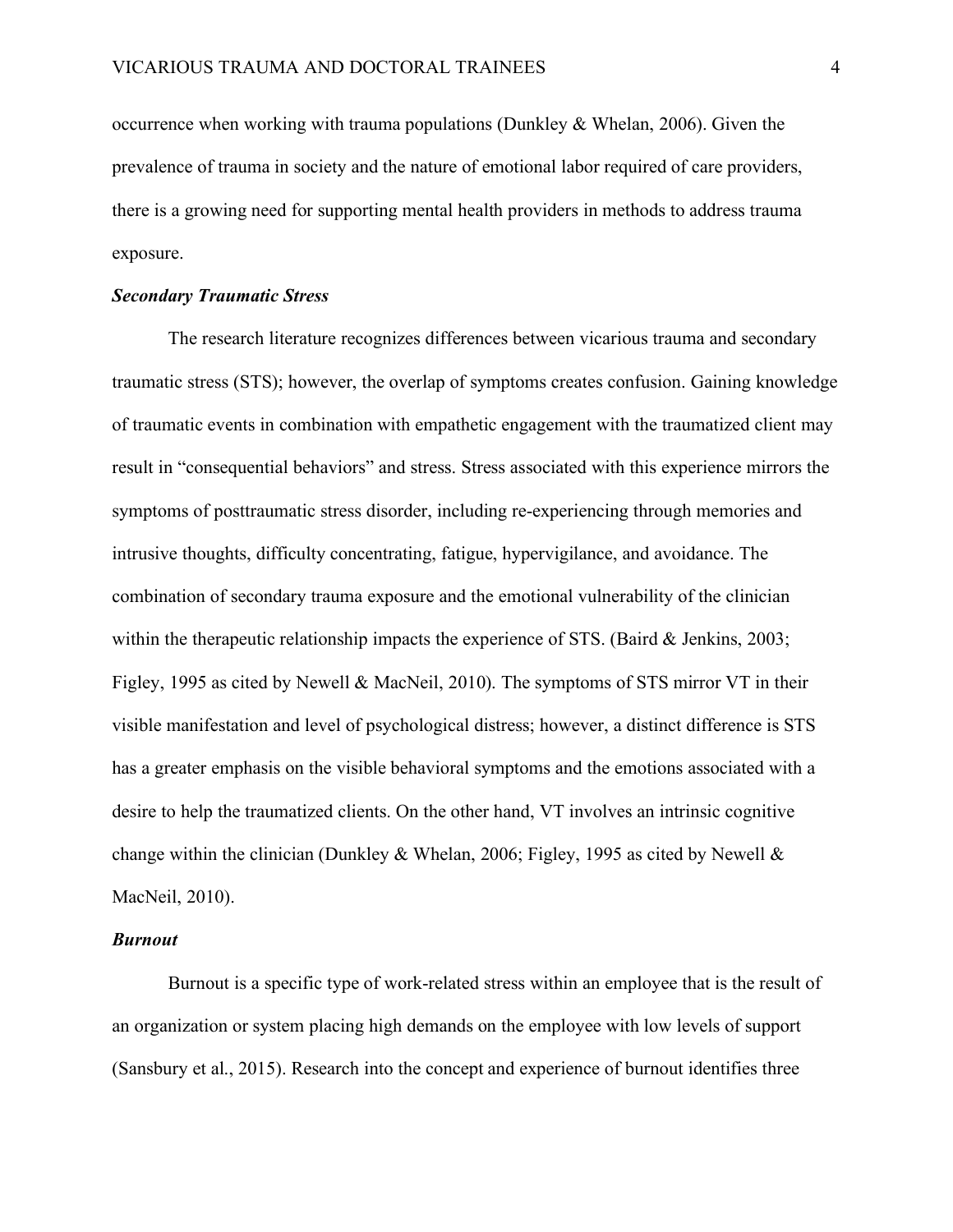domains: emotional exhaustion, depersonalization, and a reduced sense of personal accomplishment (Newell & MacNeil, 2010; Richardson, 2013) These domains are warning signs that a clinician (i.e., care provider, therapist, or clinician) may experience psychological distress as a consequence of their work (Lipsky, 2009). Working with traumatized clients holds many risks, including psychological strain associated with serving high-needs populations resulting in a progressive state of fatigue and eventual apathy, as well as stress associated with the organization and population served (Bettney, 2017; Dunkley & Whelan, 2006; Lipsky, 2009; Newell & MacNeil, 2010). Emotional labor is the effort and work to manage one's own emotions in relation to their work and rules of their environment. The concept of emotional labor is highly associated with the helping professions and is interrelated with burnout (Sohn et al., 2018). The risk of burnout is high in professions demanding emotional labor and is increased when working with trauma populations (Bettney, 2017; Newell & MacNeil, 2010; Sohn et al., 2018; Yoon & Kim, 2018).

#### *Compassion Fatigue*

Unlike VT, compassion fatigue (CF) does not require contact with clients (Sansbury et al., 2015). CF is described as the clinical provider's reaction or response to the knowledge of another's traumatic experience and is related to the clinical provider's desire to help or support the client (Gonzalez et al., 2019). Often used interchangeably with vicarious trauma and secondary traumatic stress, compassion fatigue is the "overall experience of emotional and physical fatigue" associated with chronic or ongoing empathetic engagement with client experiences of suffering (Dunkley & Whelan, 2006; Lipsky, 2009; Newell & MacNeil, 2010).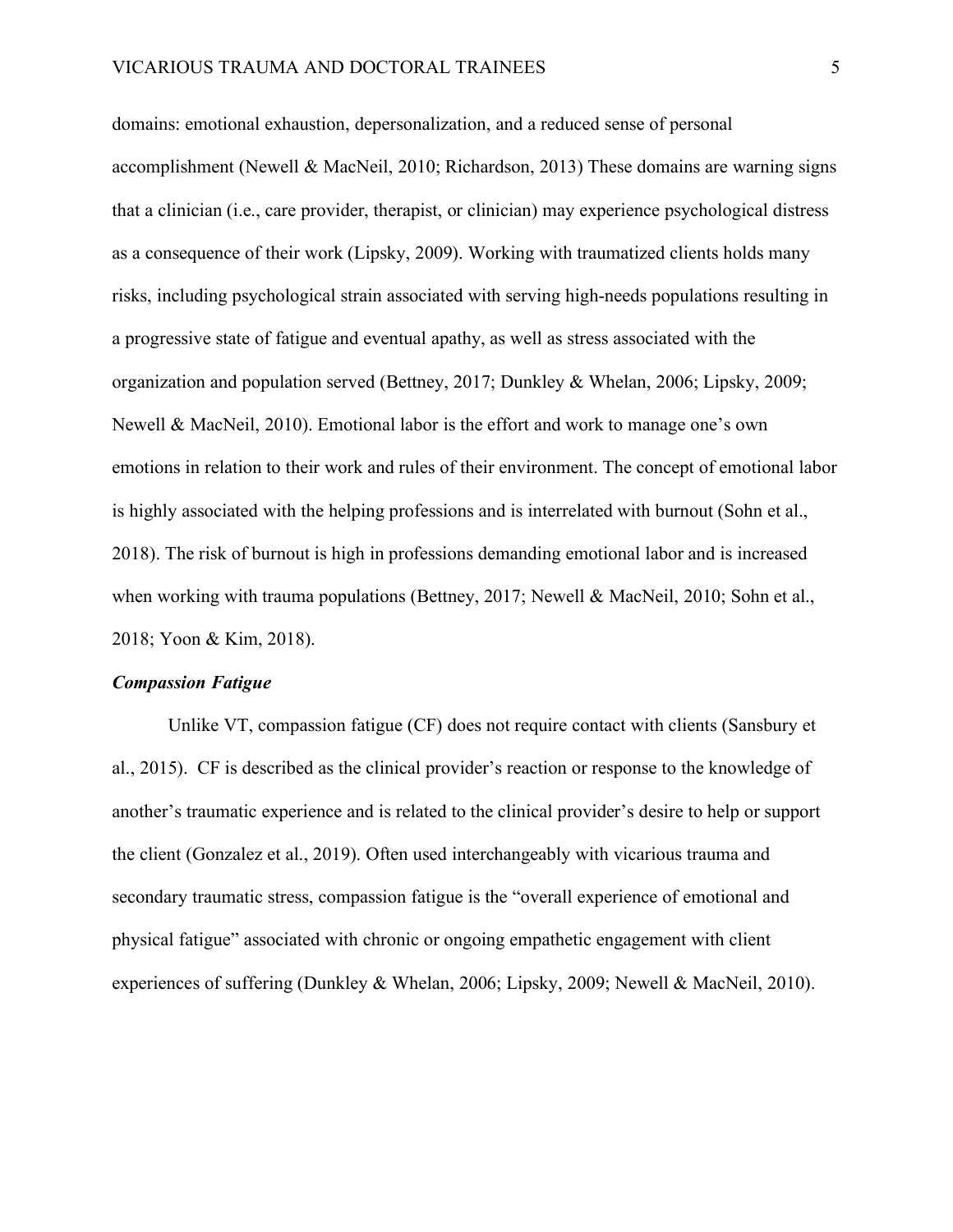#### **Self-Care and Trauma Stewardship**

Self-Care is "the practice of taking action to preserve or improve one's own health" (Self-Care, 2020) and may include a variety of activities, including lifestyle practices, social support, and faith practices (Wicks 2008 as cited by Bettney 2017). O'Halloran and Linton (2000) found that when "creative endeavors, rest, and physical and social activities" (as cited by Pearlman & MacIan, 1995, p. 356 are engaged in as a regular part of one's lifestyle, or as proactive wellness or prevention, the behavior supported the maintenance of clinician psychological and physical well-being. Preventative measures are considered essential components of professional wellbeing (O'Halloran & Linton, 2000, p. 356, line 14; Sansbury et al., 2015). Clinicians model and promote self-care practices to their clients, and in many cases, the importance of self-care is introduced during their training (Zahniser et al., 2017). In one study, the perceived importance of self-care was found to be a positive predictor of quality of life and utilization of self-care (Goncher et al., 2013).

When implementing behaviors to maintain individual wellness, there are several areas of self-care practices including emotional, physical, intellectual, spiritual, relational, social wellbeing, safety, and security. These are regarded as "buffers" to the effects of trauma exposure on the clinician (Brady et al., 1999; Huan-Tang et al., 2017; Lanza et al., 2018; Lipsky 2009; Newell & MacNeil, 2010). Research has shown that it is more challenging to address trauma responses reactively, further endorsing the need for preventative self-care approaches with clinicians. This has been modeled in social work programs and within doctoral level training. However, there is still a gap in the research addressing the relationship of self-care practices and vicarious traumatization in doctoral level trainees in clinical psychology educational programs.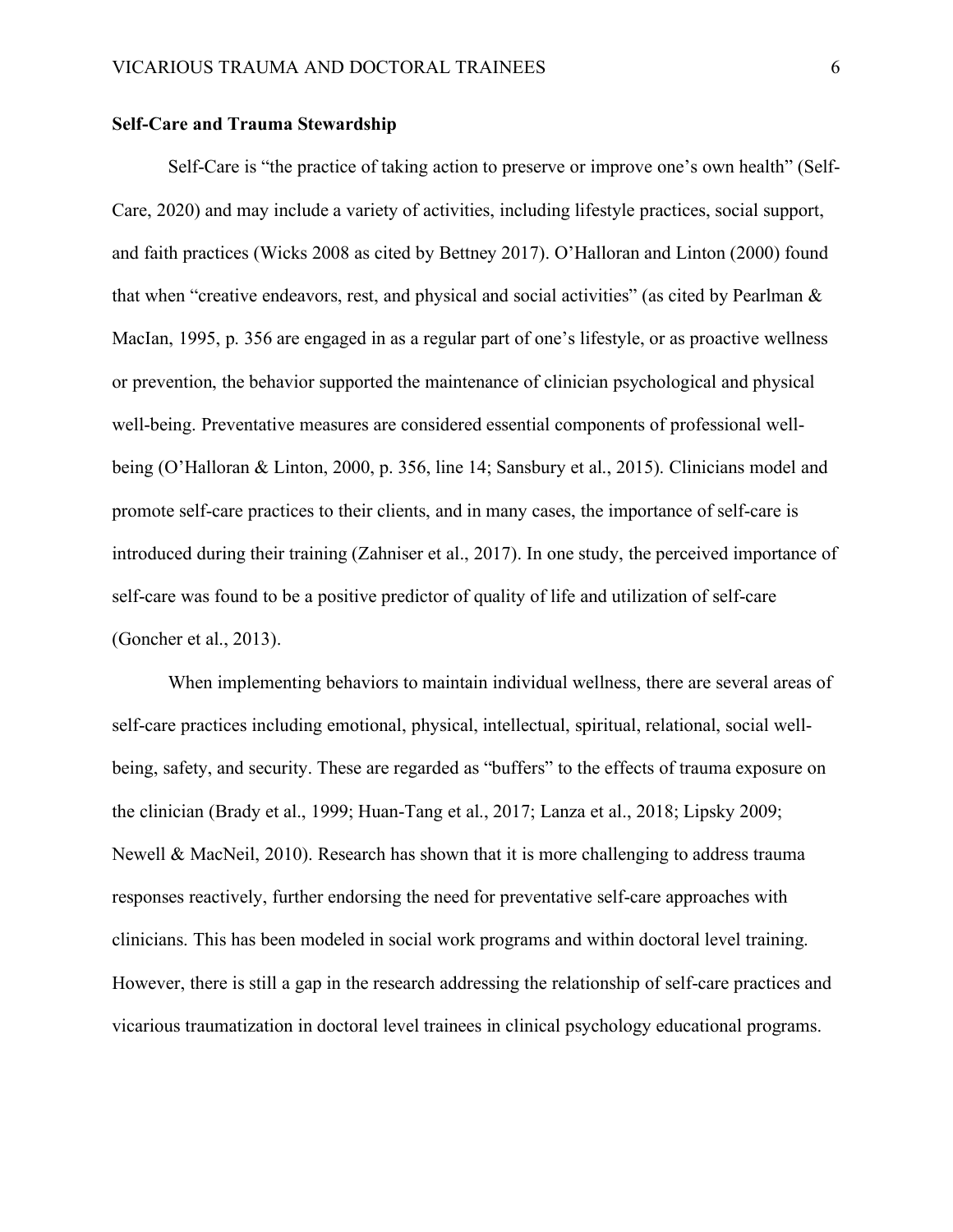The struggle to balance the demands of academics, clinical training, research, and performance anxiety leaves trainees susceptible to burnout (Bettney, 2017).

There is value in addressing the concept of VT in doctoral level trainees as they are exposed to client trauma. In addition to preparing the students to clinically address trauma, graduate programs also play a vital role in promoting self-care as a professional practice within the trainee not only for longevity in the field but also to mitigate inherent stressors within their professional roles (Bettney, 2017; Goncher et al., 2013; Newell & MacNeil, 2010; Sansbury et al., 2015; Zahniser et al., 2017). When working with clients, all clinicians encounter distressing information that challenges their ability to manage their personal experiences while supporting the client. While it may be helpful to merely model and state the importance of self-care in clinical practice, systematic instruction in self-care may provide more effective encouragement and conceptualization of how to employ self-care (Zahniser et al., 2017). Guiding the client in a practice of making meaning within their trauma experiences, while avoiding clinician internalization of client struggles or enacting their own experiences requires intentional effort on the part of the clinician. This effort and practice ideally will create a scenario where the clinician can hold what the client presents in tandem with their own experiences without being overwhelmed by either (Lipsky, 2009). This practice is referred to *stewardship*, where the idea incorporates the concept of self-care, while acknowledging the potential for burnout and CF (Lipsky, 2009).

It is essential for organizations, including academic institutions, to model a support network and healthy behaviors, as well as formal instruction, in congruence with information distributed to clients (Bettney, 2017; Sansbury et al., 2015; Zahniser et al., 2017). Given the knowledge that VT may occur through any relationship with clients; the loading factors for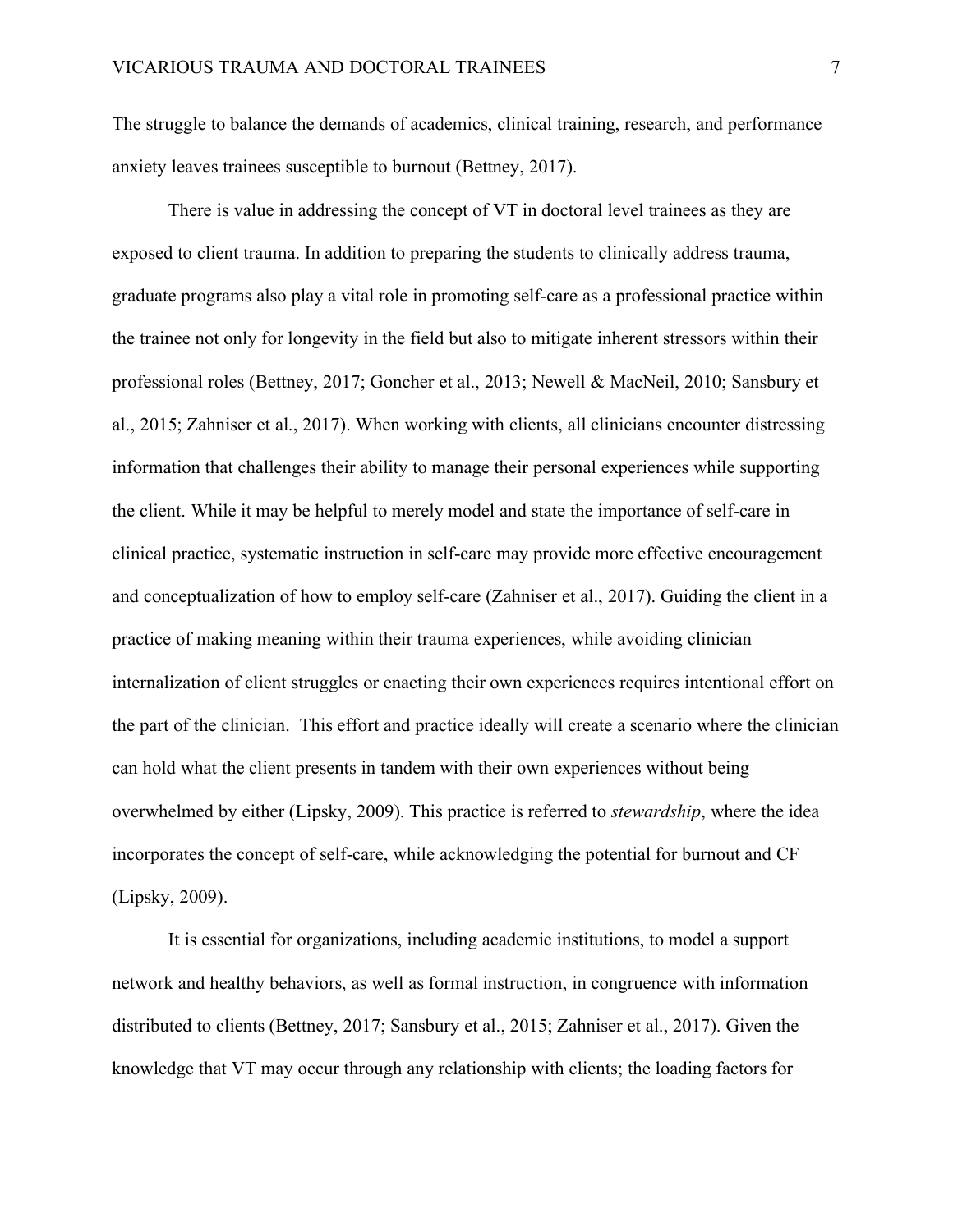clinicians to experience VT, the benefits of stewarding behaviors and the exploration of self-care practices in direct relationship to the occurrence of VT may support an understanding of how to promote personal well-being and professional longevity.

#### **Doctoral Level Training**

Motivational factors for pursuing a career in counseling reside within three categories: To reciprocate and mirror help received, to provide what they wish they received, and to help others through gained knowledge or insight (Day, 1994). In a recent study, masters-level and doctoral level graduate students in helping professionals were found to have significantly more adverse childhood experiences (ACEs) than previously believed (Harris, 2019). In a study examining social work students, a third of clinical trainees reported a history of personal trauma (Butler et al., 2017). Clinical training and trauma-exposure related stress in social work students was correlated with extreme degrees of traumatization in the trainees as well as increased risk for burnout (Butler et al., 2017). With this in mind, the likelihood of a clinical trainee presenting with preexisting trauma within a practicum setting is high, and newer therapists with trauma histories were prone to burnout, which continues to be a significant area of concern affecting organizational sustainability and access to mental health services for the community (Pearlman & MacIan, 1995, Suran & Sheridan, 1985).

As stated earlier, self-care is a factor in supporting the health and longevity of clinicians. Research studies within the field of social work and counseling address the concern of provider ability to treat trauma through recommendations to support readiness at a curricular level (Butler et al., 2017; Newell & MacNeil, 2010), as well as relevant supports and recommendations (Newell & MacNeil, 2010; Pearlman & MacIan, 1995; Sansbury et al., 2015).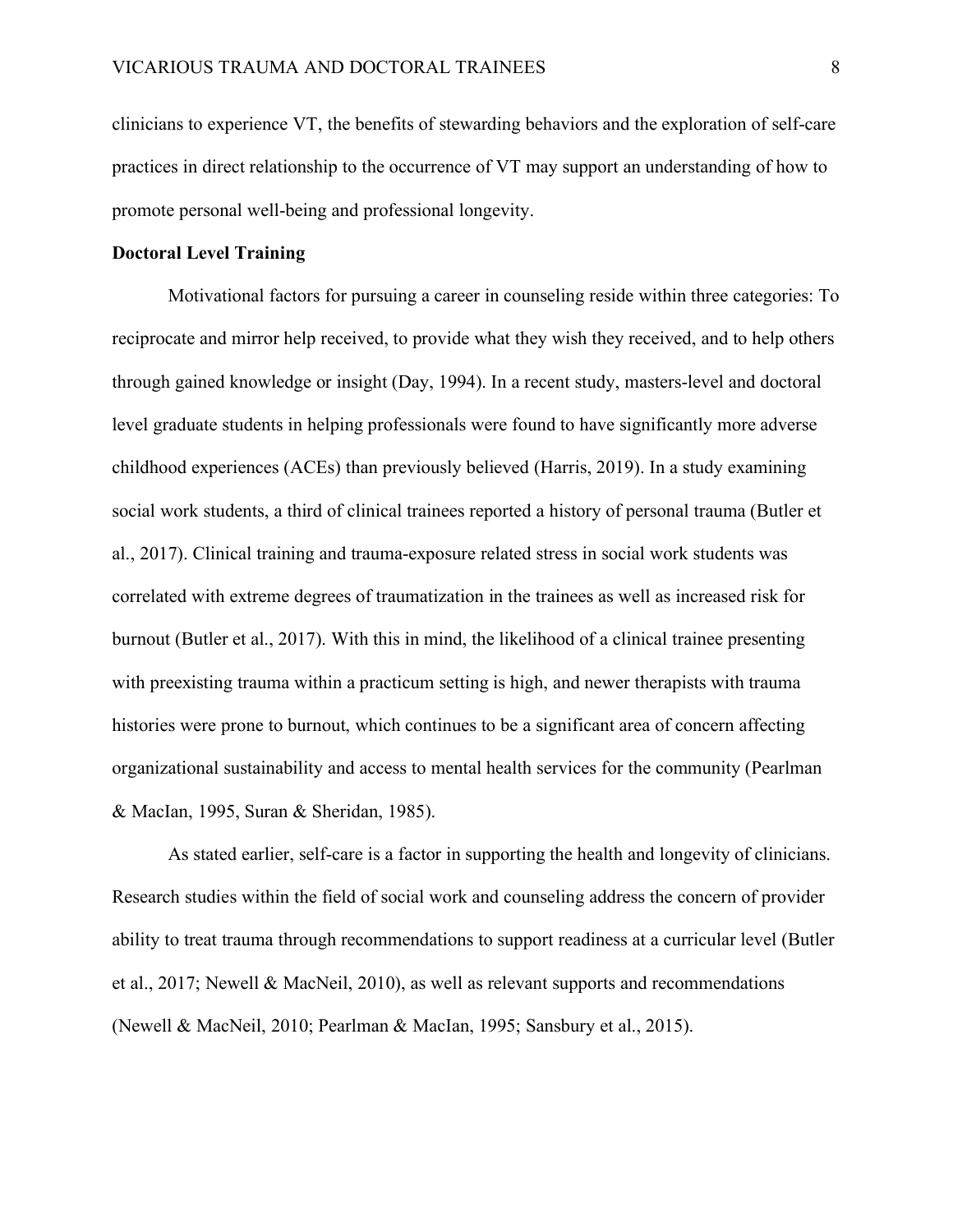Avoiding clinician burnout and traumatization during professional activities has been an ongoing concern for professional well-being and longevity. This concern challenges programs and clinicians to consider self-care as an ethical issue to address as part of clinical training programs at all degree levels (Kanno, 2010; Suran & Sheridan, 1983;). Evidence of the inherent stress involved in clinical mental health work suggests clinical providers entering the field with vulnerabilities toward stress (i.e., prior trauma) are more likely to experience STS, VT, and burnout (Jenkins et al., 2011). Self-care practices have the greatest benefit when applied preventatively, when it is adequately modeled within a training community, and when curriculum provides education and training on the ethical importance of the practice.

#### **Purpose of the Study**

Trauma is a common experience among clients engaging in services within mental health settings. There is a gap in the literature to address the experiences of doctoral level students with trauma exposure in clinical settings and the effect of self-care in those experiences. Literature supports the importance of self-care practices to mitigate the effects of trauma exposure as well as concern for the effects of stress on clinical trainees (Pakenham & Stafford-Brown, 2012); however, there is little evidence to describe how self-care is being taught or modeled to emerging professionals. The purpose of this study is to examine trauma-exposure and experiences of doctoral level students in clinical training, as well as attitudes and habits associated with selfcare practices.

#### **Hypotheses**

H1: Doctoral level students experience VT within practicum experiences.

H2: Doctoral level students with a history of trauma experience vicarious trauma within their practicum experiences at higher rates than doctoral level trainees without trauma histories.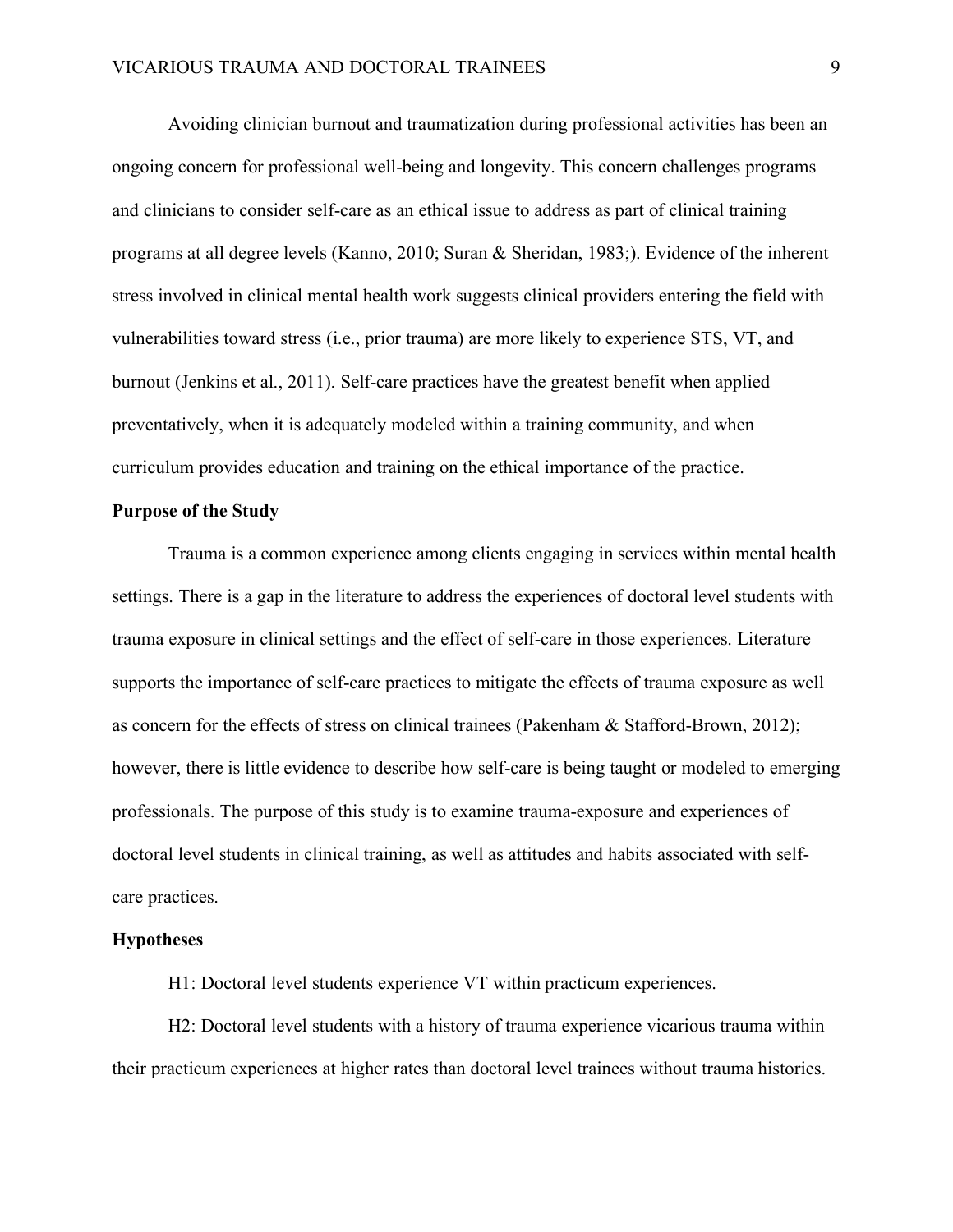H3: Vicarious trauma symptoms are negatively associated with the presence of self-care practices within doctoral level trainees.

H4: Doctoral level trainees' year in clinical training is related to the experience of vicarious trauma.

H5: Doctoral level students with high ACEs scores who engage in personal therapy experience lower vicarious trauma rates than doctoral level students with high ACES scores disengaged from personal therapy.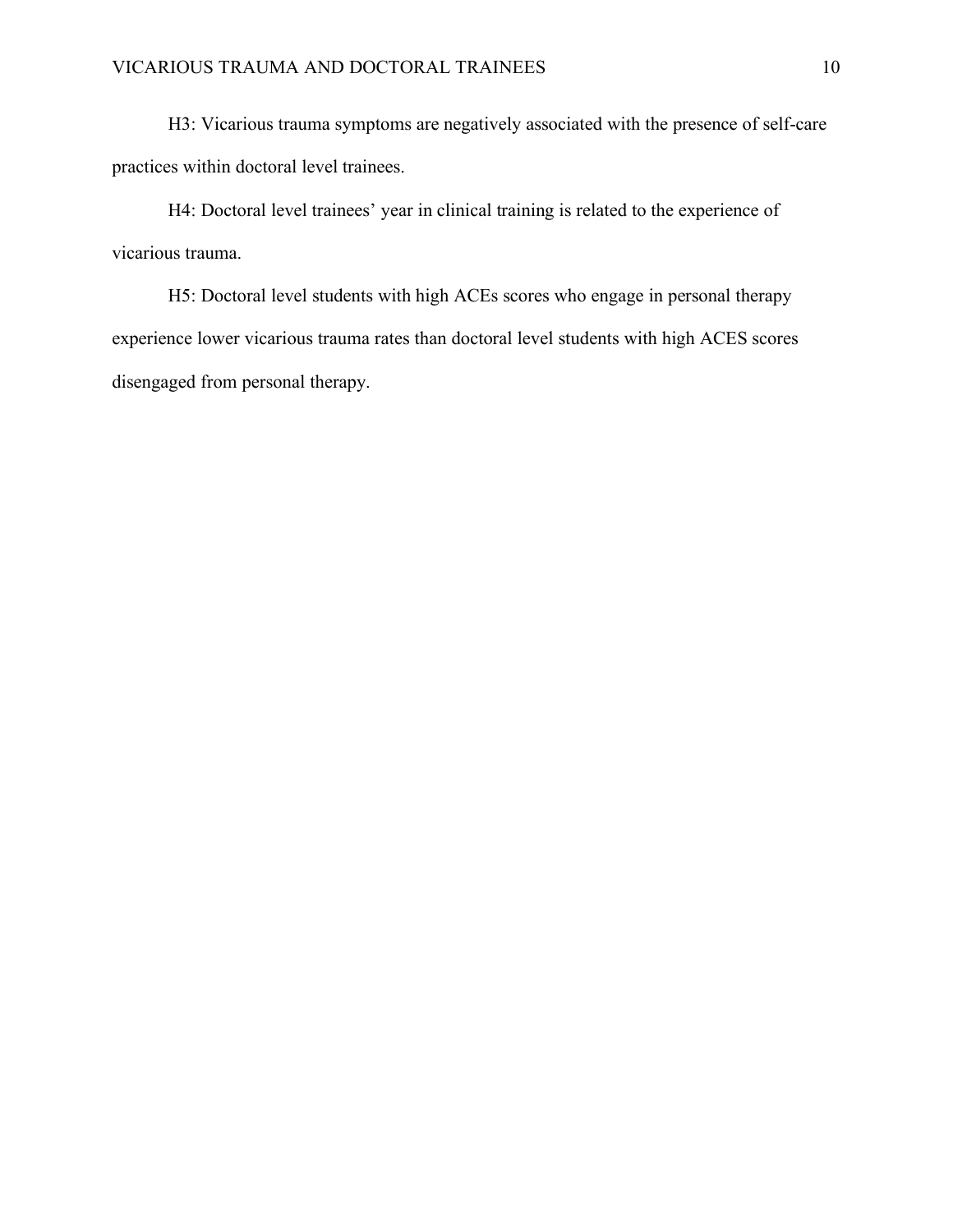#### **Chapter 2**

#### **Methods**

#### **Participants**

In this study, participants were surveyed from three APA accredited Doctor of Psychology programs along the West Coast region of the United States. Participants were included based on current enrollment within a Doctor of Psychology program. The researcher gathered responses from 59 doctoral level trainees, with 55 viable to be included in data analysis. Table 1 displays the demographic characteristics of the sample. Within the sample, 69.1% identified as cis-female and 30.9% as cis-male. Participants endorsed ethnic identities consistent with the U.S. Census categories that included 85.5% White, 5.5% Black, 1.8% American Indian, and 7.3% Asian. Participant age date was collected within seven age-band categories with the majority of participants between the ages of  $25-30$  ( $N = 55$ ,  $41.8\%$ ); 34.5% identified as  $20-24$ , 14.5% were 31-35, 5.5% were 36-40, 1.8% were 41-45, and 1.8% were 51 or older. Marital status was also reported with 43.6% endorsing a marital status of single, 16.4% as partnered, and 40% as married. Year in program among respondents was represented in the following areas: 27.3% in First Year, 16.4% in Second Year, 20% in Third Year, 30.9% in Fourth Year, 1.8% in Fifth Year, and 3.6% in Seventh Year in the program.

#### **Measures**

#### *Trauma Attachment Belief Scale (TABS; Pearlman, 2003)*

To measure vicarious trauma, the TABS is an 84-item scale utilizing a 6-point Likert scale (*Strongly Disagree* to *Strongly Agree*), which measures traumatic event experiences and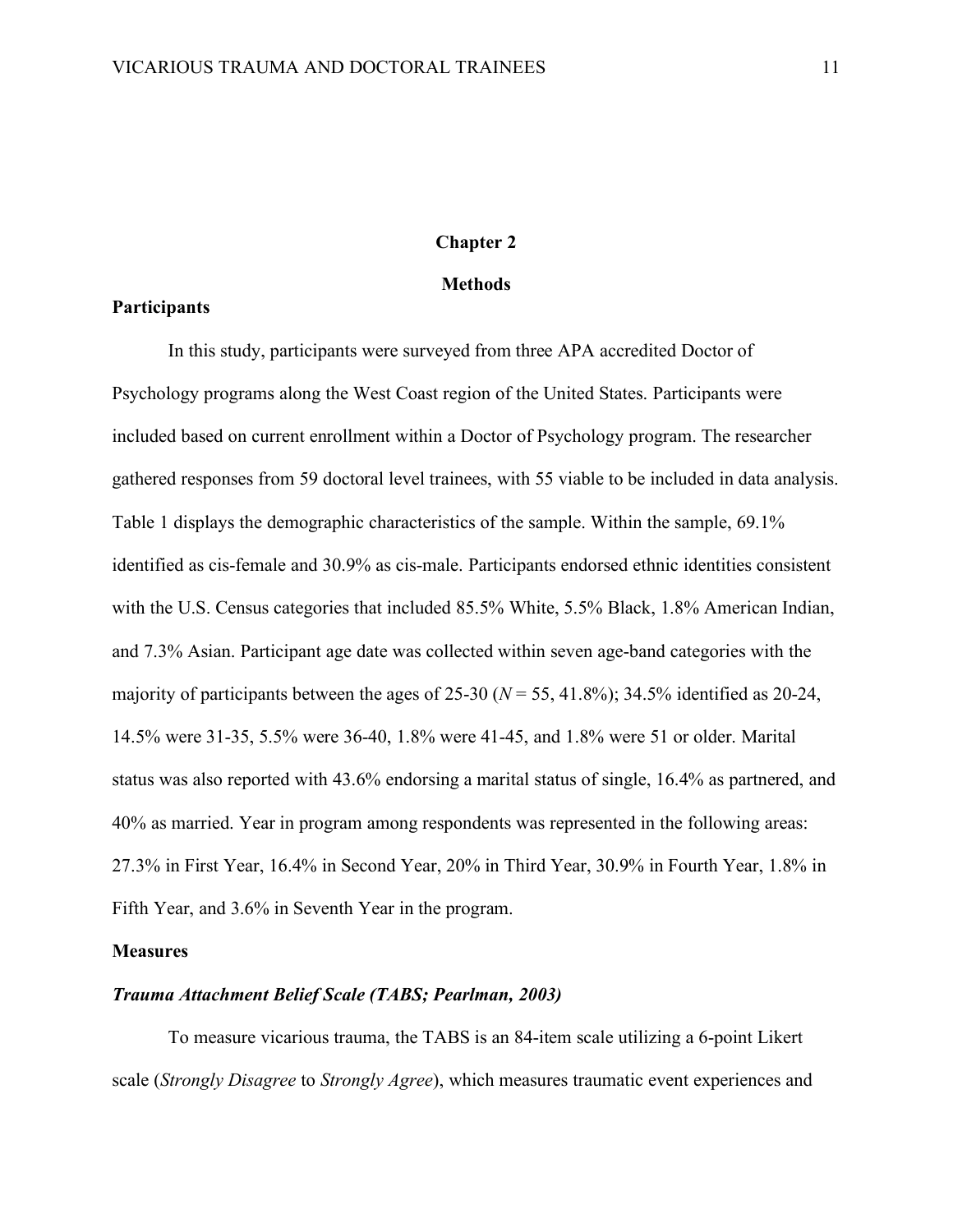evaluates beliefs/cognitive schema (with higher scores indicating an increased presence of schematic beliefs) in five areas that may be affected by traumatic experiences: Safety, Trust, Esteem, Intimacy, and Control. The measure yields a total score and subscale total scores within ten categories that include Self-Safety, Other-Safety, Self-Trust, Other-Trust, Self-Esteem, Other-Esteem, Self-Intimacy, Other-Intimacy, Self-Control, and Other-Control. The TABS has been normed for adults aged 17 and older and adolescents ages 9-18. Reported internal consistency for the overall TABS score is significantly high (Cronbach's alpha = .96) with internal consistency of the subscales reflected as moderately high (Cronbach's alpha = .79). Construct validity between overall TABS score and subscales is highly intercorrelated, with lower internal consistency when comparing specific subscales.

#### *Adverse Childhood Experiences Questionnaire (Felitti et al, 1998)*

To assess previous experience frequencies of trauma in doctoral students, the ACE Questionnaire is a 10-item yes/no questionnaire, assessing 10 types of childhood adversity within three domains of abuse: emotional and physical abuse, physical neglect, and dysfunctional environment exposure. Total scores range from 0-10, with higher scores indicating adverse experiences and often associated with increased physical and psychological health risks. Reported internal consistency is moderately high (Cronbach's alpha of .88).

Qualitative questions were administered within the electronic survey to collect basic demographic information and clinical training perceptions. Perceptions pertained to the categories of program and curriculum satisfaction (e.g., professor support and modeling of selfcare, clinical readiness, etc.), practicum trauma experiences (e.g., difficulty managing practicum stress, supervisory support of self-care, experiencing trauma-related activation) and self-care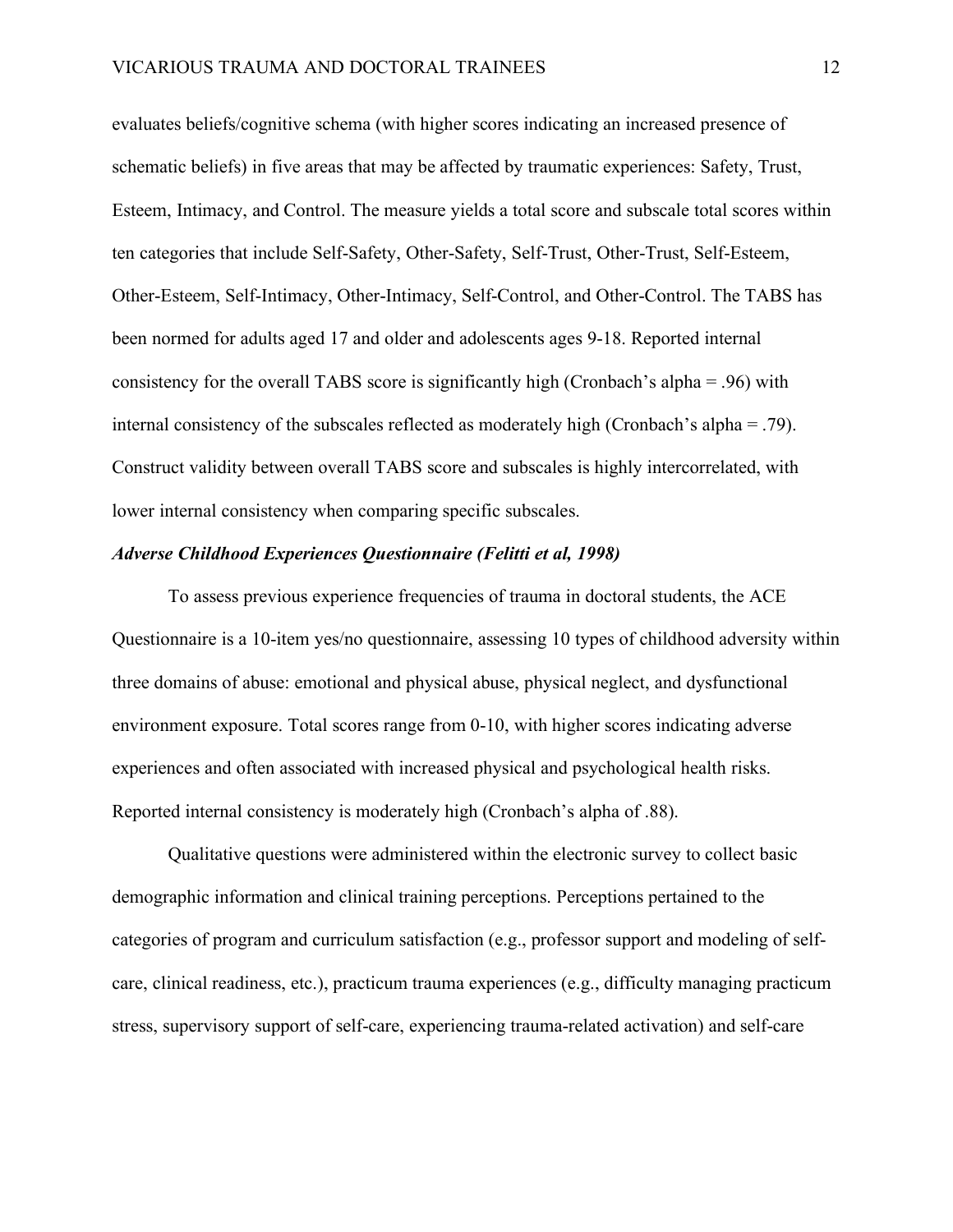practices. The response options were presented using Likert-type scales with five variables (i.e., *Strongly Disagree* to *Strongly Agree*). See Appendix A.

#### **Procedure**

Participants were invited to participate in an online survey via a link furnished by their program's Director of Clinical Training (DCT). The researcher provided an email featuring a description of the research, informed consent, and a hyperlink to participate in the survey. Participants accessed the survey through the Qualtrics platform. Participation was voluntary, as indicated within the informed consent and before initiating the survey (Appendix B). The survey was designed to gather data while maintaining participant anonymity, meaning no IP addresses or otherwise identifying information was collected. Completion of the survey took an average of 15-25 minutes.

#### **Data Analysis**

Data was analyzed through SPSS 27.0.1. Descriptive statistics were computed to identify the demographic information of the population sample to include age, ethnicity, gender, marital status, and year in program among doctoral level trainees. Data from the ACE questionnaire, TABS measure, and qualitative data regarding participant perceptions in various categories was also analyzed.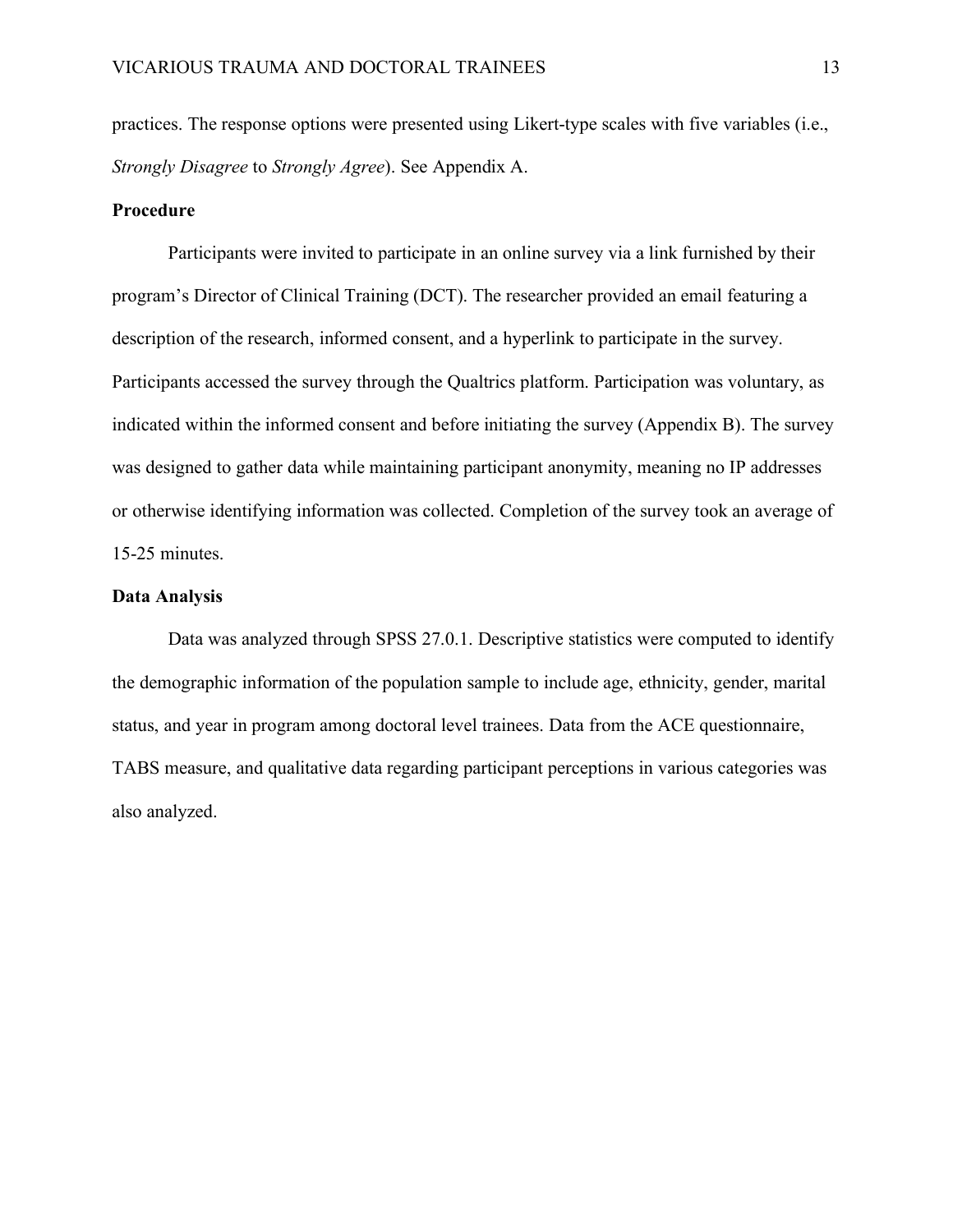#### **Chapter 3**

#### **Results**

Descriptive statistics were calculated for participant demographic information (Table 1) reflecting age, gender, marital status, year in program, and ethnicity. Descriptive statistics were computed for Total ACE score ( $M = 2.53$ ,  $SD = 2.63$ ). For the purpose of this study, a cut score of four or more was used because research indicates increased correlation for psychological and health issues in adulthood for respondents endorsing four or more ACEs. Therefore, mean and standard deviation were computed for ACE score  $4 \geq (M = 6.1, SD = 1.74)$ . The TABS total score ( $M = 254.24$ ,  $SD = 26.48$ ) and the 10 subscales were also computed means and standard deviation (Table 2). TABS total score and subscale scores for the sample were compared with standardized sample of trauma therapists (Table 3). The gender representation is consistent with the percentages of female and male psychologists. After reviewing the data, 55 participants completed all measures.

#### **Hypothesis 1**

This hypothesis explored whether doctoral level trainees experience VT during their practicum training. One sample *t*-tests were calculated for the TABS total and subscale scores comparing the trainees with a standardized sample for trauma therapists (see Table 3). The results indicate significant differences between the two groups, with the doctoral trainees reporting higher levels of VT than the standardized sample of trauma therapists. Specifically, the total TABS score was significantly higher for the trainees ( $M = 63.65$ ,  $SD = 5.51$ ) than for the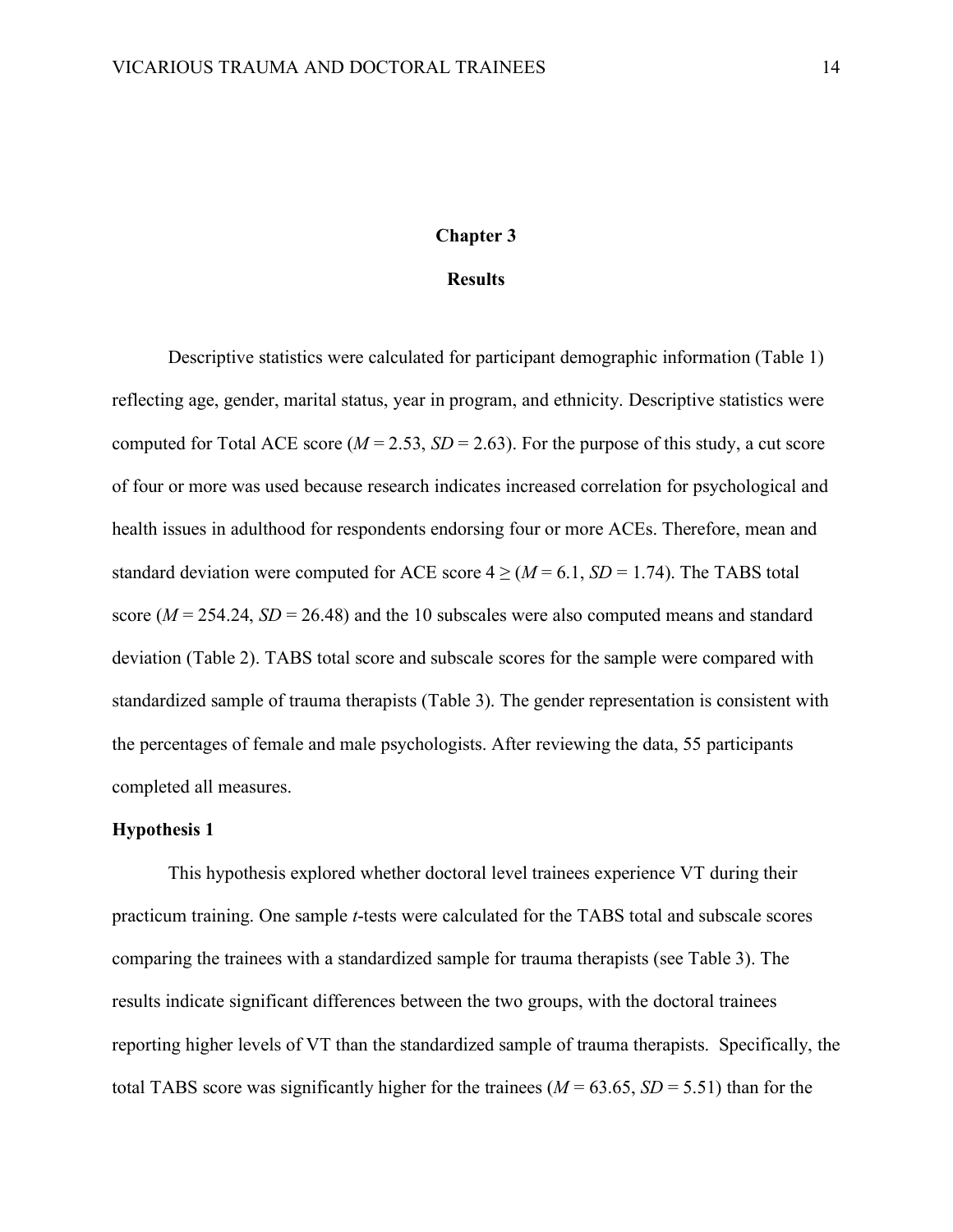| Variable  |                 | Percentage |
|-----------|-----------------|------------|
| Age       |                 |            |
|           | $20 - 24$       | 34.5       |
|           | 25-30           | 41.8       |
|           | $31 - 35$       | 14.5       |
|           | 36-40           | 5.5        |
|           | $41 - 45$       | 1.8        |
|           | $51+$           | 1.8        |
| Gender    |                 |            |
|           | Male            | 30.9       |
|           | Female          | 69.1       |
| Ethnicity |                 |            |
|           | White           | 85.5       |
|           | Black/AfAm      | 5.5        |
|           | American Indian | 1.8        |
|           | Asian           | 1.2        |

*Descriptive Statistics for Demographics Charts*

trauma therapists ( $M = 44.00$ ,  $SD = 9.00$ ),  $t(df = 54) = 28.54$ ,  $p < .001$ , *d prime* = 3.85. As a result, it can be concluded that doctoral-level trainees do experience VT in their practicum training because their level of VT exceeds that of trauma therapists.

#### **Hypothesis 2**

This hypothesis proposed a relationship between trauma history (indicated through ACE scores) and the experience of VT (indicated through TABS measure). The question explored whether trainees endorsing a trauma history experience VT more than trainees without history of trauma. Pearson correlations between ACE Total score, practicum trauma experience, and TABS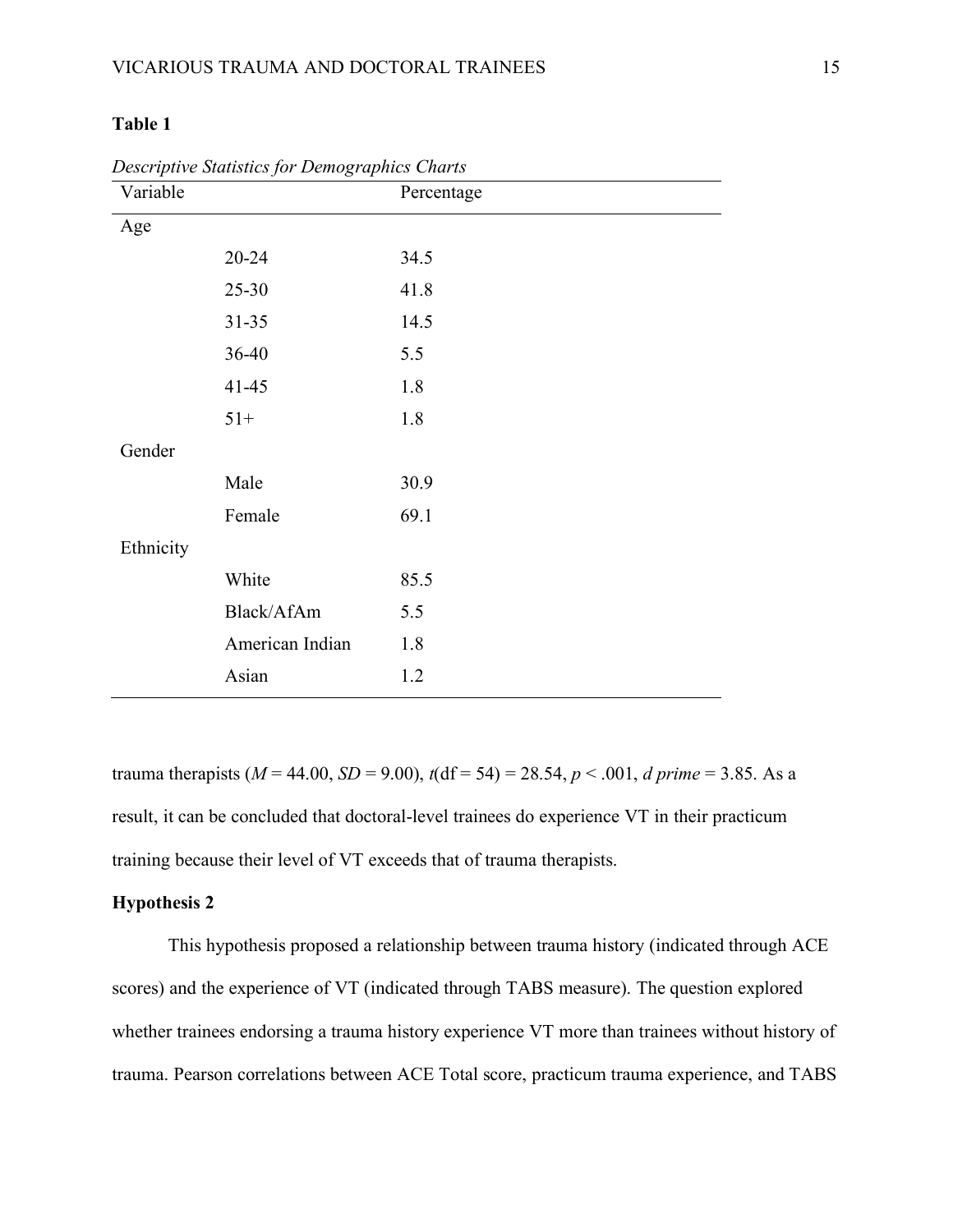| Variable                | Mean   | <b>SD</b> |
|-------------------------|--------|-----------|
| ACE total score         | 2.53   | 2.63      |
| ACE $4\geq$             | 6.1    | 1.74      |
| TABS total score        | 254.25 | 26.48     |
| Self-Safety subscale    | 42.91  | 3.62      |
| Other-Safety subscale   | 19.82  | 3.80      |
| Self-Trust subscale     | 29.07  | 2.54      |
| Other-Trust subscale    | 23.55  | 3.27      |
| Self-Esteem subscale    | 27.62  | 3.24      |
| Other-Esteem subscale   | 26.20  | 2.48      |
| Self-Intimacy subscale  | 21.96  | 3.43      |
| Other-Intimacy subscale | 23.96  | 5.58      |
| Self-Control subscale   | 24.45  | 5.84      |
| Other-Control subscale  | 14.96  | 3.87      |

*Descriptive Statistics of ACE and TABS Measures*

Total score were calculated and are displayed in Table 4. TABS score and practicum trauma experience were positively correlated  $(r = .31, p = .02)$ , reflecting when TABS scores increase practicum trauma experience also increase. A positive correlation between ACE score and TABS Total score  $(r = .27, p = .05)$  indicates as trauma history scores increase VT endorsement also increases. A positive correlation between ACE score and practicum trauma experience was also observed ( $r = .42$ ,  $p = .001$ ) indicating that those reporting higher levels of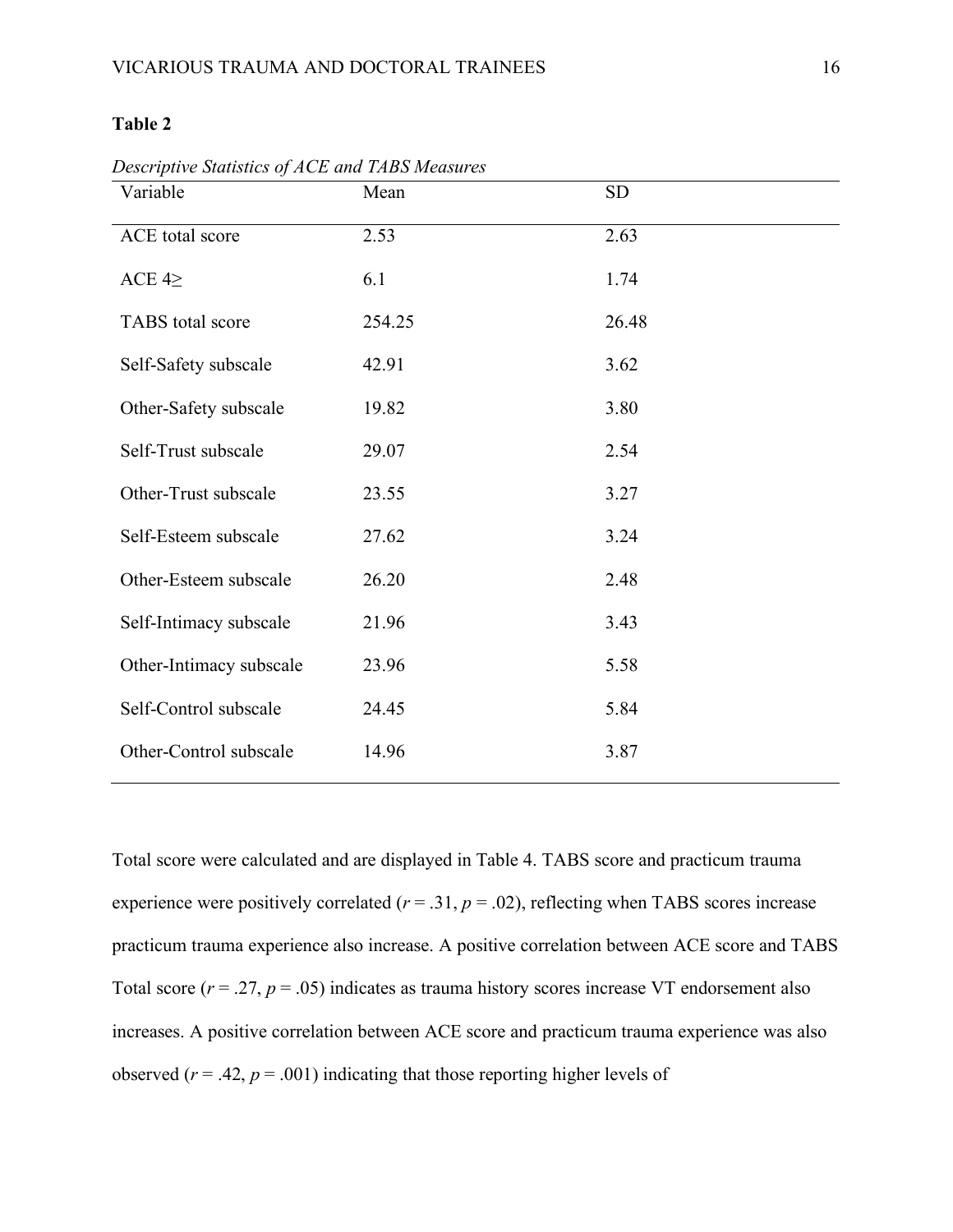| Variable                         | Sample<br>$\overline{M}$ | Sample<br>SD | Standardized<br>Sample $M$ | Standardized<br>Sample SD | $\boldsymbol{t}$<br>value | $\mathbf{P}$<br>value<br>(one<br>sided) | Point<br>estimate<br>(Cohen's D) |
|----------------------------------|--------------------------|--------------|----------------------------|---------------------------|---------------------------|-----------------------------------------|----------------------------------|
| <b>TABS</b><br>Total T-<br>Score | 63.65                    | 5.11         | 44.0                       | 9.0                       | 28.54                     | < 001                                   | 3.85                             |
| Self-Safety                      | 66.41                    | 3.28         | 45.4                       | 8.4                       | 47.51                     | < 001                                   | 6.41                             |
| Other-<br>Safety                 | 58.53                    | 8.32         | 45.6                       | 9.1                       | 12.2                      | < 001                                   | 1.64                             |
| Self-Trust                       | 73.53                    | 3.13         | 46.1                       | 8.4                       | 65.1                      | < 001                                   | 8.77                             |
| Other-<br>Trust                  | 53.96                    | 6.7          | 44.9                       | 8.3                       | 10.1                      | < 001                                   | 1.36                             |
| Self-<br>Esteem                  | 64.71                    | 3.66         | 46.4                       | 8.9                       | 37.1                      | < 0.01                                  | 5.0                              |
| Other-<br>Esteem                 | 65.93                    | 4.61         | 45.2                       | 9.4                       | 33.34                     | < 001                                   | 4.5                              |
| Self-<br>Intimacy                | 60.33                    | 6.39         | 43.1                       | 7.6                       | 20.0                      | < 0.01                                  | 2.7                              |
| Other-<br>Intimacy               | 60.45                    | 7.47         | 47.7                       | 9.2                       | 12.67                     | < 001                                   | 1.71                             |
| Self-<br>Control                 | 55.67                    | 9.99         | 45.8                       | 9.2                       | 7.33                      | < 0.01                                  | .99                              |
| Other-<br>Control                | 45.0                     | 8.65         | 45.8                       | 9.0                       | $-.69$                    | .25                                     | $-.09$                           |

*Sample and Standardized Sample Comparison*

trauma history report higher levels of practicum trauma experiences. Binomial tests demonstrate that none of these correlations differ significantly from the others. Specifically, the correlation of TABS Total score with ACE Total score does not differ from the correlation of TABS Total score with Practicum trauma experience,  $z = -.51$ ,  $p = .05$ ; the correlation of TABS Total score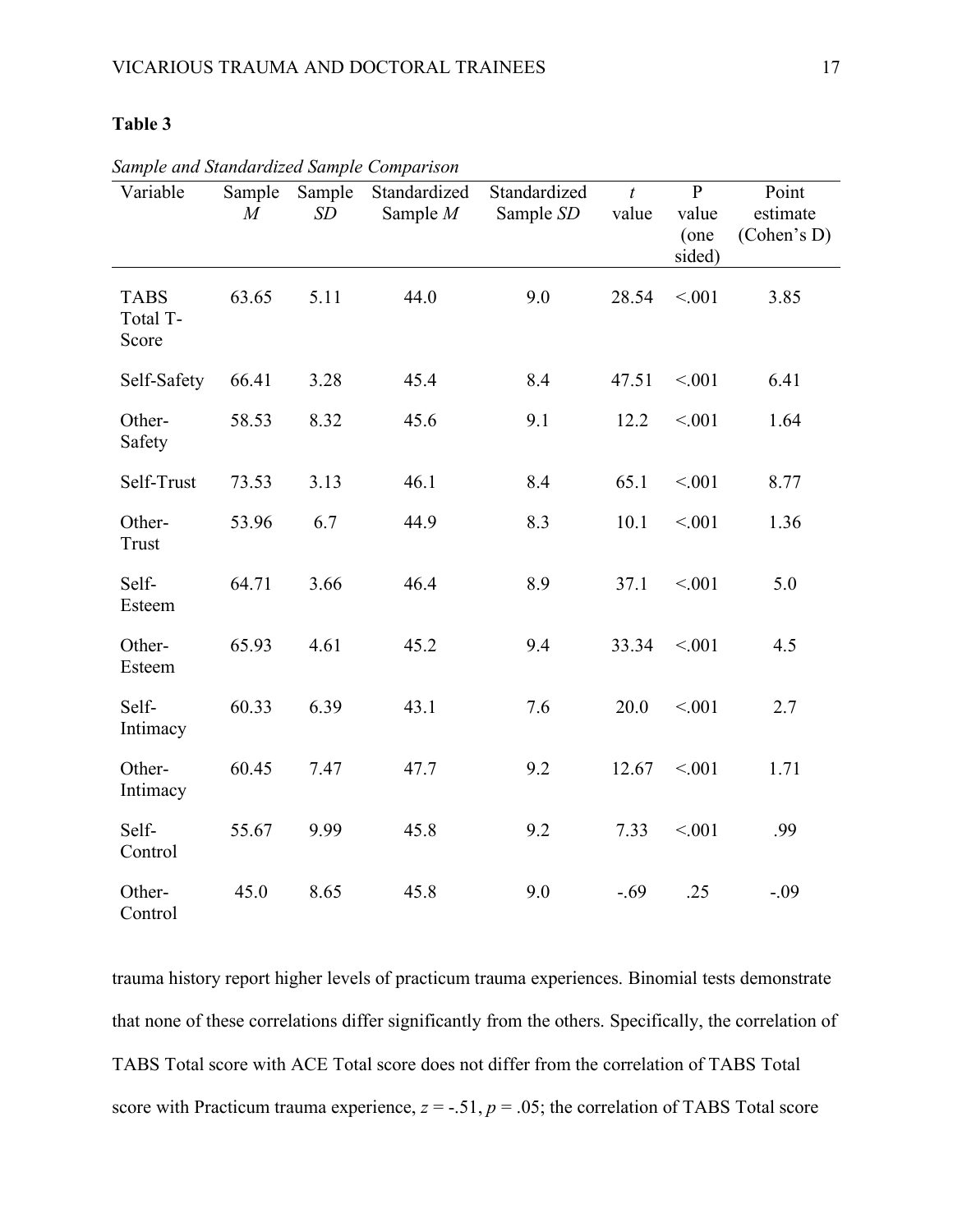with ACE Total score does not differ from the correlation of ACE Total score with Practicum trauma experience,  $z = -1.79$ ,  $p = .05$ ; and the correlation of TABS Total score \* Practicum trauma score does not differ from the correlation of ACE Total score \* Practicum trauma experience,  $z = -1.28$ ,  $p = .05$ .

#### **Table 4**

*Pearson's Correlation for TABS Total Score, ACE Total Score, and Practicum Trauma Experience*

| Variables                          | Pearson's r | <i>P</i> value (two tailed) |
|------------------------------------|-------------|-----------------------------|
| TABS Total score * ACE Total score | 27          | .05                         |
| TABS Total score * Prac trauma exp | .31         | 0.02                        |
| ACE Total score * Prac trauma exp  | 42          | .001                        |

#### **Hypothesis 3**

This hypothesis examined whether VT symptoms were negatively associated with the presence of self-care practices in doctoral level trainees. Pearson Correlations were calculated to explore relationships between TABS Total score and self-care practices. A negative correlation between VT and self-care practices ( $r = -.36$ ,  $p = .006$ ) was observed, reflecting that the higher the VT endorsement the lower the practice of self-care.

#### **Hypothesis 4**

This hypothesis addressed whether the year in program is related to the experience of VT in doctoral level trainees. Spearman's rank correlation was computed to assess the relationship between the year in program and the scores for TABS total score, program and curriculum satisfaction, practicum trauma experience, and self-care practices (see Table 5). Negative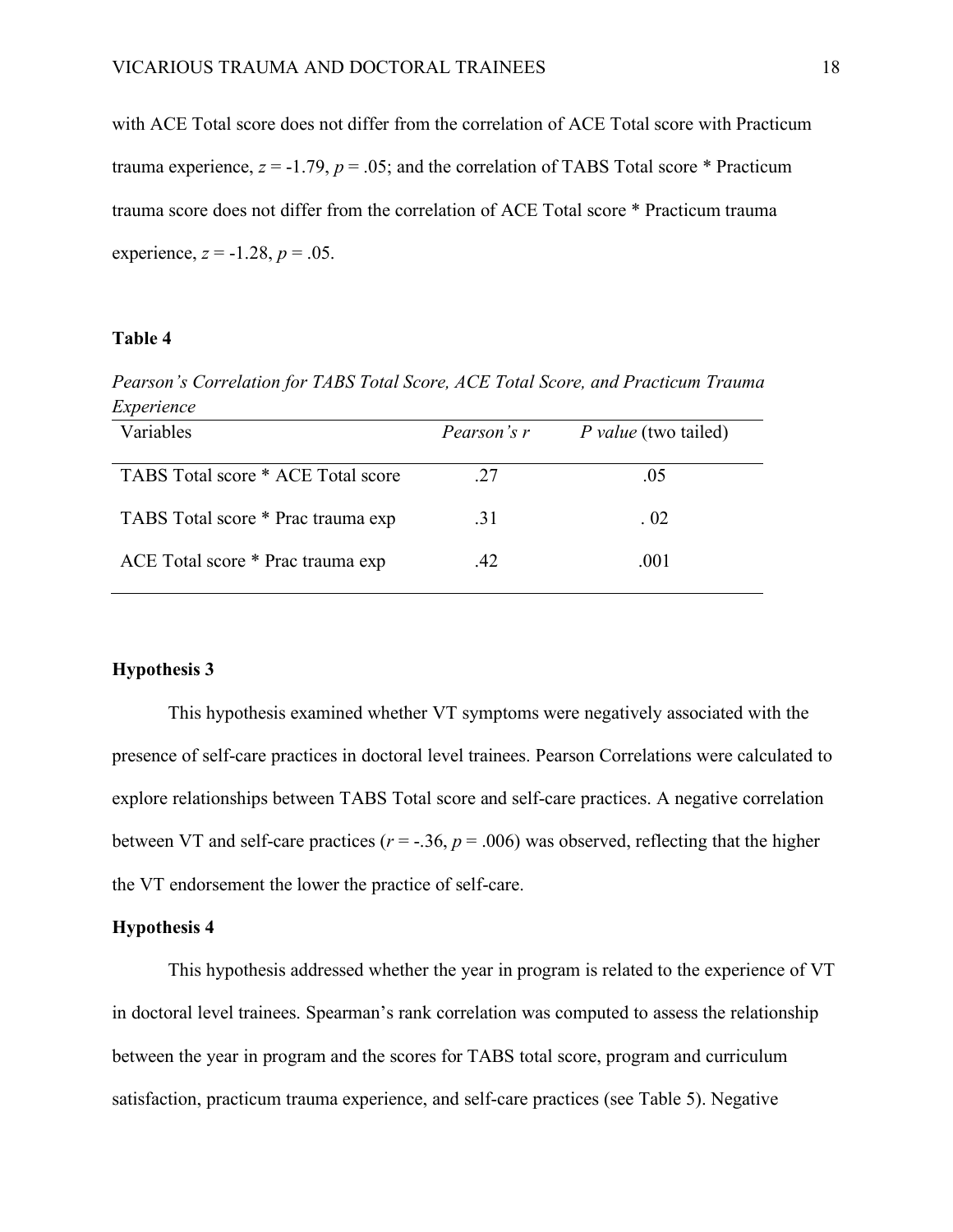correlations were found between year in program and program/curriculum satisfaction, TABS total score and program/curriculum satisfaction, TABS total score and self-care practices, and program/curriculum satisfaction and practicum trauma experience. There were positive correlations between TABS total score and practicum trauma experience, and between program/curriculum satisfaction and self-care practices.

#### **Table 5**

*Spearman's Rank Correlation for Current Year in Program, TABS Total Score, Program/Curriculum Satisfaction, Practicum Trauma Experience, and Self-Care Practices*

| Variables                                                     | Spearman's r | $P$ value |  |
|---------------------------------------------------------------|--------------|-----------|--|
| Current year in program * program/curriculum satisfaction     | $-.30$       | .03       |  |
| TABS total score * program/curriculum satisfaction            | $-.30$       | .03       |  |
| TABS total score * practicum trauma experience                | .35          | .01       |  |
| TABS total score * self-care practices                        | $-.35$       | .01       |  |
| Program/curriculum satisfaction * practicum trauma experience | $-.40$       | .003      |  |
| Program/curriculum satisfaction * self-care practices         | .33          | .01       |  |
|                                                               |              |           |  |

*Note.* All of these correlations were moderate in effect size.

#### **Hypothesis 5**

This hypothesis posited that doctoral level trainees with high ACE scores who engage in personal therapy experience lower VT rates than doctoral level trainees with high ACE scores who do not engage in personal therapy. To evaluate predictors for TABS total score, variables were analyzed with TABS total score through hierarchical and stepwise regression. TABS total score and demographic variables (i.e., age, gender, ethnicity, current year in program, marital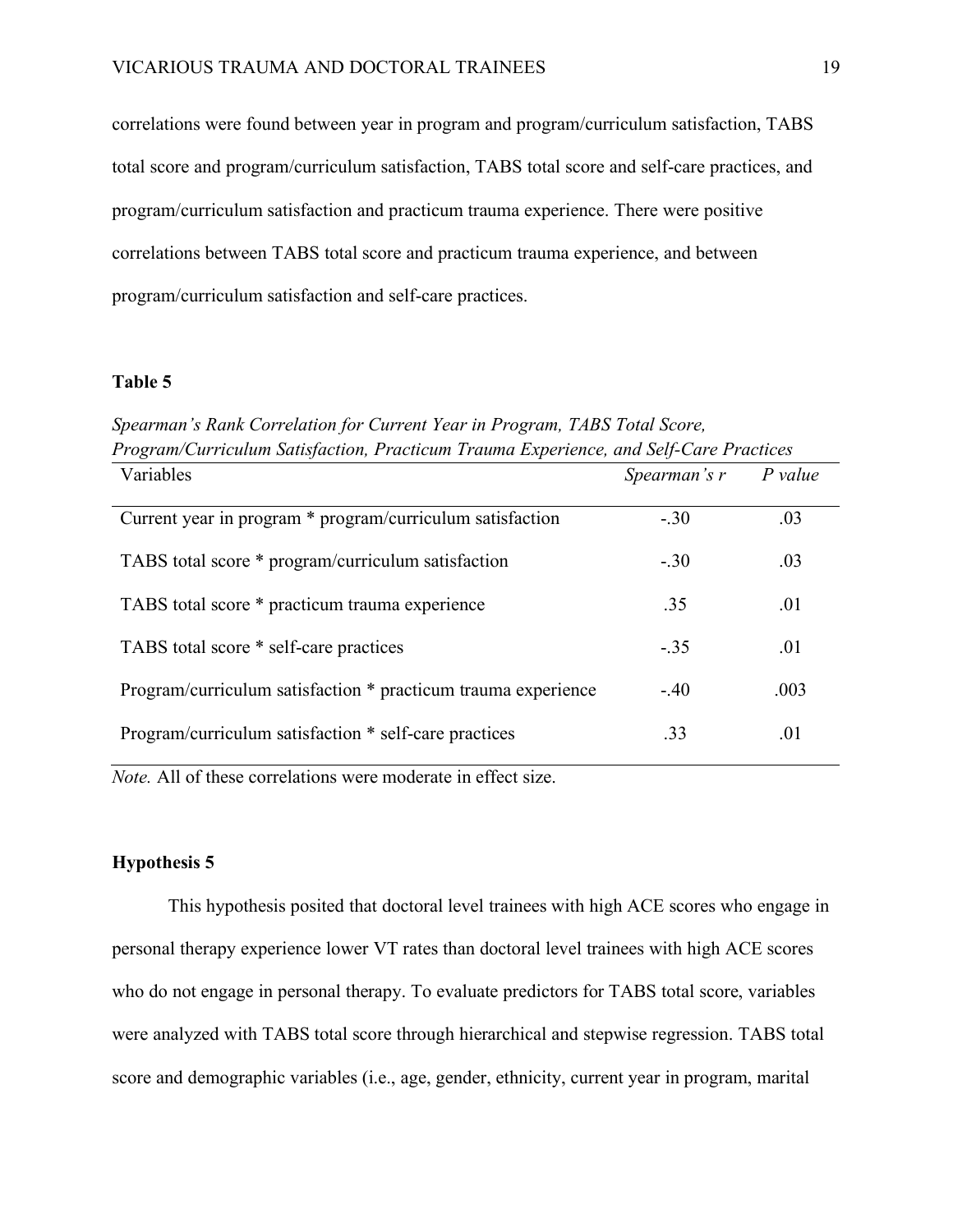status) were entered in Step 1, with self-care practices questions were entered in Step 2. ACE  $4 \ge$ was entered in Step 3 to evaluate the predictive power of trauma history. Results showed that *R2* for TABS total score and demographics was .115;  $\Delta R^2$  = -.008 after entering Step 2, i.e., accounting for less than 1% of the variance in VT. When ACE  $4 \ge$  was entered in the third step,  $R^2$  was .44 with  $\Delta R^2$  = .202 (Table 6), indicating that high ACE scores predicted 20% of the variance in VT.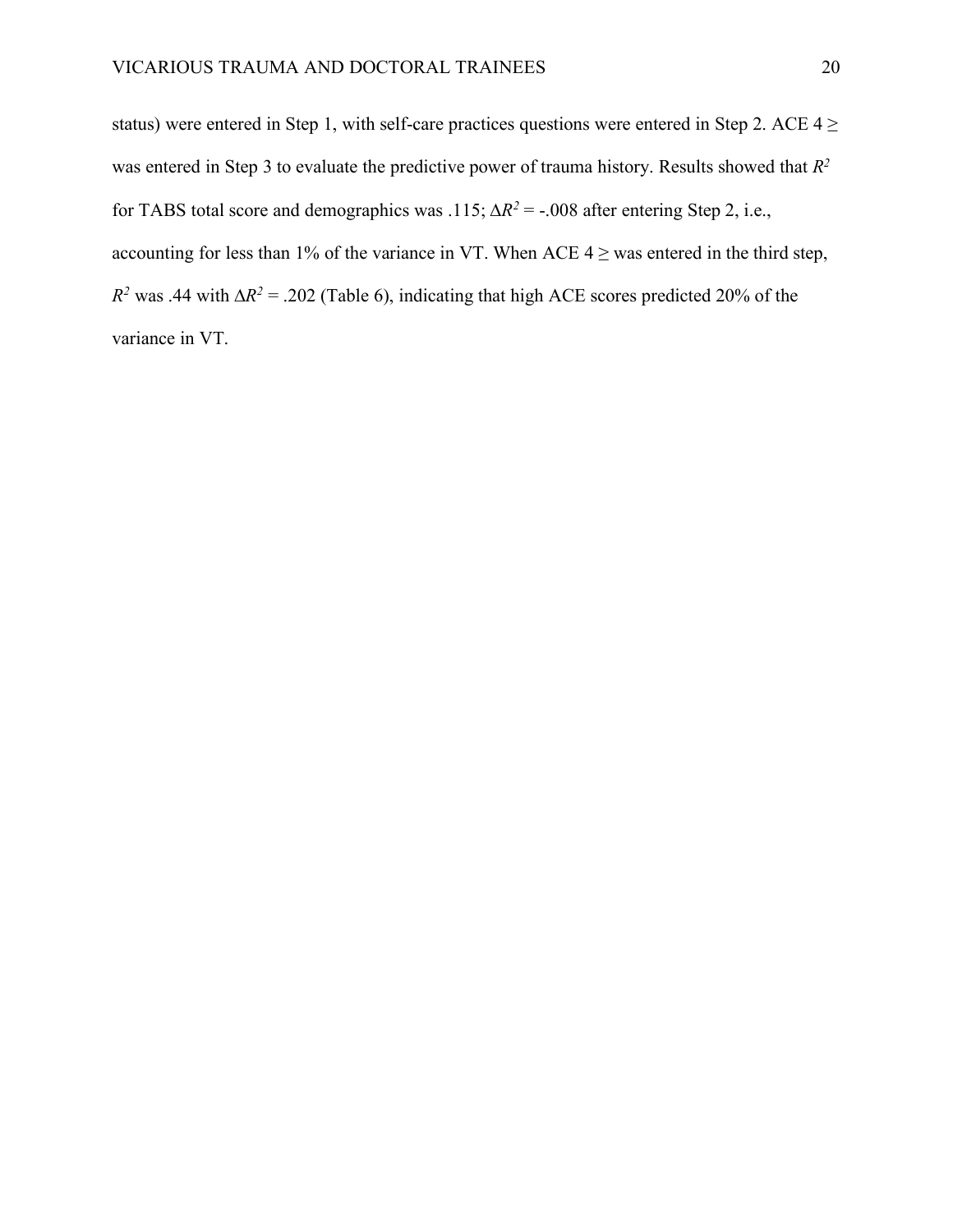*Hierarchical and Stepwise Regression with TABS Total Score and Demographic Variables, Self-Care Practice Questions, and ACE* 4≥ *as Predictors*

|         | Variable                | $\mathbf R$ | $R^2$ | $\Delta R^2$ | Beta    | $\boldsymbol{t}$ | Sig.  |
|---------|-------------------------|-------------|-------|--------------|---------|------------------|-------|
| Model 1 | <b>TABS</b> Total score | .340        | .115  | .025         |         | 14.96            | < 001 |
|         | Current year in         |             |       |              | $-.092$ | $-.497$          | .622  |
|         | program                 |             |       |              |         |                  |       |
|         | Gender                  |             |       |              | .079    | .544             | .589  |
|         | Age                     |             |       |              | $-168$  | $-.873$          | .387  |
|         | Ethnicity               |             |       |              | $-121$  | $-.837$          | .407  |
|         | <b>Marital Status</b>   |             |       |              | $-120$  | $-738$           | .464  |
| Model 2 | <b>TABS</b> Total score | .522        | .272  | $-.008$      |         |                  |       |
|         | Current year in         |             |       |              | $-195$  | $-.992$          | .327  |
|         | program                 |             |       |              |         |                  |       |
|         | Gender                  |             |       |              | $-.045$ | $-.256$          | .799  |
|         | Age                     |             |       |              | .067    | .283             | .779  |
|         | Ethnicity               |             |       |              | $-.059$ | $-.362$          | .719  |
|         | <b>Marital Status</b>   |             |       |              | $-168$  | $-892$           | .378  |
|         | Engage/d in personal    |             |       |              | .067    | .269             | .790  |
|         | psychotherapy           |             |       |              |         |                  |       |
| Model 3 | <b>TABS</b> Total score | .662        | .439  | .202         |         |                  |       |
|         | Current year in         |             |       |              | $-.109$ | $-0.617$         | .541  |
|         | program                 |             |       |              |         |                  |       |
|         | Gender                  |             |       |              | $-.091$ | $-.583$          | .564  |
|         | $\rm Age$               |             |       |              | $-.203$ | $-.899$          | .374  |
|         | Ethnicity               |             |       |              | $-.006$ | $-.039$          | .969  |
|         | <b>Marital Status</b>   |             |       |              | $-.078$ | $-.459$          | .649  |
|         | Engage/d in personal    |             |       |              | .083    | .378             | .707  |
|         | psychotherapy           |             |       |              |         |                  |       |
|         | ACE $4\geq$             |             |       |              | .473    | 3.357            | .002  |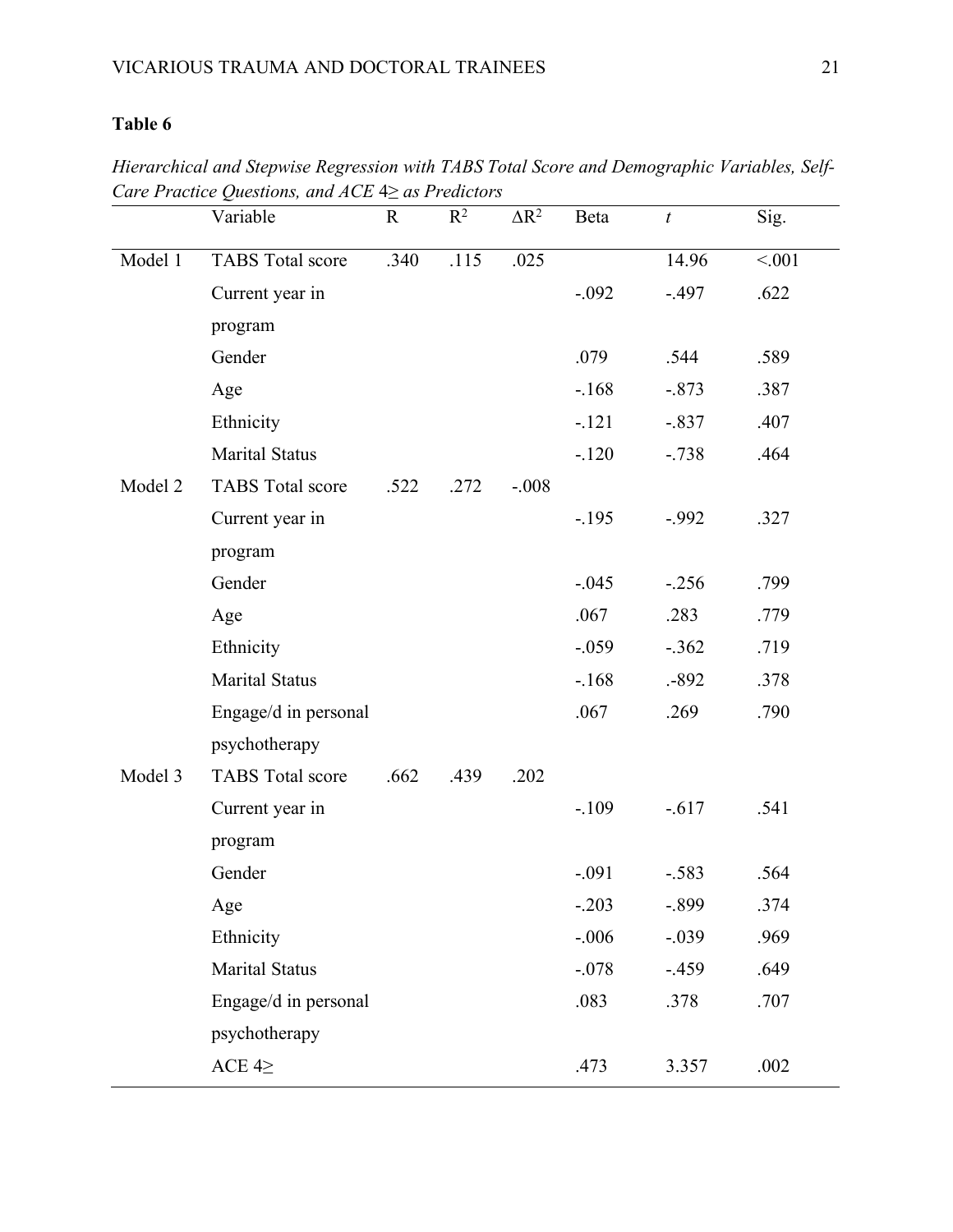#### **Chapter 4**

#### **Discussion**

As trauma awareness and trauma reports increase within society, and access to mental health services continues to grow, clinicians encounter more trauma in their clinical work. (Dunkley & Whelan, 2006). Previous studies (Butler et al., 2017; Goncher et al. 2013; Zahniser, et al., 2017) illustrate the importance of self-care in the professional development of doctoral students and the potential for trauma-related psychological stressors from clinical work on professionals, including students. As a result, mental health clinicians have a growing need for personal and professional support to address the trauma exposure they experience in their professional work.

This study explored the occurrence of vicarious trauma and self-care attitudes and practices within doctoral level trainees in Doctor of Psychology programs (PsyD) and used the TABS to measure VT. The purpose of this research was to identify whether VT occurred within clinical training, and if trauma history and self-care practices influenced the development of VT.

The first research question sought to ascertain whether doctoral level trainees experience VT within practicum settings. It was found that trainees did experience VT. Exposure to clinical work during practicum training resulted in shifts in cognitive schema similar to what is observed in VT presentations. This indicates trainees are at risk of enduring traumatization during their training experience negatively impacting their personal and professional well-being at the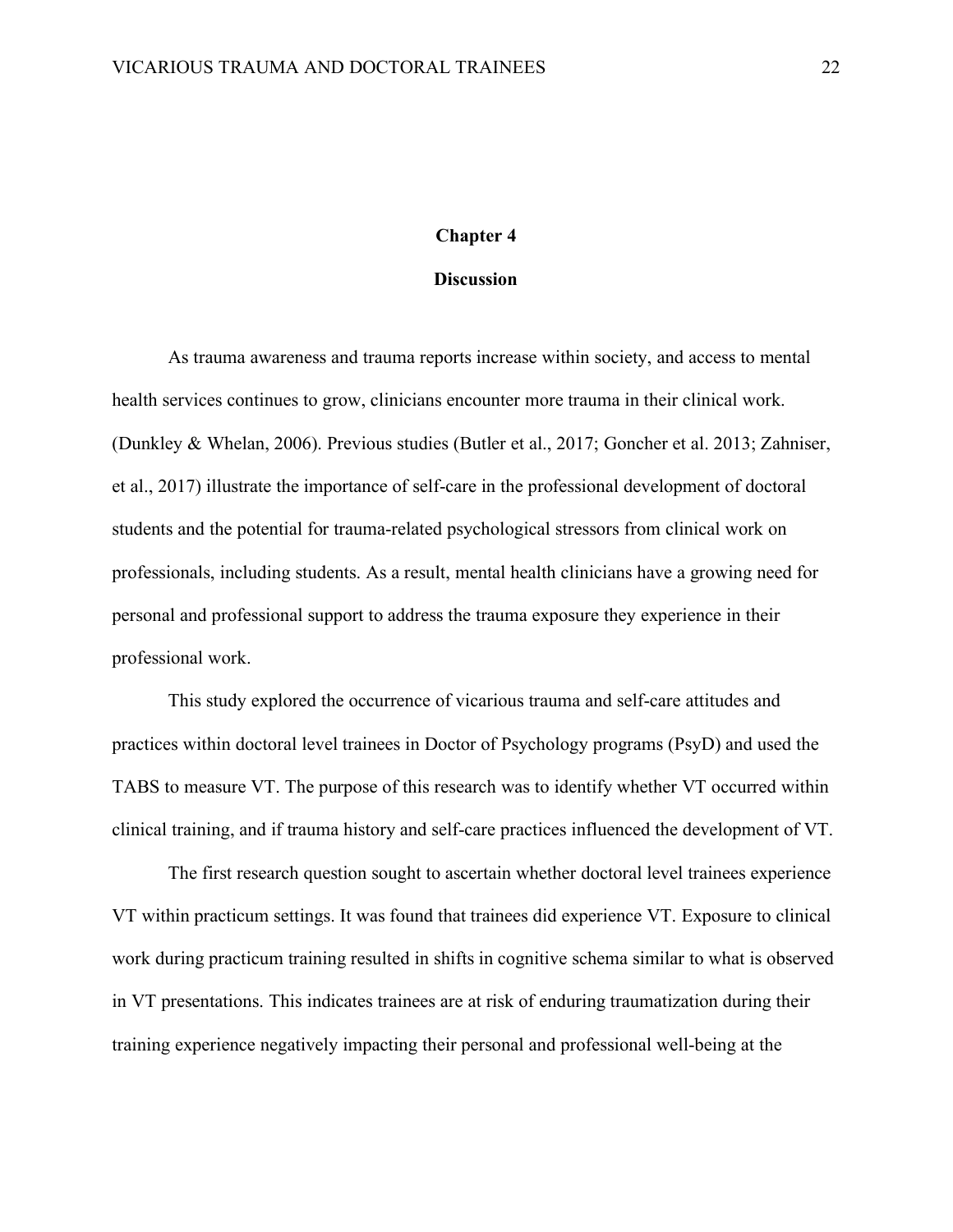beginning of their careers. Traumatic experiences in early-career may lead to reduce professional longevity and increased health issues.

The second hypothesis in the study explored in trainees with a trauma history experience VT in practicum settings more than trainees without a trauma history. The results suggested that VT and trauma history are related to practicum-related trauma. A stronger relationship was present between practicum trauma experience and ACE score compared to practicum trauma experience and TABS scores, although this was not a significant difference. One consideration for the relationship are the beliefs a trainee has about their trauma experiences. As nature and circumstances surrounding prior trauma experiences are thought to inform future interactions, it is plausible that trainee perception of support or lack of support to engage in self-care by their supervisors as a factor. Additionally, variables involved in historic trauma experiences likely bear influence on potential triggers or activation points within a practicum setting. On a general level, practicum experiences during a doctoral program may be a trainee's first exposure to clinical work, fostering additional stress as they navigate the demands of both graduate education and being a clinical provider. Practicum training itself can be strenuous, which may further contribute to perceptions of practicum as trauma-inducing. Upon entering graduate training, trainee ability to manage stress is supported by previously learned coping strategies. Trainees may struggle with stress management during practicum training due to various factors such as ineffective coping strategies, adjustment difficulties to training, overall severity of trauma history, and/or poor interpersonal support from supervisors (Jenkins et al, 2011).

The third hypothesis considered the relationship between VT and self-care practices. The data analysis showed that higher VT in training is related to lower self-care practices. Research demonstrates the importance of self-care in professional well-being and longevity (Bettney 2017,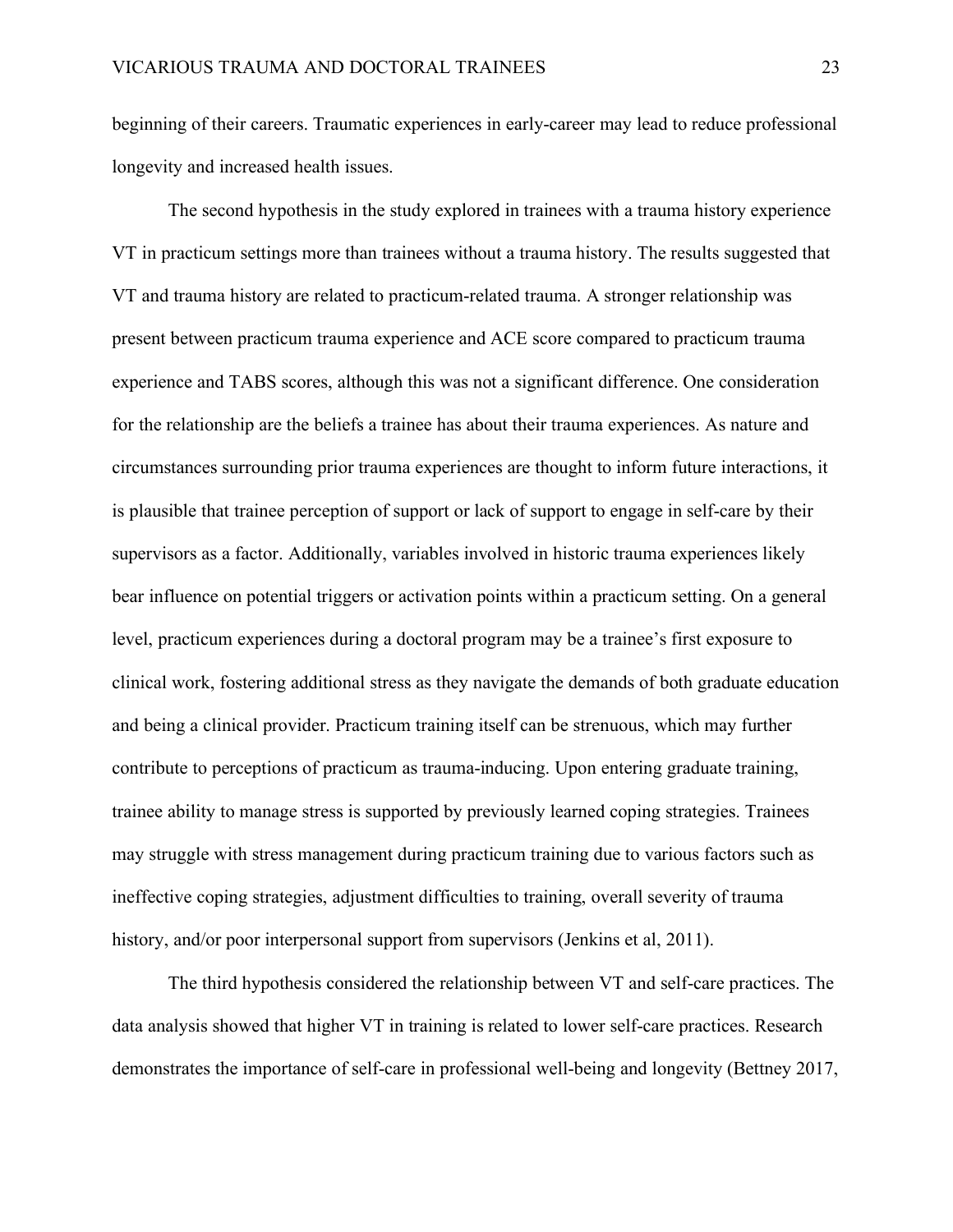Butler et al. 2017, Zahniser et al, 2017). Additionally, self-care is an important foundation in clinical training (Goncher et al., 2013). The results indicated trainees with poor self-care practices may be more likely to experience VT. While this seems like an obvious connection, it must be noted that academic pressures, adjustment stress to graduate training (i.e., relocating for school, starting school), and other life changes coinciding with graduate training may also hinder the implementation of self-care. Culture, in general, encourages the worker to "press on" and "persevere" when they encounter struggles. This mindset to push beyond our limits, often at the sacrifice of sleep, exercise, social engagement, diet, etc., has direct consequences for the human capacity to manage health and stress. The learned behaviors associated with this mindset and its reinforcement through academic marks and societal expectations foster barriers for the trainee to abandon this mindset as they enter the intensity of doctoral training. One suggestion to address the negative consequence of trainee stress is to provide formal instruction on self-care relevance and implementation strategies as part of the curriculum within clinical training. By presenting self-care as part of the clinical training material, it emphasizes self-care as an essential aspect of a clinical training (Zahniser et al, 2017).

The fourth hypothesis found that trainee graduate year within the program did not influence VT; however, program satisfaction and self-care practices were related. Results suggested year in program had a bearing on program and curriculum satisfaction, with those early in their training holding higher satisfaction than those farther along. As trainees progress in their clinical training, observed or perceived training gaps are brought to light as trainees gain clinical experience, likely influencing program satisfaction. Likewise, trauma-inducing or activating experiences would impact on trainee satisfaction with clinical preparation.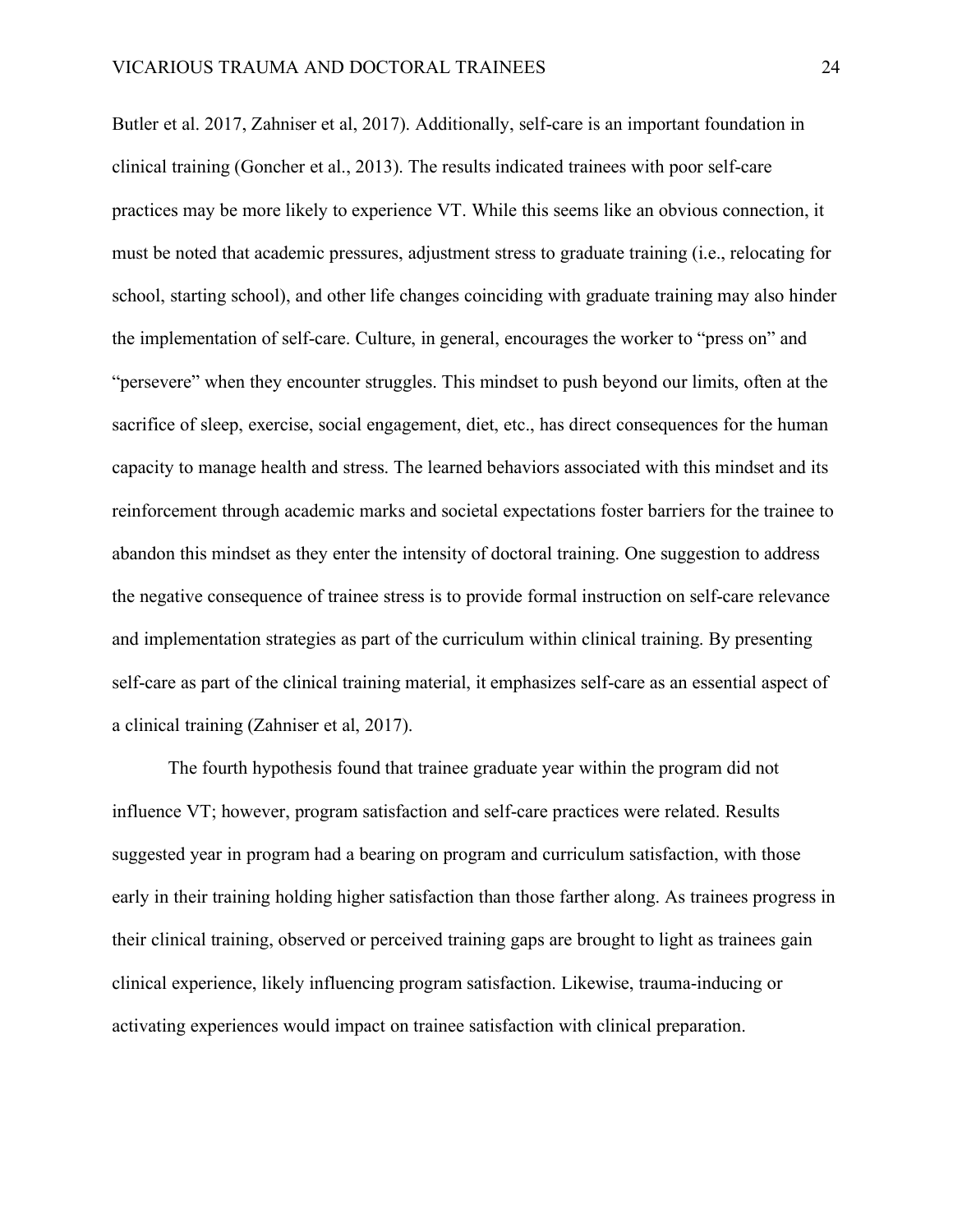Furthermore, VT endorsement was related to lower self-care practices. Program and curriculum satisfaction was also negatively related to practicum trauma experience.

Additional analysis regarding the effects of year in program on self-care practices indicated year in clinical training may be related to self-care attitudes. First year trainees and fourth year trainees appeared to endorse higher self-care attitudes than second and third year students. This may be explained by the rhythm of clinical training. The first year of graduate training is most similar to earlier college experiences with the primary focus on coursework. In contrast, fourth year trainees are more familiar with the demands of managing coursework and practicum. Additionally, some programs structure the fourth year of training as a lighter year for academic coursework and many students have completed their dissertation requirements by this time.  $4<sup>th</sup>$  year trainees have more accomplished than those in earlier years of training and they have the most familiarity with the demands of the program. It is possible that self-care practices may be more readily implemented by  $4<sup>th</sup>$  year trainees to manage the incurred stress of the program and support the new transitional stressors of the clinical internship and interview process and remaining finalization of their dissertations.

Second year trainees reported the lowest self-care practices. This year of clinical training introduces the need to balance practicum experiences with academic requirements as well as beginning dissertation requirements. In some programs, second year is also the onset of benchmark exams, requiring additional preparation. The third year of training offers some familiarity as the demands introduced during the second year are maintained. During this half way point in clinical training, there is an increase in self-care practice endorsement within the results, possibly indicating increased awareness after the difficulties of second year. The second and third year of graduate training are the most demanding of the five-year process, with the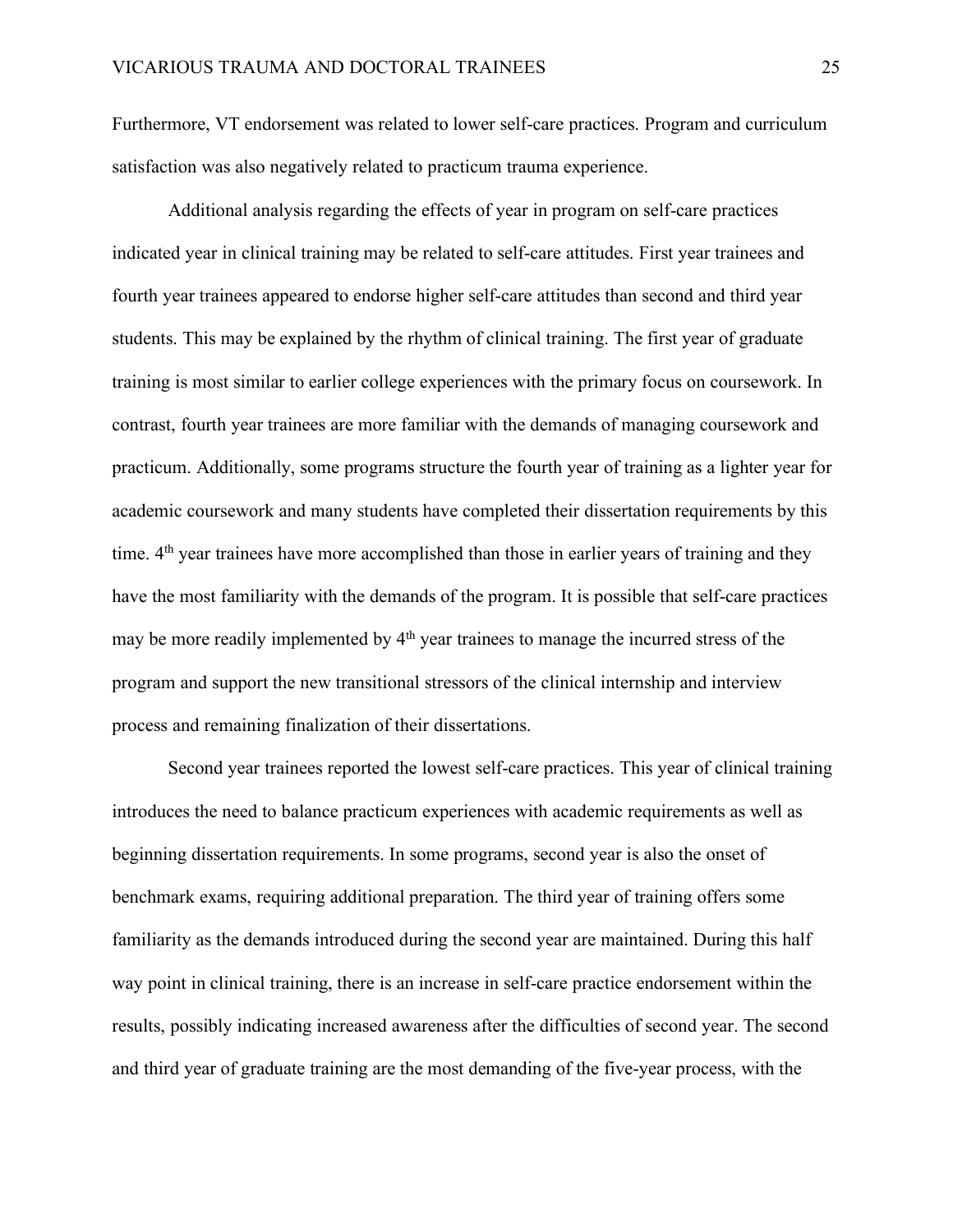multiple demands accounting for the reduced self-care practices compared to 1<sup>st</sup> and 4<sup>th</sup> year trainees.

In the fifth hypothesis regarding VT, trainees with trauma histories who engaged in therapy endorsed the same level of VT as those with trauma histories who did not engage in therapy. However, when controlling for demographic factors, the results found that higher ACE scores of four or higher, predicted higher VT. Essentially this means that those who come into clinical training with a trauma history are more likely to experience trauma in their clinical work. These findings align with prior research finding that ACE scores of four or higher are associated with an increased risk of physical and mental health issues (Felitti et al., 1998). Another finding was that age of trainee was related to the VT reported. Younger trainees (between ages 20-30) had higher endorsements of VT than older trainees (between ages 31-51+). It may be that individuals with more life experiences have more coping strategies or have a meaning making process that allows them to adjust or contend with stress more effectively than younger trainees.

#### **Clinical Implications**

This study found evidence that there is VT within doctoral level trainees that exceeds the VT experienced by trauma therapists in clinical practice. Given the cognitive restructuring that occurs due to VT (i.e., a shift in their perceptions and beliefs of safety, trust, and control) this means that experiencing VT is more common than we realize among doctoral-level trainees. When trainees are forming their clinical skills and intellectual abilities, and adjusting their ideas of trust, safety, and control within their clinical work, this may explain some of the concerns found in the literature about impaired longevity in the field, clinical burnout, and mental/physical health problems in therapists. When considering self-care practices, attitudes, and VT in doctoral level trainees we know the long-term consequences of stress contribute to psychological and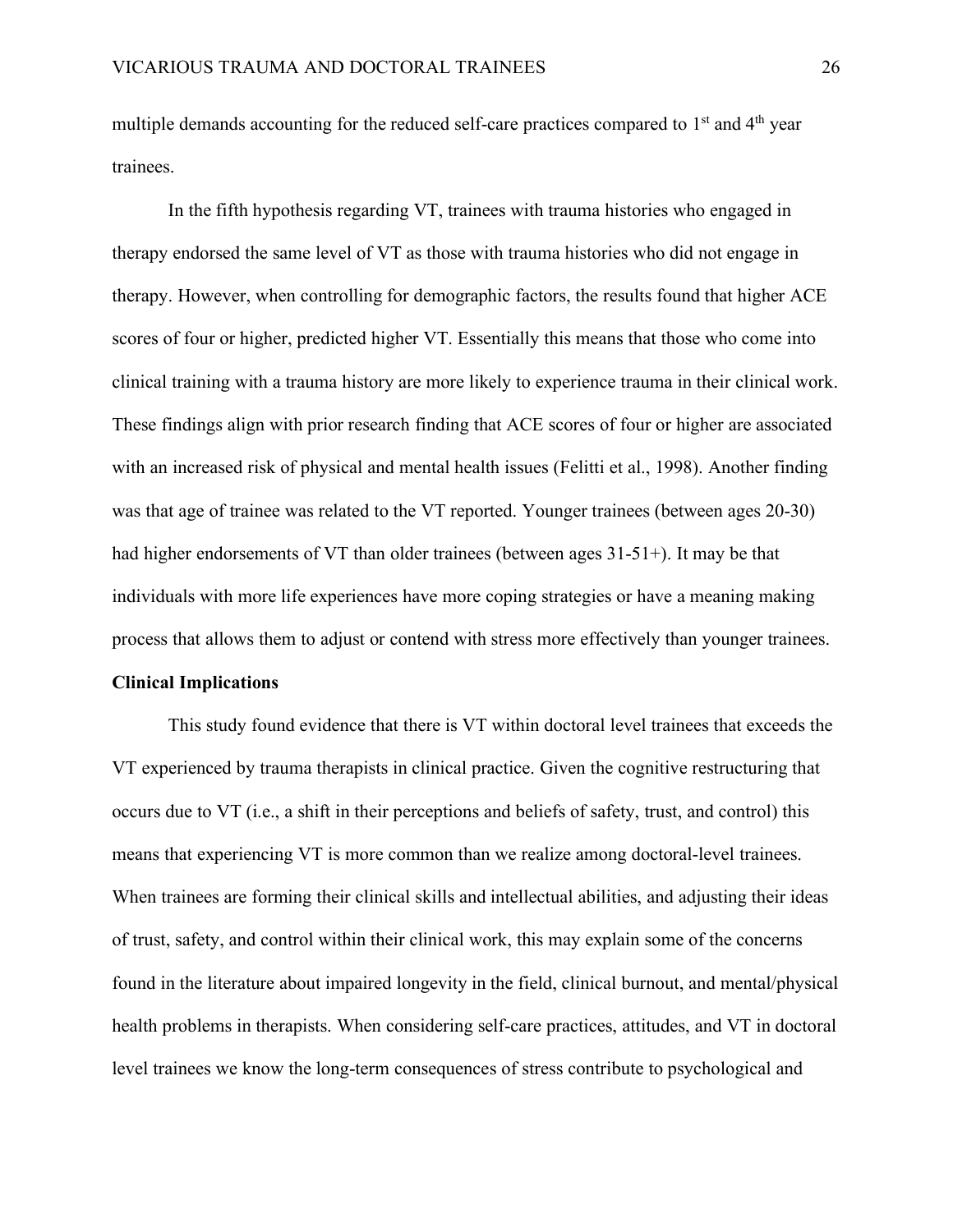physiological health issues. For many clinical trainees to experience this in their training raises some concerns as to how they are developing a mindset of balance and self-care.

#### **Limitations and Future Research**

There are some challenges within the study that merit further research to confirm and clarify certain results. The small sample size was a factor when considering effect size and generalizability of the results. Despite results reflecting that self-care practices are lower with higher endorsement of VT; self-care practices were not found to be a mitigating factor. Some reasons the beneficial effects of self-care were not reflected within this data analysis includes the small sample size and the subjective measures utilized. Lack of ethnic diversity within the sample is also a concern with generalizability of the information. Surveying more institutions across the United States would provide increase relatability of the results to this population.

In addition to the sample size, it is important to consider the timeframe within which the data was gathered. Responses were collected during the COVID-19 pandemic, a period of time characterized by extreme changes within numerous areas of living, including academic institutions. Amid global changes, trainees experienced shifts in their clinical training and academic engagement as well as managing the stress of various adjustments (i.e., socialization practices, financial instability, workplace changes, health anxiety, etc.). Given the increased stress burden, it is reasonable to consider how this impacted responses on vicarious trauma and qualitative measures. It is difficult to accept the vicarious trauma and qualitative scores at face value since responses cannot control for the influence on non-clinical training related stress.

As trainees responded to the surveys, it is important to highlight that these questions are self-report and elicit opinion-based responses. Subjective responses provide useful experiential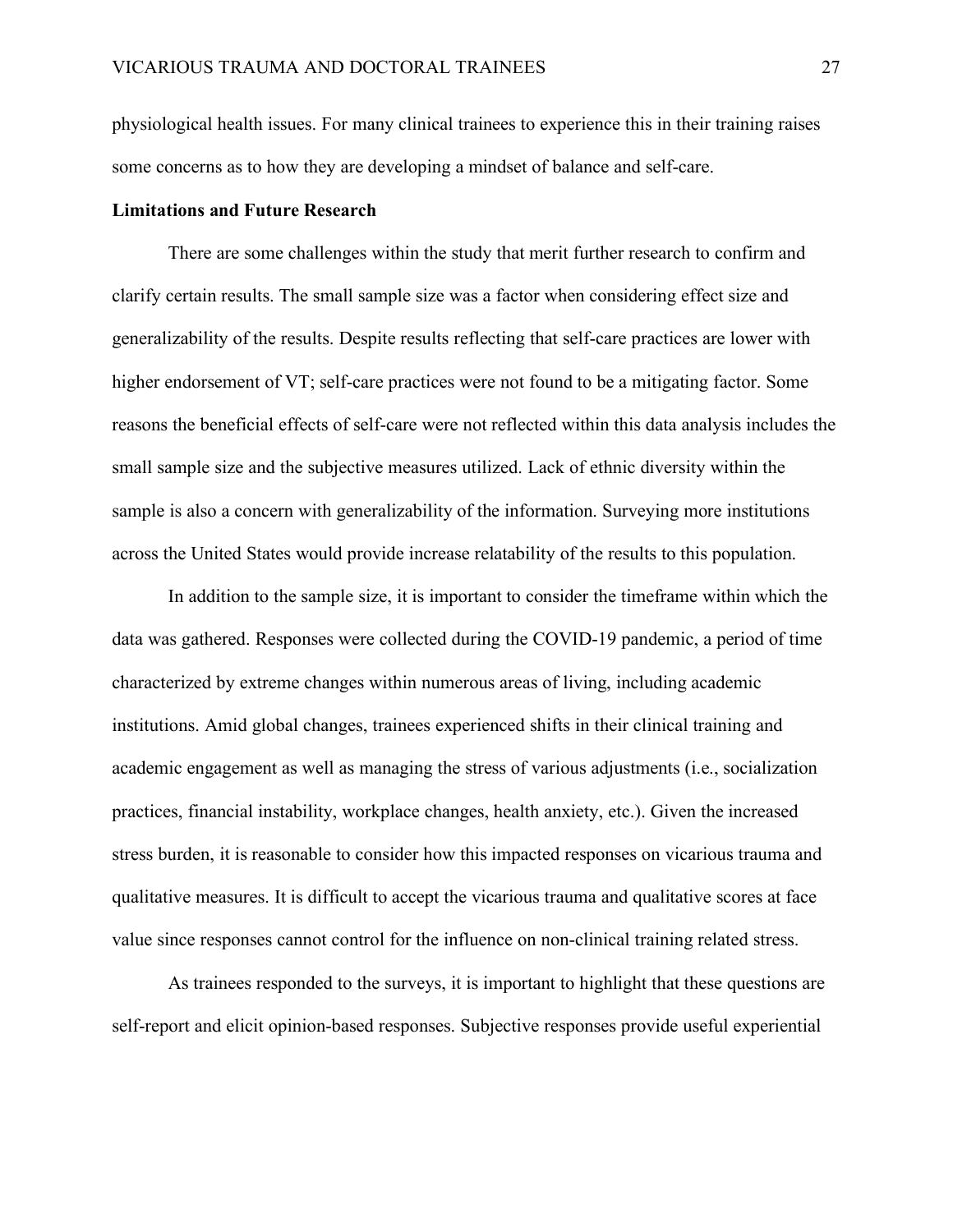information; however, utilization of objective measures of trauma characteristics may prove more beneficial in identifying stress points within doctoral level training.

Concern for the role of the curriculum in trainee readiness was considered in this study. At issue is whether the results reflect a curricular issue or a matter of perception. Trauma can affect perception. Thus; a trainee may determine they were not trained to respond to client trauma despite the presence of curriculum or faculty discussion to address that very topic. It is also possible that the trainee assessed their training accurately and the curriculum is lacking. This lack of perceived readiness may delay entrance into clinical practice as trainees seek additional, potentially unnecessary, training, or worse, they could jeopardize their treatment with clients through the felt anxieties of professional inadequacy and incompetence. Ultimately, this may impact clinical care and professional development/health. Further research to evaluate curriculum and clinical readiness to engage in trauma work may be merited.

The TABS uses attachment beliefs as a key factor in evaluating VT. However, there may be cultural differences in attachment formation for these two age groups described above. Trainees aged 20-30 would have more exposure to "helicopter" and "snow-plow parenting," where they may have experienced fewer opportunities to manage stressful situations independently. This lack of experience with distressing circumstances may directly relate to poor distress tolerance, inadequate coping approaches, and a poor sense of agency to enact change or action at all. There are also more post-modern cultural influences about personal truth and individual experiences are considered fact with younger generations, rendering the processing of a distressing event with clinical objectiveness more challenging. Additional research into generational factors in trainees regarding VT have to best address the cultural and historical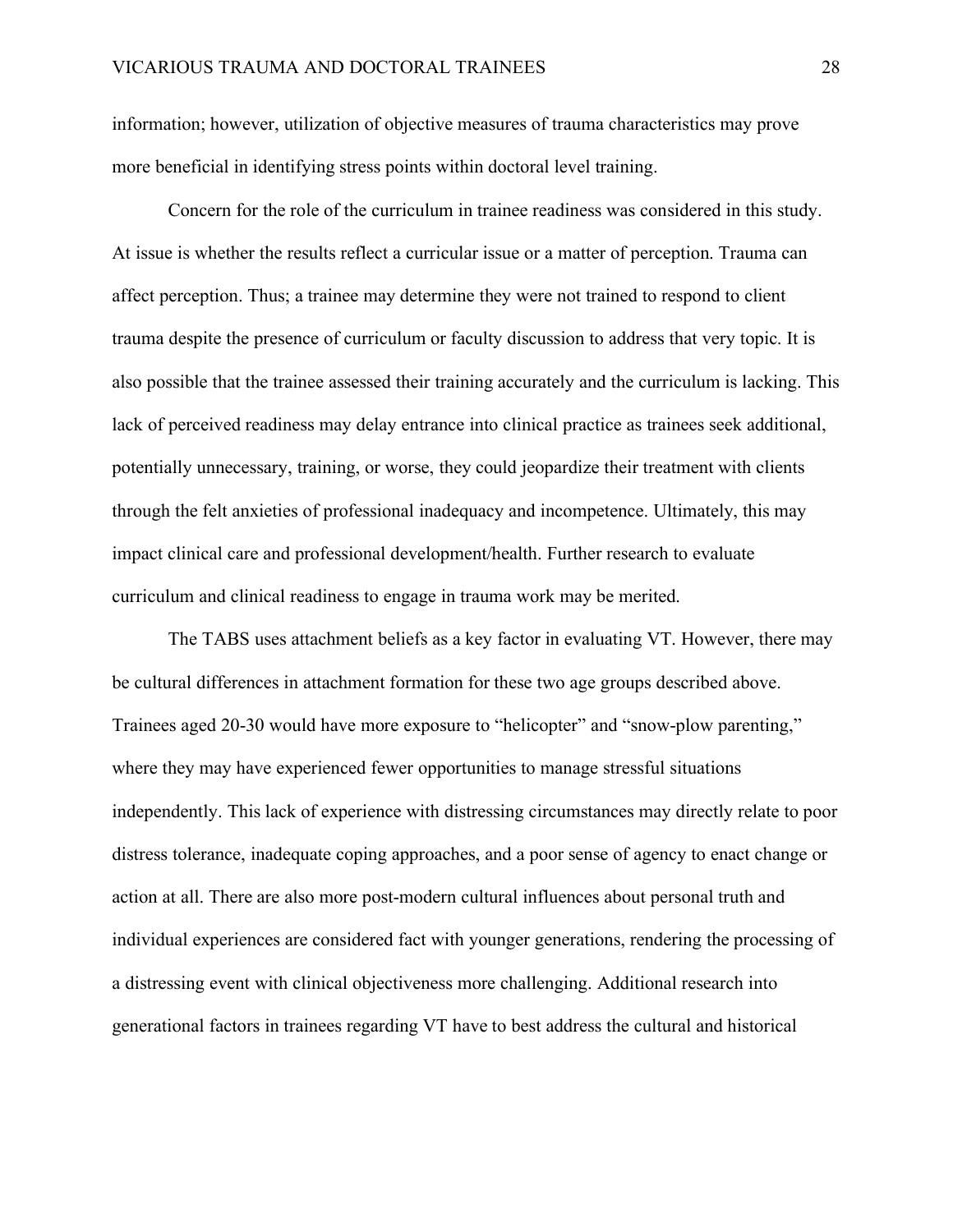challenges the next generation of trainees possess. This could help mitigate the amount of VT they could develop.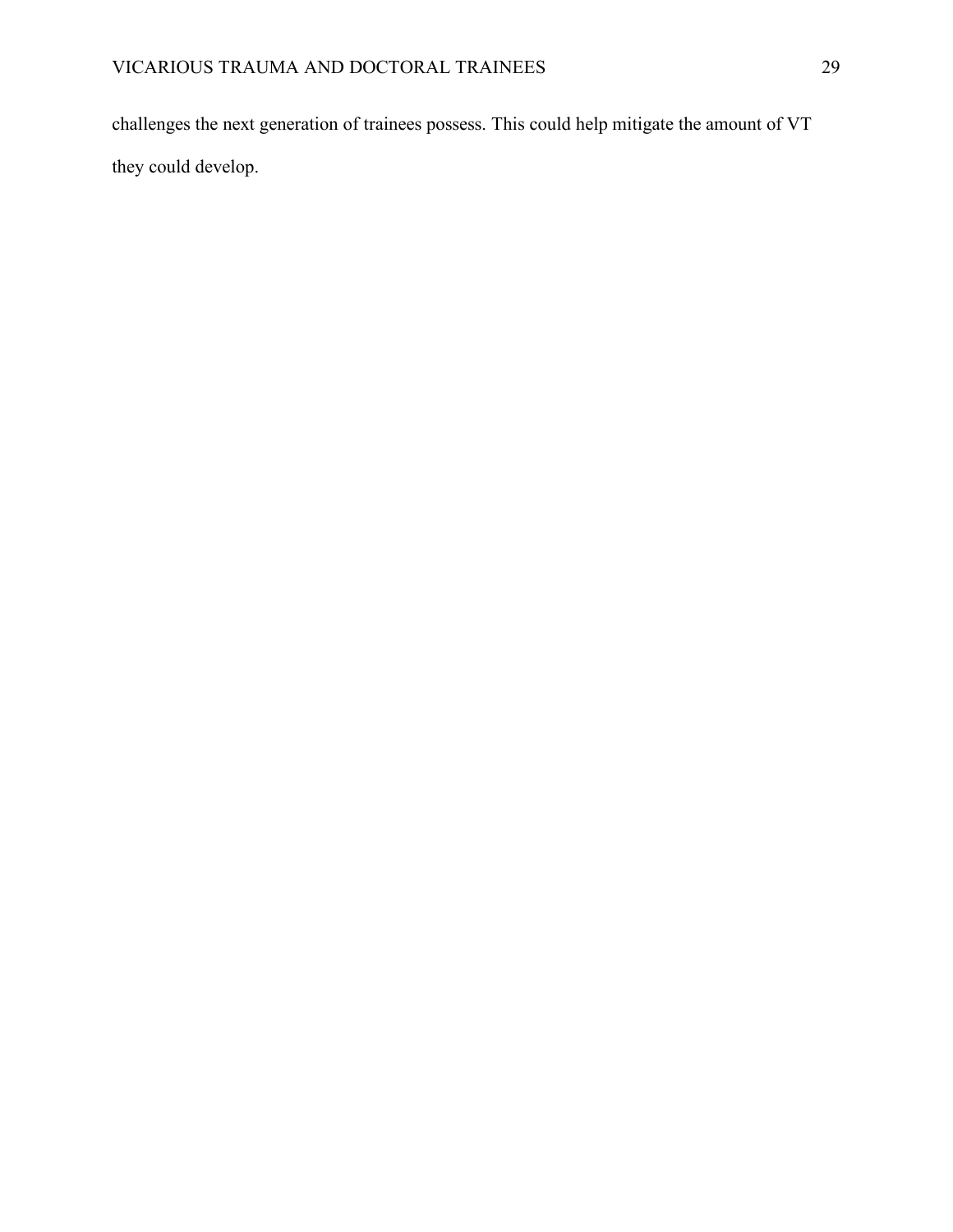#### **References**

- Baird, S. & Jenkins, S. R. (2003, February). Vicarious traumatization, secondary traumatic stress, and burnout in sexual assault and domestic violence agency staff. *University of North Texas, Denton. Violence and Victims, 18*(1).
- Barbash, E. (2017, March 13). Different types of trauma: Small "t" versus large "T." *Psychology Today*. https://www.psychologytoday.com/us/blog/trauma-and-hope/201703/differenttypes-trauma-small-t-versus-large-t
- Bercier, M. L. (2013). Interventions That Help the Helpers: A Systematic Review and Meta-Analysis of Interventions Targeting Compassion Fatigue, Secondary Traumatic Stress and Vicarious Traumatization in Mental Health Workers. *Loyola University Chicago, 2013. Loyola eCommons https://ecommons.luc.edu/luc\_diss*
- Bettney, L. (2017). Reflecting on self-care practices during clinical psychology training and beyond. *Reflective Practice, 18*(3), 369-380*.*
- Brady, J. L., Guy, J., D., Poelstra, P. L., & Brokaw, B. F. (1999). Vicarious traumatization, spirituality, and the treatment of sexual abuse survivors: A national survey of women psychotherapists. *Professional Psychology: Research and Practice, 1999, 30*(4), 386- 393.
- Briere, J.N., & Scott, C. (2015). *Principles of Trauma Therapy: A Guide to Symptoms, Evaluation, and Treatment.* Thousand Oaks, CA: SAGE.
- Butler, L. D., Carello, J., & Maguin, E. (2017) Trauma, stress, and self-care in clinical training: predictors of burnout, decline in health status, secondary traumatic stress symptoms, and compassion satisfaction. *Psychological Trauma: Theory, Research, Practice, and Policy, 9*(4)*,* 416-424*.*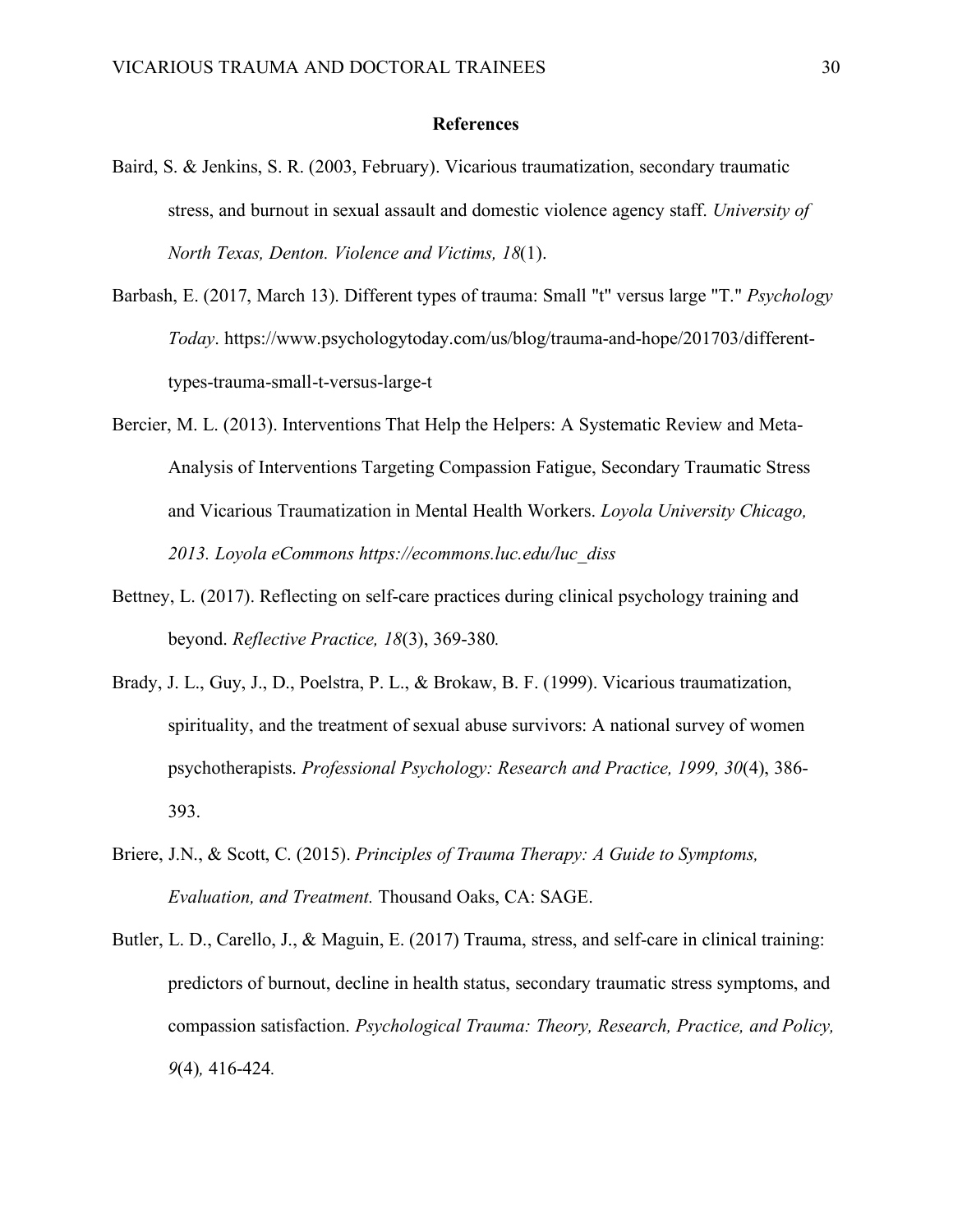- Day, J. M. (1994, September). Obligation and motivation: Obstacles and resources for counselor well-being and effectiveness. *Journal of Counseling and Development: 73*(1), 108
- Dunkley, J.,& Whelan, T. A. (2006, February). Vicarious traumatisation: current status and future directions. *British Journal of Guidance and Counseling, 34*(1)*.*
- Felitti, V. J., Anda, R. F., Nordenberg, D., Williamson, D. F., Spitz, A. M., Edwards, V., Koss, M. P., & Marks, J. S. (1998). Relationship of childhood abuse and household dysfunction to many of the leading causes of death in adults: The adverse childhood experiences (ACE) study. *American Journal of Preventive Medicine, 1998, 14*(4).
- Goncher, I. D., Sherman, M. F., Barnett, J. E., & Haskins, D. (2013). Programmatic perceptions of self-care emphasis and quality of life among graduate trainees in clinical psychology: The mediational role of self-care utilization. *Training and Education in Professional Psychology, 7*(1), 53-60.
- Gonzalez, T. C., Burnett Jr, H. J., Helm, H., & Edwards, L. (2019). An examination of resilience, compassion fatigue, burnout, and compassion satisfaction between men and women among trauma responders. *North American Journal of Psychology, 21*(1), 1-20.
- Harris, H. L. (2019). *Graduate student professional quality of life: impact of self-compassion, psychological flexibility, and ACEs*. [Unpublished doctoral dissertation]. George Fox University.
- Huan-Tang, L., Zhou, Y., & Pillay, Y. (2017). Counselor education students' exposure to trauma cases. *International Journal of Advancement in Counselling, 39*, 322-332 DOI 10.1007/s10447-017-9300-4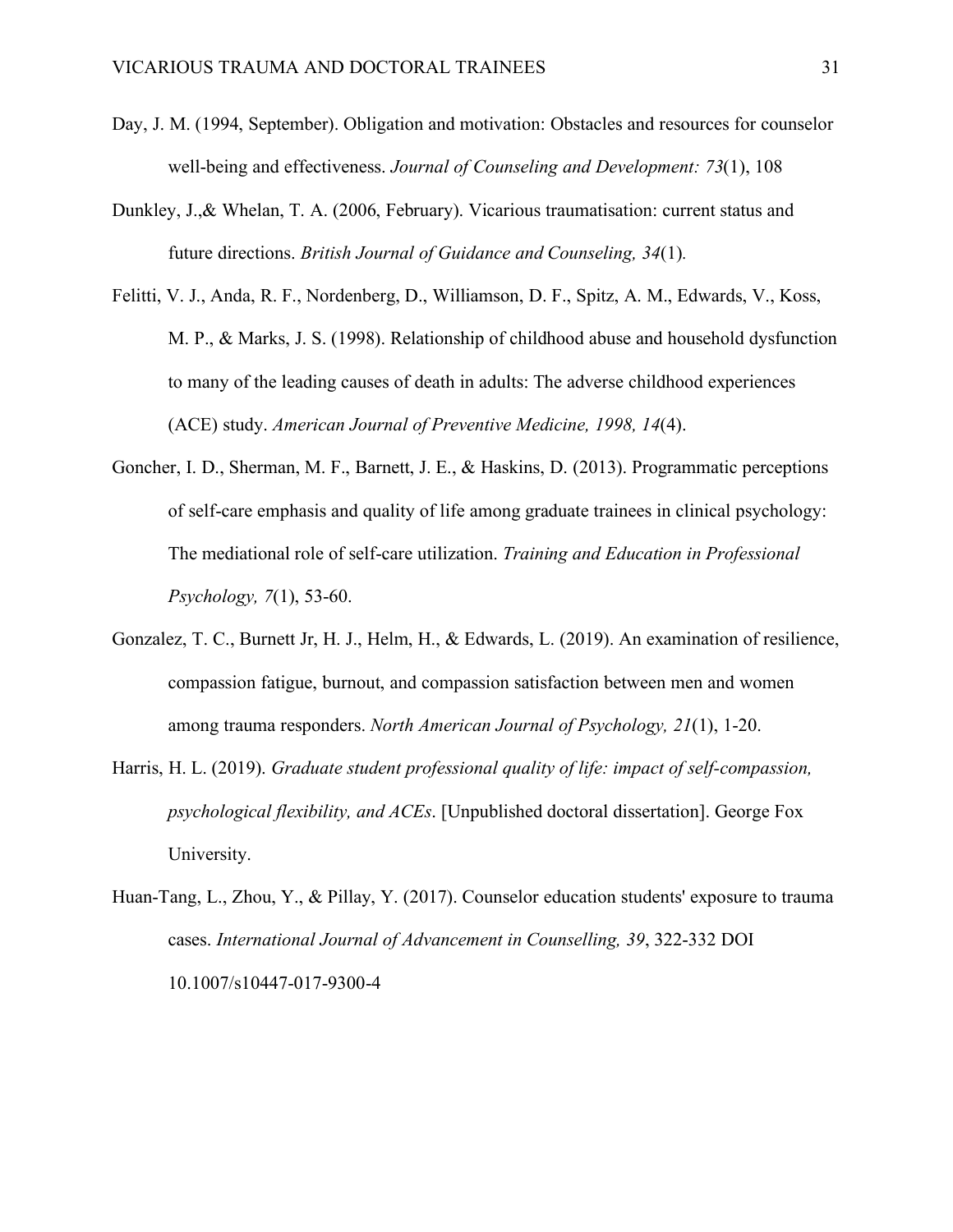- Jenkins, S. R., Mitchell, J. L., Baird, S., Whitfield, S. R., & Meyer, H. L. (2011). The counselor's trauma as counseling motivation: Vulnerability or stress inoculation? *Journal of Interpersonal Violence, 26*(12), 2392-2414. DOI:10.1177/0886260510383020
- Kanno, H. (2010, August). Supporting indirectly traumatized populations: The need to assess secondary traumatic stress for helping professionals in DSM-V. *Health & Social Work, 35*(3).
- Korn, L. E. (2013). *Rhythms of Recovery: Trauma, Nature, and the Body.* Routledge Publishing, New York, NY.
- Lanza, A., Roysircar, G., & Rodgers, S. (2018). First responder mental healthcare: Evidencebased prevention, postvention, and treatment. *Professional Psychology: Research and Practice 2018, 49*(3)*,* 193-204, American Psychological Association
- Lerias, D., & Byrne, M. K. (2003). Vicarious traumatization: Symptoms and predictors. *Stress and Health, 19*, 129-139. Wiley Intercedence, www.interscience.wiley.com*, DOI: 10.1002/smi.969*
- Lipsky, L (2009). *Trauma stewardship: An everyday guide to caring for self while caring for others.* Berrett-Koehler, San Francisco, CA.
- Maulik, P. K. (2017, October). Workplace stress: A neglected aspect of mental health wellbeing. *Indian Journal of Medical Research, 146,* 441-444. DOI: 10.4103/ijmr.IJMR\_1298\_17
- Newell, J. M., & MacNeil, G.A. (2010, July). Professional burnout, vicarious trauma, secondary traumatic stress, and compassion fatigue: A review of theoretical terms, risk factors, and preventive methods for clinicians and researchers. *Best Practices in Mental Health, 6*(2), Lyceum Books, Chicago, IL.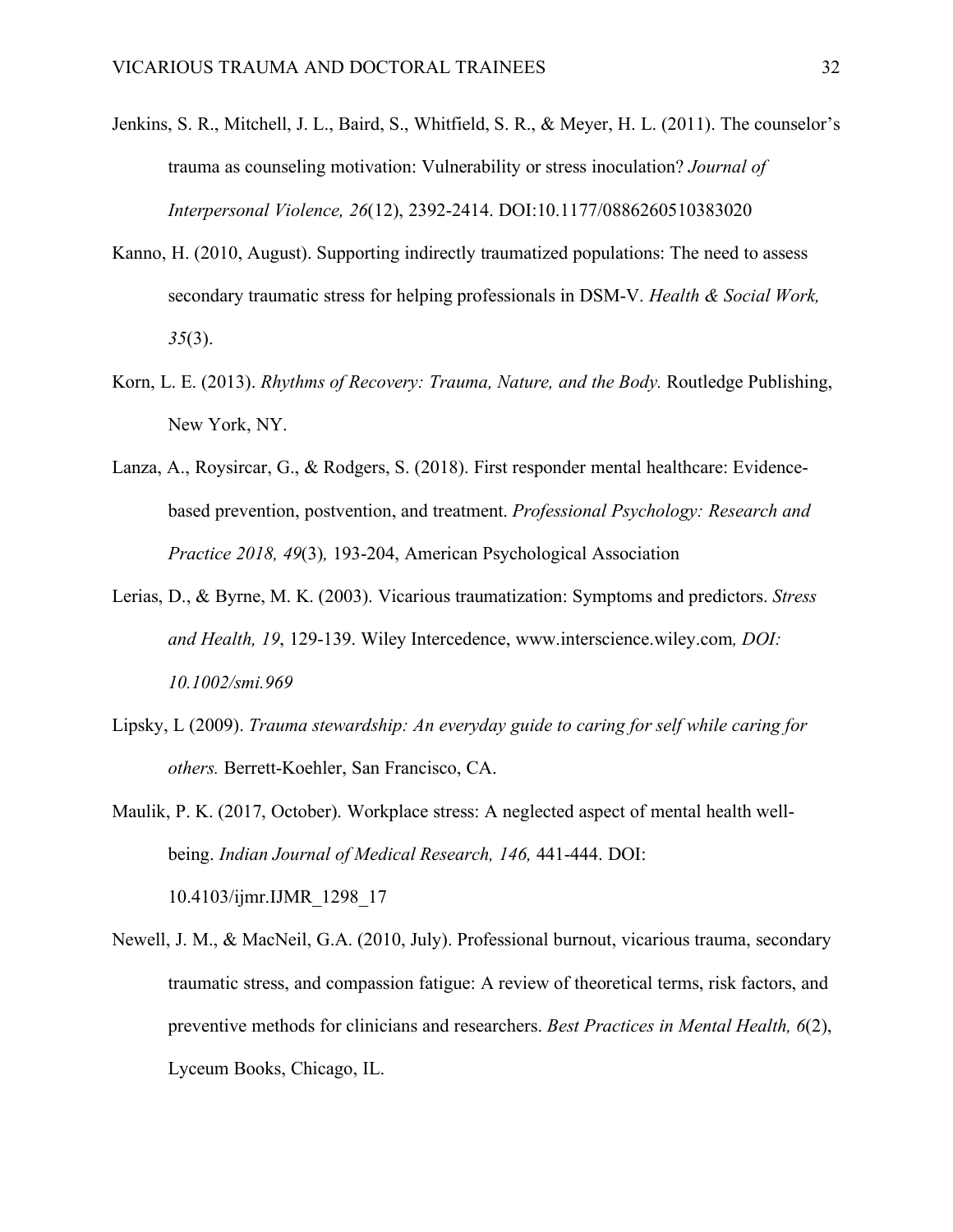- Ogungbamila, B., Balogun, A. G., Ogungbamila, A., & Oladele, R. S. (2014, April). Job stress, emotional labor, and emotional intelligence as predictors of turnover intention: Evidence from two service occupations. *Mediterranean Journal of Social Sciences, 5*(6).
- O'Halloran, T. M., & Linton, J. M. (2000, October). Stress on the job: Self-care resources for counselors. *Journal of Mental Health Counseling, 22*(4), 354-364.
- Pearlman. (2003). Trauma Attachment and Belief Scale. *Western Psychological Services, Mar h 2003. Los Angeles, CA*
- Pearlman, L. A., & MacIan, P. S. (1995). Vicarious traumatization: An empirical study of the effects on trauma work on trauma therapists. *Professional Psychology: Research and Practice, 26*(6), 558-565.
- Richardson, C. M. E., Trusty, W. T., & George, K. A. (2018). Trainee wellness: self-critical perfectionism, self-compassion, depression, and burnout among doctoral trainees in psychology. *Counselling Psychology Quarterly, Sep 2018, DOI: 10.1080/09515070.2018.1509839*
- Sabin-Farrell, R. & Turpin, G. (2003). Vicarious traumatization: implications for the mental health of health workers. *Clinical Psychology Review, 23 (2003), 449-480.*
- Sansbury, B. S., Graves, K., & Scott, W. (2015). Managing traumatic stress responses among clinicians: Individual and organizational tools for self-care. *Trauma, 17*(2), 114-122. *SAGE*, Chicago, IL*.*
- Self-care | Definition of Self-care by Lexico. (2020). https://www.lexico.com/en/definition/selfcare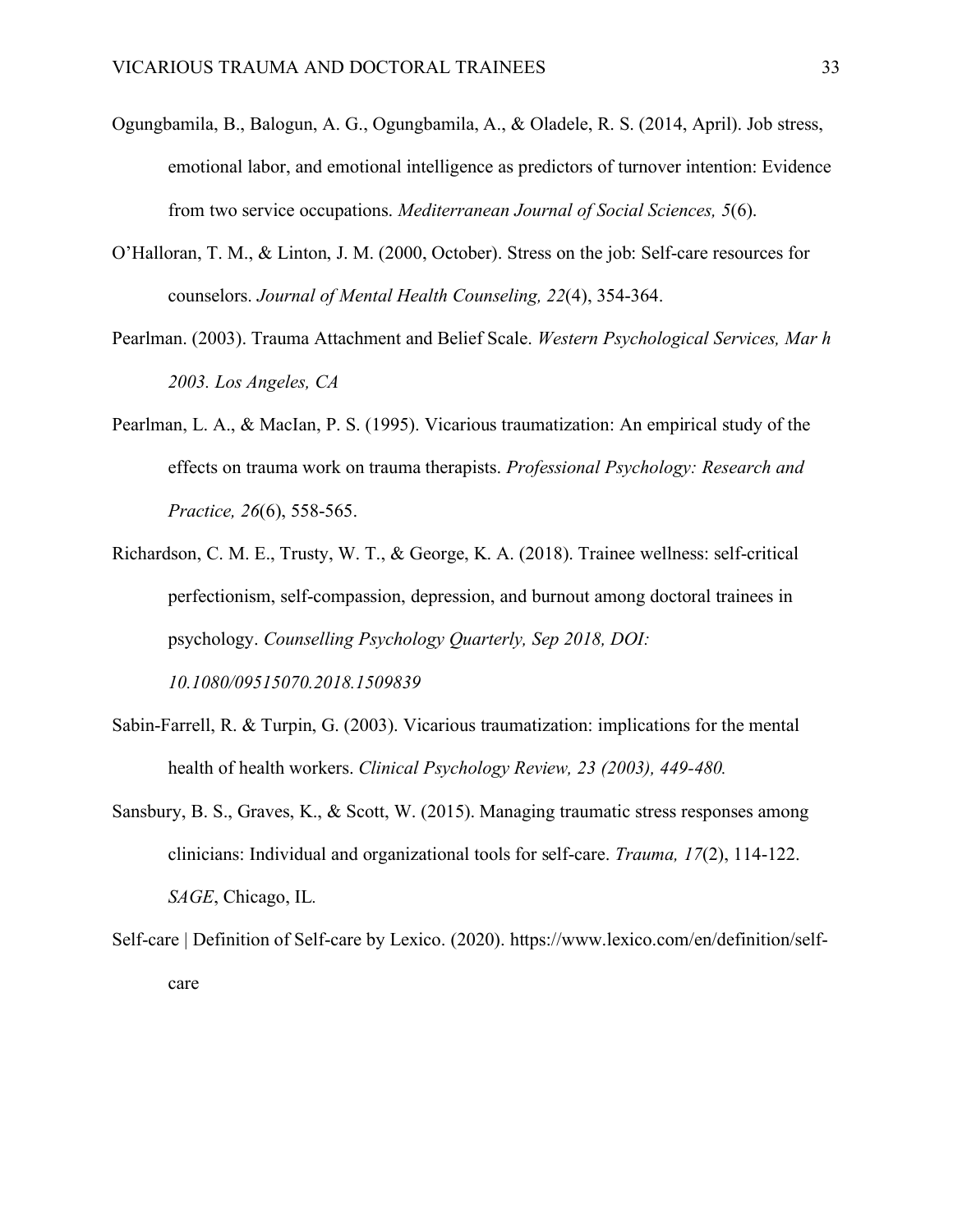- Sohn, B. K., Park, S. M., Park, I., Hwang, J. Y., Choi, J., Lee, J., & Jung, H. (2018, September 24) The relationship between emotional labor and job stress among hospital workers. *Journal of Korean Medical Science, 33*, 39*,* https://doi.org/10.3346/jkms.2018.33.e246
- Suran, S. G., & Sheridan, E. P. (1985). Management of burnout: Training psychologists in professional life space perspectives. *Professional Psychology: Research and Practice, 16*(6), 741-752.
- Trauma | Definition of Trauma by Lexico. (2020). https://www.lexico.com/en/definition/trauma
- Van Der Kolk, B. (2014) *The Body Keeps the Score: Brain, Mind, and Body in the Health of Trauma*. Penguin Books, New York, NY.
- Yoon, S. L., & Kim, J. (2013). Job-related stress, emotional labor, and depressive symptoms among Korean nurses. *Journal of Nursing Scholarship, 45*(2), 169-176.
- Zahniser, E., Rupert, P. A., & Dorociak, K. E. (2017). Self-care in clinical psychology graduate training. *Training and Education in Professional Psychology, 11*(4), 283-289.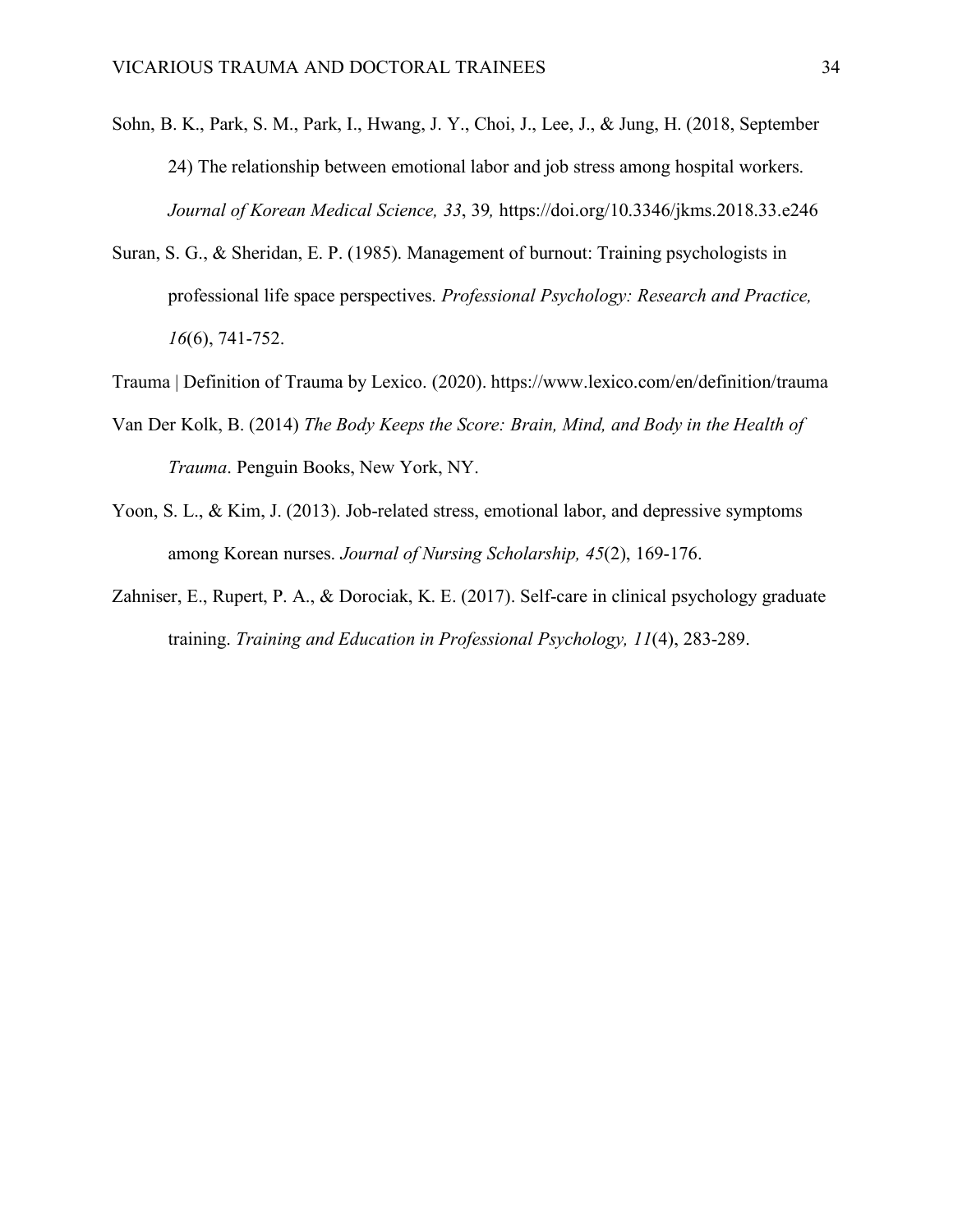## **APPENDIX A**

### **Survey Demographic Questions**

Please respond to the following statements using the provided agreement scale

Strongly Disagree, Disagree, Neutral, Agree, Strongly Agree

Questions referencing "self-care" will utilize the following definition, "the practice of taking action to preserve or improve one's health.

Using the provided scale, please answer the following questions about your program and its curriculum (i.e., the courses and classes offered as part of your PsyD requirements)

- 1. Our curriculum addresses the importance of self-care in clinical providers.
- 2. My program and its representatives (i.e., Faculty, staff) within the program visibly practice self-care.
- 3. My program and its representatives (i.e., Faculty, staff) profess a positive attitude toward self-care.
- 4. My program and its representatives (i.e., Faculty, staff) encourages self-care in its students.
- 5. My program supports and encourages me to engage in self-care practice.
- 6. As a result of training in my program, my awareness of the prevalence of trauma increased.
- 7. My program's curriculum clearly described or communicated the emotional and psychological risks with working with clients.

Although not all clients struggle with trauma, when I encounter those that do:

- 8. My program is preparing/has prepared me to respond to my client's traumas.
- 9. My program is preparing/has prepared me to manage my emotional responses to my client's trauma.
- 10. Professional mentorship, including program representatives or practicum professionals, supported my ability to clinically address client trauma.
- 11. Professional mentorship, including program representatives or practicum professionals, supported my ability to manage my reactions to client trauma.

Using the provided scale, please answer the following questions about your current and past practicum settings within your program

- 1. I feel supported by my supervisors and practicum to engage in self-care practices.
- 2. My current practicum setting activates or triggers prior traumatic experiences.
- 3. My practicum setting is stressful.
- 4. It is difficult to manage my stress within my practicum setting.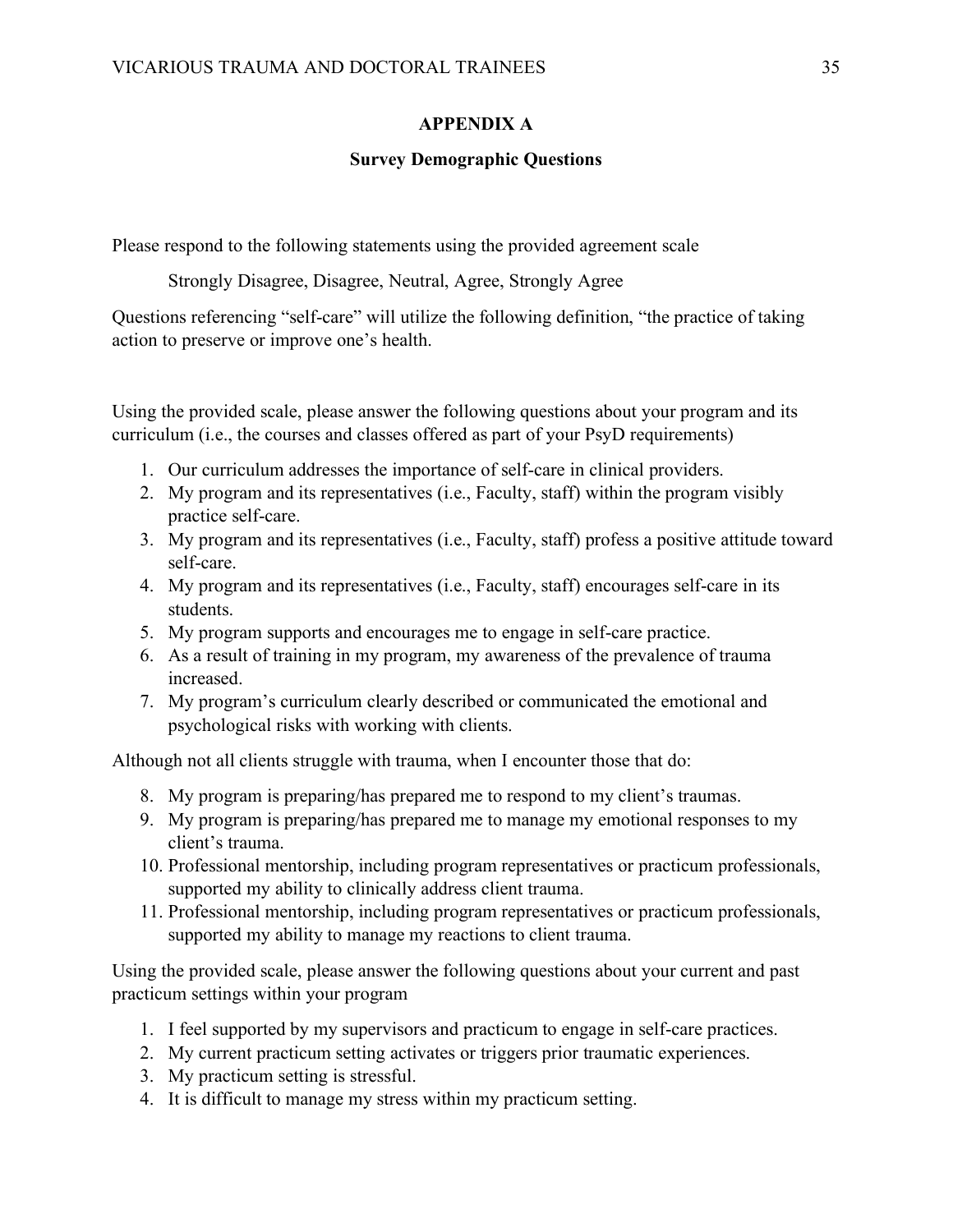5. I experience trauma from the work at my current or past practicum setting.

Using the provided scale, please answer the following questions about self-care

- 1. I engage in outdoor recreational activities (i.e., hiking, climbing, trail running or biking, etc.).
- 2. I engage or have engaged in spiritual practices (i.e., prayer, church/mass/gathering, meditation, etc.).
- 3. My faith is very important to me.
- 4. I engage or have engaged in personal psychotherapy.
- 5. I engage in creative activities (i.e., sewing, crafting, musical arts, theater, painting, etc.).
- 6. I engage in physical activity (i.e., gym, exercise, swimming, etc.).
- 7. I engage in leisure activities alone or with others (i.e., reading, playing games, watching movies).
- 8. My forms of self-care are effective in supporting my mental, physical, spiritual, and emotional well-being.
- 9. I make a point of eating a balanced diet with respect to my dietary needs.
- 10. I engage in the minimum sleep recommendations for my age group.
- 11. I limit the amount of technology I use before sleeping.

## *Descriptive Demographic Questions*

- 1. Are you enrolled in a doctoral level clinical program [Yes, No]
- 2. Current year in academic program [drop down menu: 1-7+]
- 3. Gender identity [drop down menu: cis-male, cis-female, transgender, non-conforming, other, do not disclose]
- 4. Age
- 5. Ethnic Identity [drop down menu: White (European Heritage, Middle Eastern, North African), Black or African-American, American Indian or Alaskan Native (North, South, and Central American), Asian (Far East, Southeast Asia, Indian), Native Hawaiian or Other Pacific Islander (Hawaii, Guam, Samoa, Pacific Islands)]

\*Qualitative short response opportunities were provided to gather additional details on select questions.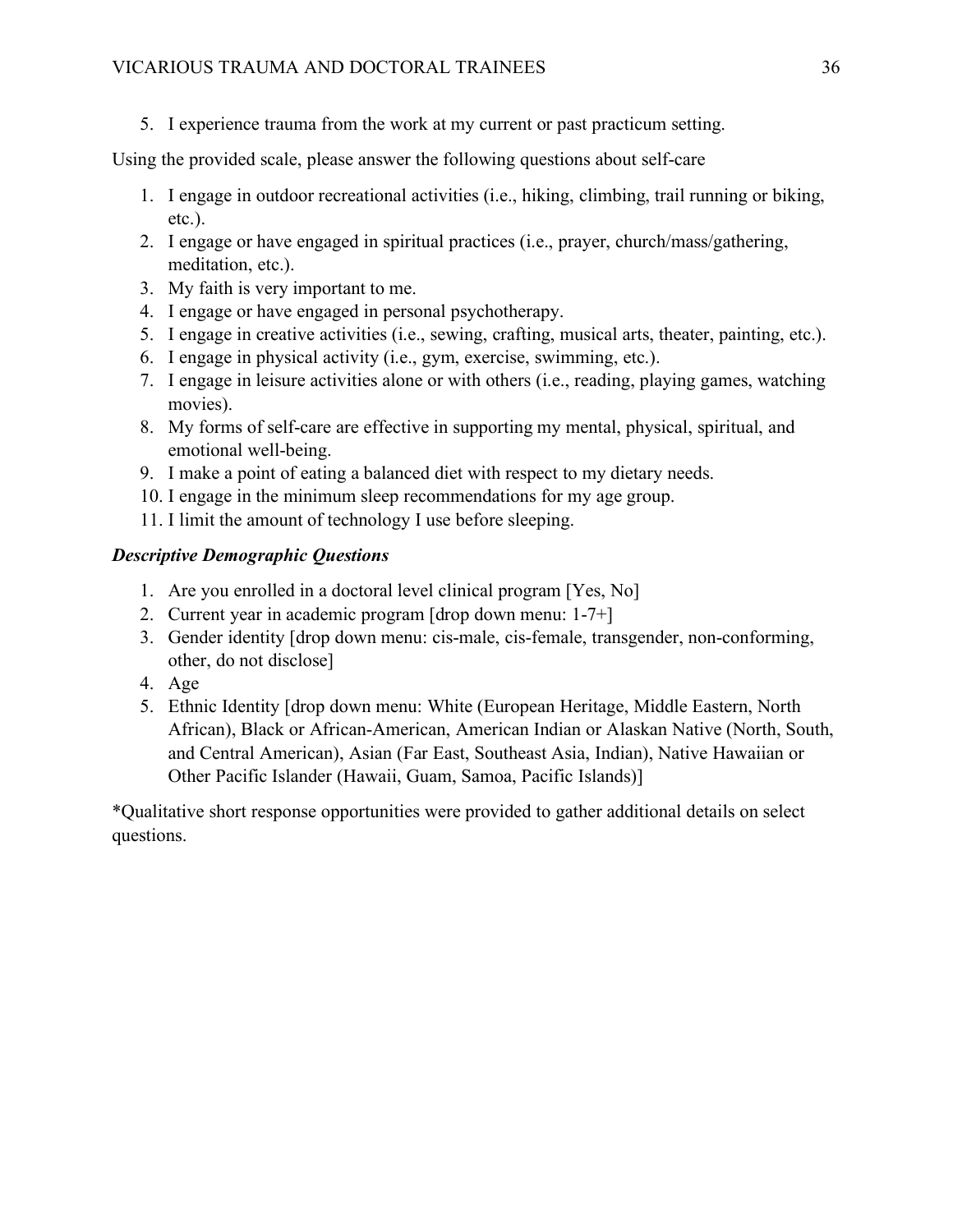## **APPENDIX B**

#### **Informed Consent**

**Title of Research:** Vicarious Trauma and Doctoral level Trainees: Clinical Readiness and Self-Care

**Principle Investigator, Affiliation and Contact Information:** Elisabeth Gibson, MA, MS

**Additional Investigators and Affiliations:** Kenneth Logan, PsyD

#### **Institutional Contact:**

- 1. Purpose of the Study
	- a. The purpose of this study is to determine if past traumatic experiences within a student are activated or worsened as a result of their clinical training experiences. The study will also examine student perspectives on how graduate programs prepared them to work with trauma populations, how the program promotes/d self-care practices in their staff and students, as well as asking for student beliefs and habits related to self-care.
- 2. Description of the Research
	- a. You will be asked to complete an electronic survey with questions about your clinical training, self-care habits and beliefs, and about your program. Your participation will involve a single attempt taking approximately 15-30 minutes depending on your chosen pace.
- 3. Subject Participation
	- a. Participation requires reading questions in an electronic format and manipulating a computer mouse or touchpad to select a response. Some questions include an optional area to provide a written response feature where a participant would select the short answer space and type a response.
- 4. Potential Risks and Discomforts
	- a. Some of the questions will ask participants about the presence of prior traumatic experiences. Questions will not request details related to those experiences, it is possible that some individuals may feel uncomfortable by some of the questions or memories prompted by certain questions. If a participant feels uncomfortable to the point where they are unable to continue, they are reminded this is a voluntary activity and they can discontinue at any time. If they feel emotionally activated, they are encouraged to engage any of the following options:
		- i. Contact your Program Director or Training Director for mental health resources accessible to your program
		- ii. National Alliance on Mental Illness (NAMI) Helpline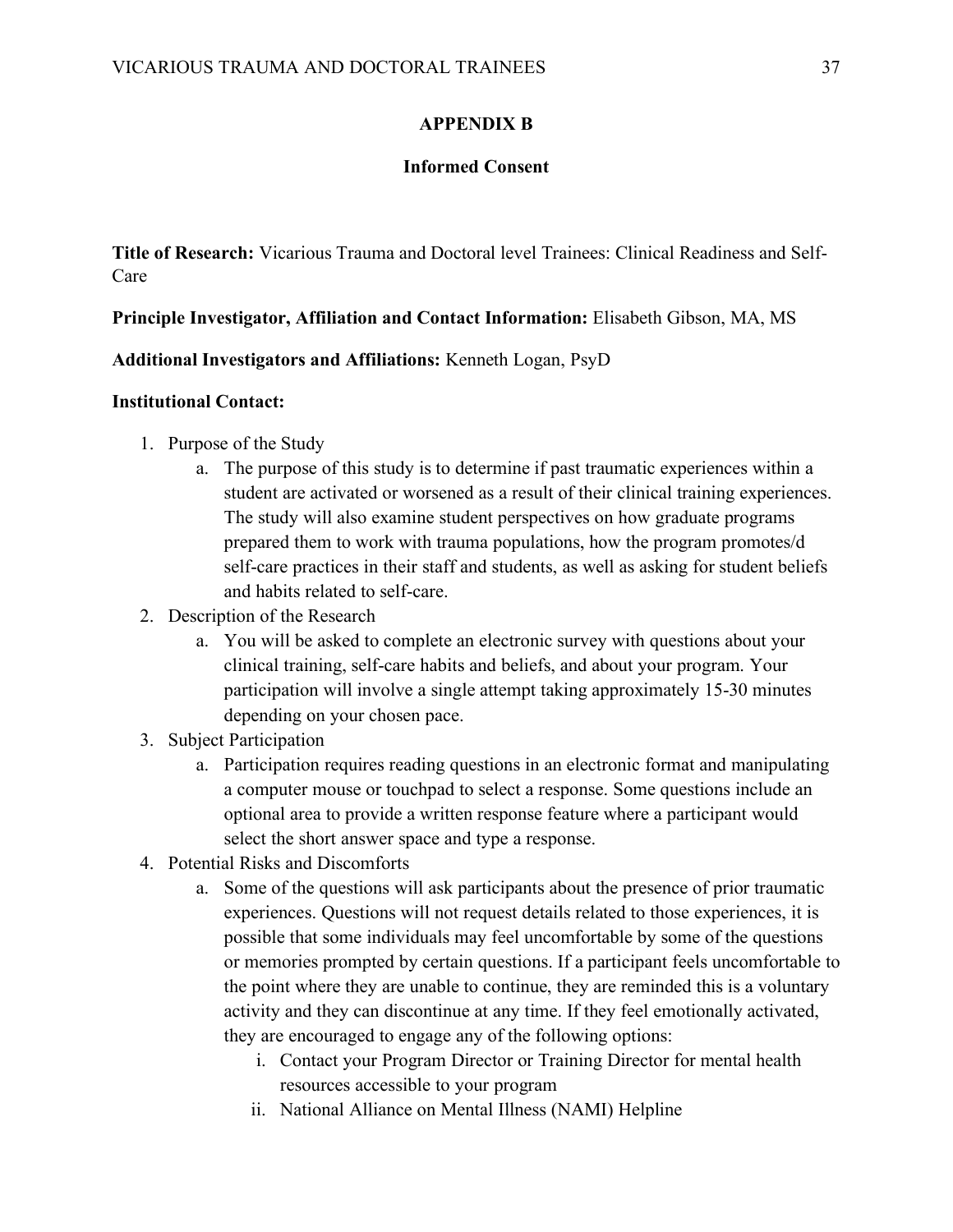- 1. Monday-Friday 10am-6pm, (800) 950-NAMI (6294)
- 2. Email: info@nami.org
- iii. Suicide Prevention Lifeline (800) 273-TALK (8255)
- iv. RAINN: National Sexual Assault Hotline (24/7 support)
	- 1. Online Chat: online.rainn.org
	- 2. (800) 656-4673
- v. 1in6: National Helpline for Male Survivors
	- 1. 1in6.org/helpline/
- vi. Sexual Assault Resource Center (Oregon) (503) 626-9100
- 5. Potential Benefits
	- a. Individuals who participate in this study will contribute to data meant to inform curricular design within clinical training in higher education, with results furnished to their respective graduate programs.
- 6. Confidentiality
	- a. All responses are completely anonymous. No personal identifying information or IP addresses will be collected. Data will be aggregated via the Qualtrics reporting function. Data analysis will be reviewed by the Dissertation committee, and may be available upon request from the Director of Clinical Training in the participating programs, with no distribution of raw aggregate data. Any data requested will be furnished in a deidentified format.
	- b. **By signing this form, you agree to voluntarily complete the survey questions related to this study.**
- 7. Compensation
	- a. Participants will not be compensated for participation in this study.
- 8. Voluntary Participation and Authorization
	- a. Your decision to participate in this study is completely voluntary. If you decide not to participate, it will not affect the care, services, or benefits you currently experience within your program.
- 9. Withdrawal from the Study
	- a. If you decide to participate in this study, you may withdraw or discontinue your participation at any time without penalty.
- 10. Cost
	- a. There is no cost participating in this study.

## **I voluntarily agree to participate in this research study.**

**\_\_\_ Yes \_\_\_ No**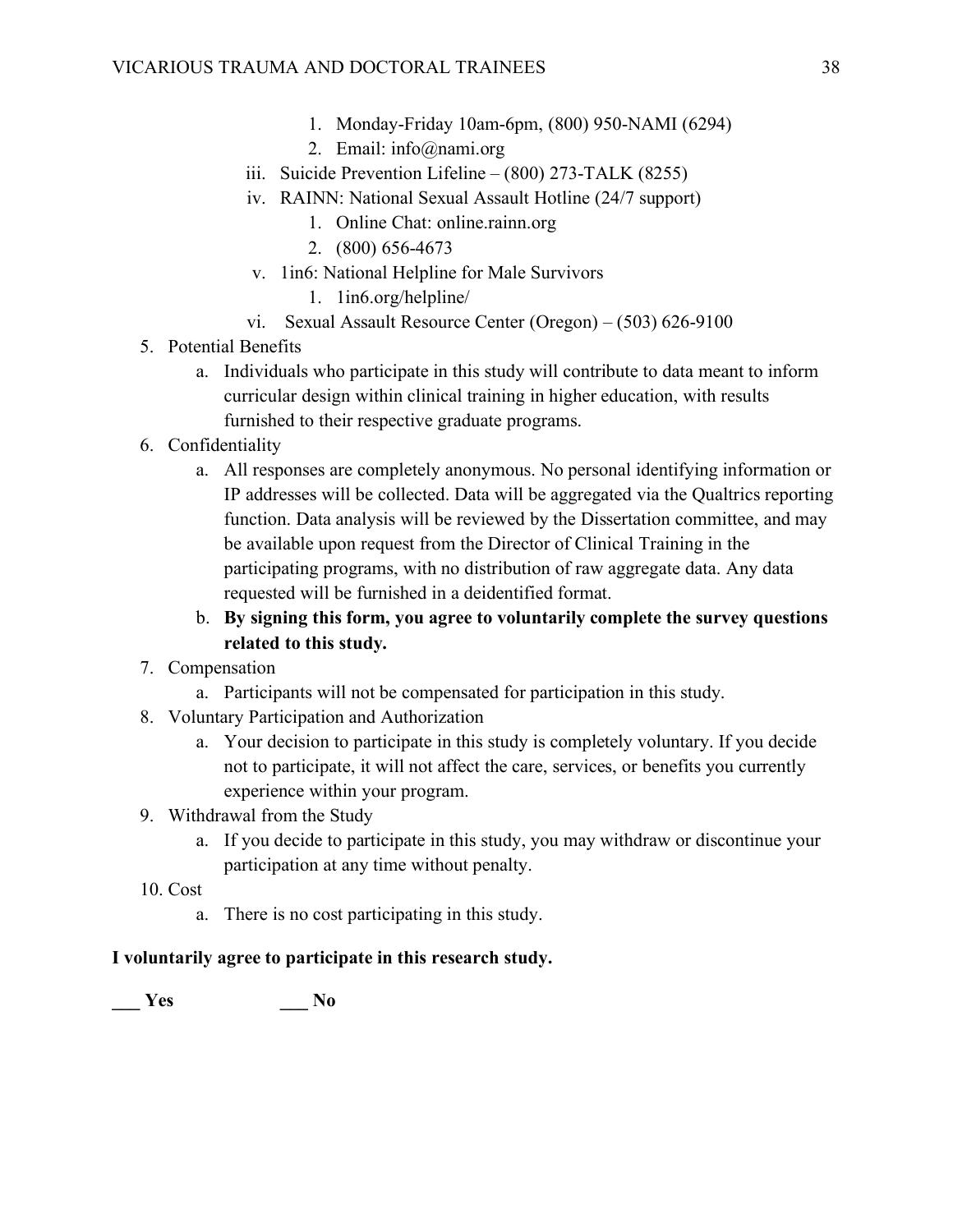### **Appendix C**

#### **Curriculum Vitae**

Doctorate in Clinical Psychology **Expected: April 2022** APA Accredited Program George Fox University, Newberg, OR *Dissertation topic: Vicarious Trauma and Doctoral-Level Trainees: Self-Care Practices Final Defense Passed: April 2022 Preliminary Defense Passed: June 2020 Committee: Kenneth Logan, PsyD, William Buhrow, PsyD, Kathleen Gathercoal, PhD* Masters of Arts in Clinical Psychology **May 2019** George Fox University, Newberg, OR

Master of Science, College Counseling and Student Development **May 2014** Azusa Pacific University, Azusa, CA

## Bachelor of Arts, Sociology – Work and Society: Emphasis in Counseling and Guidance **May 2012**

California State University Northridge, Northridge, CA

#### **Certifications**

STAR Behavioral Health Provider (SBHP), Center for Deployment Psychology (CDP)

- Tier 3 Certification: Cognitive Processing Therapy (CPT) **Sept. 2020**
- Tier 2 Certification **April 2020**
- Tier 1 Certification **April 2019**

Certified Movement Coach **Aug. 2019** Primal Fitness, London, United Kingdom

Certification in Nutritional Therapy **June 2017** Nutritional Therapy Association, Olympia, WA

Certificate in Strengths Approaches in Higher Education **April 2014** Noel Academy for Strengths, Azusa Pacific University, Azusa, CA

#### **Clinical Experience**

| Internship Experience: Veterans Administration North Texas Health Care System - Dallas |                         |
|----------------------------------------------------------------------------------------|-------------------------|
| (VANTHCS)                                                                              |                         |
| Trauma Clinic – Women Stress Disorders/Military Sexual Trauma                          | Feb. $2022 - July 2022$ |
| Part-time Rotation                                                                     |                         |
| Individual Supervision: Sarah Sadler, PhD                                              |                         |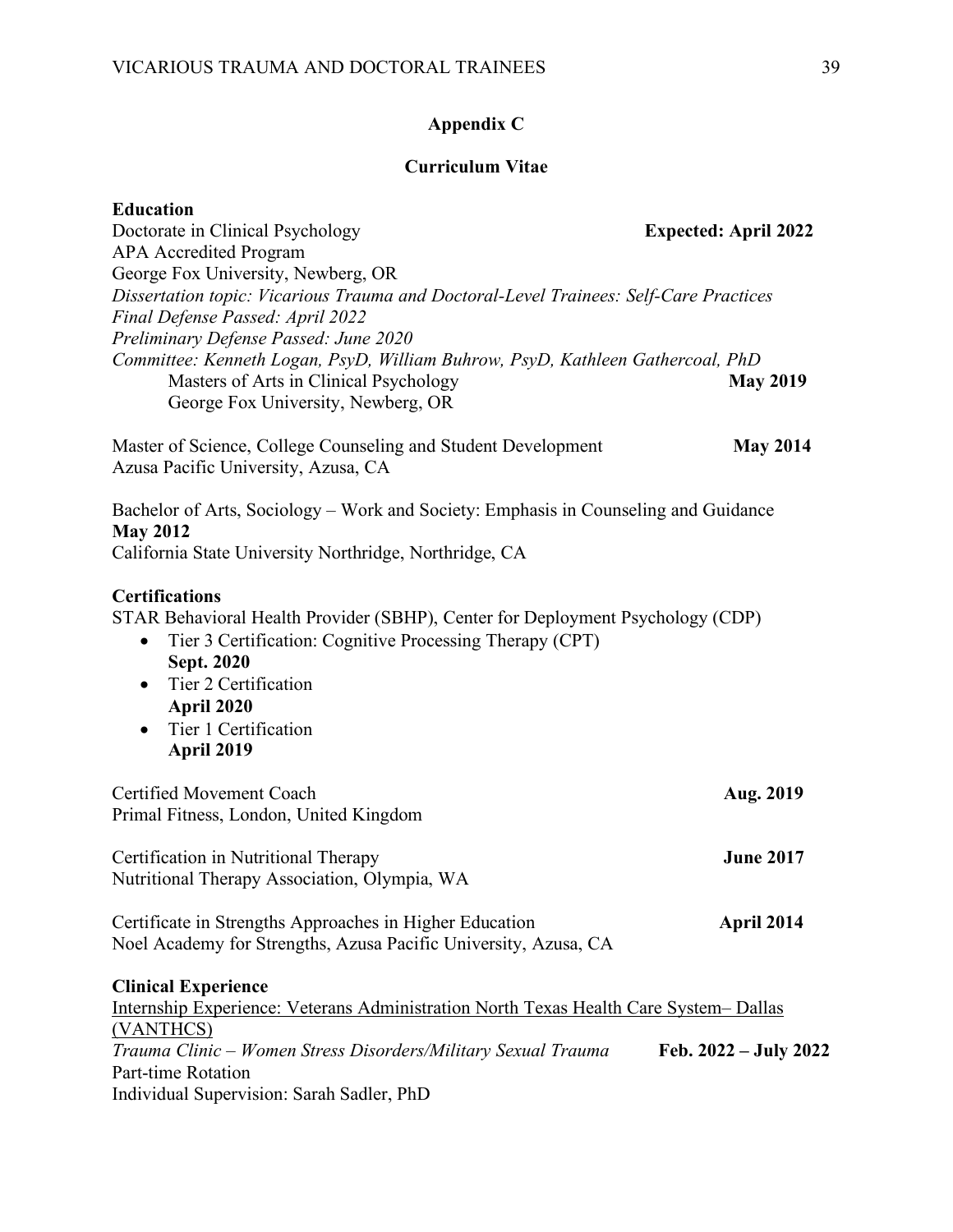- Outpatient Mental Health Clinic treating trauma-stressor related disorders and cooccurring conditions
- Patient demographics include adult patents aged 22-61 with diverse ethnicities, socioeconomic statuses, sexual orientations, spiritual beliefs, and history of comorbid diagnoses to include PTSD, substance use disorders, mood disorders, and dissociative conditions
- Co-facilitate a closed psychoeducation group addressing sexual trauma using CBT, affective regulation, and DBT principles
- Complete clinical intakes to determine treatment needs and level of acuity
- Provide emotion regulation skills therapy and Evidence Based Practices (EBP) including Cognitive Processing Therapy, Prolonged Exposure Therapy, and CBT based interventions
- Collaborate on patient treatment plans and care within interdisciplinary meetings
- Conduct psychological assessment to provide diagnostic clarification and support treatment planning

## *Fort Worth Mental Health Outpatient Clinic* **Feb. 2022 – July 2022**

## Part-time Rotation

Individual Supervision: Justin Litvin, PhD

- Community Based Outpatient Clinic
- Patient demographics include adult patients age 34-60 with diverse ethnicities, sexual orientations, and gender identities
- Co-facilitate group therapy utilizing Cognitive Behavioral Therapy for Depression (CBT-D)
- Provide 1:1 therapy in-person and via telehealth using evidence-based practices such as Prolonged Exposure (PE), Cognitive Processing Therapy (CPT), CBT-D, CBT-I, and ACT techniques
- Engage in collaborative treatment planning with patients to meet individual treatment goals

## *Domiciliary Care for Homeless Veterans Nov. 2021 – Feb. 2022*

Individual Supervision: Jonathan Fluck, PhD Full-time Rotation

- Residential Treatment Program for veterans experiencing housing insecurity
- Patient demographics included adult patients age 29-66 with diverse ethnicities, sexual orientation, and history of comorbid diagnoses to include PTSD, substance use disorders, and personality disorders.
- Provide therapeutic and rehabilitative services through 1:1 psychotherapy using ACT and DBT approaches and co-facilitation of group therapy to address DBT skills, Motivational skills for Substance Recovery, and Sleep Health
- Collaborate with interdisciplinary team of mental health, social work, and medical staff to coordinate care and treatment plan needs in response to outcomes and treatment recommendations

• Committees: Disruptive Behavior Committee, DBT Consultation

*Diamond Clinic Rotation* **July 2021-Oct. 2021**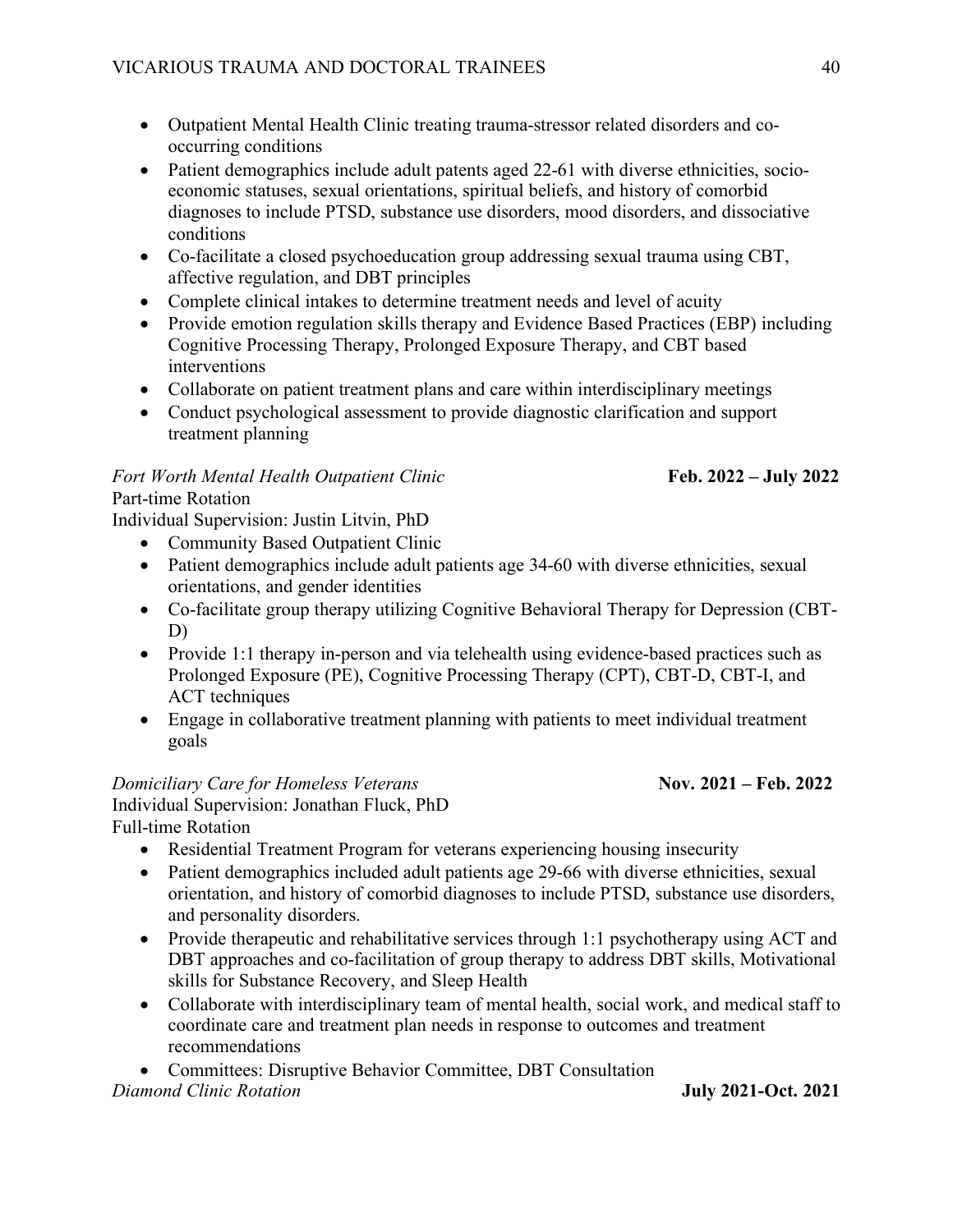Individual Supervision: Angela Beard, PhD

- Outpatient Mental Health clinic within Veteran's Medical Center
- Patient demographics included adult patients age 28-66 with diverse ethnicities, SES, and sexual orientation
- Provided 1:1 therapy in-person and via telemental health, developed treatment plans using CBT approaches
- Engaged as part of a BHIP team to ensure quality care and treatment continuity
- Committees: Disruptive Behavior Committee

## Practicum Experiences

*Assessment Clinician, Pre-Internship, Oregon Health and Science University (OHSU)* **July 2020 – May 2021** 

Part-time Rotation (10 month, 20 hours per week)

Individual Supervision: Glena Andrews, PhD, Group Supervision: Kenneth Logan, PsyD

- Family Medicine clinic in urban University Hospital setting
- Patient demographics included adolescent to older adult patients of diverse ethnicities, SES, ability, religious, and sexual identities
- Administer neuropsychological assessment batteries in response to referrals regarding cognitive functioning, memory and learning difficulties, ADHD, learning disabilities, motor impairment, and trauma for diagnostic clarification and evaluation of psychological functionality
- Work with interdisciplinary team of mental health clinicians and primary care physicians to coordinate care in response to outcomes and treatment recommendations

## *Behavioral Health Consultant, Practicum 2* **Aug. 2019 – June 2020**

*Physician's Medical Center, McMinnville, OR*

Part-time Rotation (10 month, 20 hours per week)

Individual and Group Supervision: Kristie Schmidlkofer, PsyD

- Rural primary care clinic serving Internal Medicine, Pediatrics, and Family Medicine serving patients age 5-81 with diverse ethnicities (Latino, Native American, African American, Asian/Pacific Islander, and European Heritage), SES, religious, indigenous heritage, and sexual orientation
- Provided therapy to patients 1:1 and developed treatment plans using CBT/ACT techniques, FACT (Focused ACT), and solutions-focused approaches
- Collaborated within interdisciplinary medical team and external organizations to ensure continuity of care
- Conducted crisis and risk assessment for at-risk patients using Columbia Risk Assessment to evaluate appropriate level of care and inform treatment plan
- Administered neuropsychological assessments, diagnostic screeners, and Achenbach questionnaires to provide diagnostic clarification and inform treatment

*University Counseling, Practicum 1, Concordia University* Aug. **2018 – April 2019** Part-time Rotation (9 month, 16 hours per week) Individual Supervision: Gregory Peterson, MA LPC, Kristina Kays, PsyD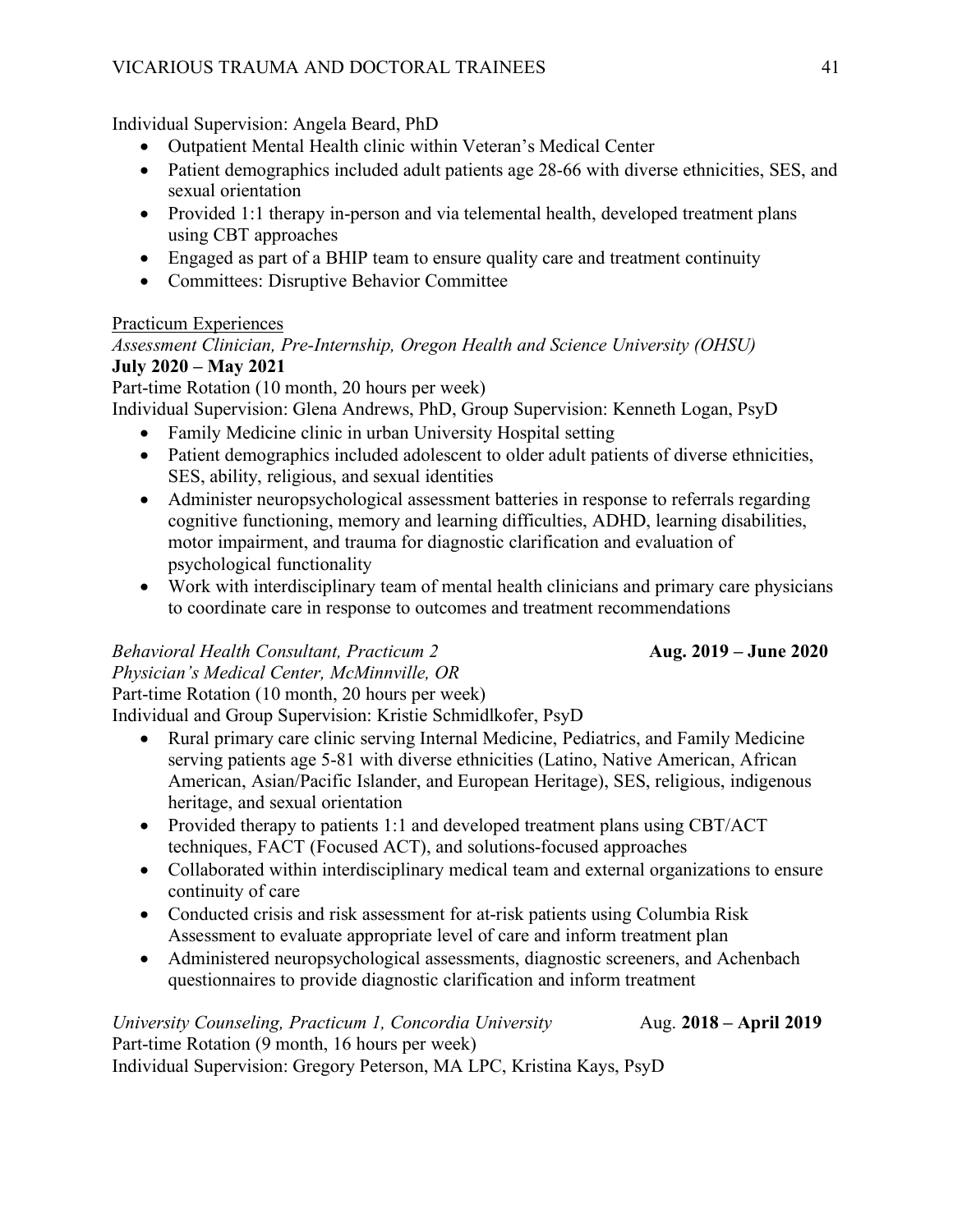- Suburban University Counseling and Health Center serving students age 17-33, with diverse ethnicities (African American, Latino, European Heritage, Filipino, Pacific Islander, Biracial), SES, and sexual identities
- Counseled, developed treatment plans, and conducted risk assessments for diverse population of clients in 1:1 setting using Rogerian and CBT techniques
- Administered comprehensive psychological assessments for diagnostic clarification and evaluation of psychological functionality

### Supplemental Practicum Experiences

*Intake Evaluator and Assessment Examiner Oct. 2020 – Feb. 2021* Part-time Rotation (4 month, 2-8 hours per week) Friendsview Retirement Community, Newberg, OR

- Residential and Assisted Living Community serving residents age 50-end of life, ethnicities representing primarily European heritage
- Conduct intake interviews, neurological exams, and MoCA assessments for prospective community members, including individual and couple evaluations

## *Assessment Clinician, Supplemental Practicum* **July 2019 – Aug. 2020**

Assessment Clinic-Behavioral Health Center, Newberg, OR Part-time Rotation (11 months, varied hours) Individual Supervision: Christina Weiss, PsyD, Glena Andrews, PhD

- Community Health Clinic serving patients across the life span representing diverse ethnic, SES, ability, and sexual identities
- Administered neuropsychological assessment batteries in response to referrals regarding, cognitive ability and academic aptitude for the purpose of diagnostic clarification and evaluating psychological functionality

## *Behavioral Health Crisis Consultant Team, Supplemental Practicum* **Jan. 2019 – July 2020** George Fox University, Newberg, OR

Part-time Position (19 months, 20-30 hours per month)

Individual and Group Supervision: Luann Foster, PsyD, William Buhrow, PsyD, Mary Peterson, PhD

- Rural Public and Private Hospitals serving patients across the life span representing diverse ethnic, sexual, SES, ability, religious, and indigenous backgrounds
- Provided on-call crisis and risk assessment to patients using the CAMS and Columbia Risk Assessment measures
- Collaborated within an interdisciplinary team of medical staff, psychologists, social workers, and law enforcement and coordinated care for acute, subacute, and outpatient services available throughout the state of Oregon
- Implemented brief interventions utilizing Motivation Interviewing strategies and Mindfulness to facilitate patient stabilization, risk assessment, and safety planning

## *Intake Specialist and Clinician, Supplemental Practicum* **Collician Content Content Aug. 2019** Therapy Clinic-Behavioral Health Center, Newberg, OR Part-time Rotation (10 months, varied hours) Individual Supervision: Joel Gregor, PsyD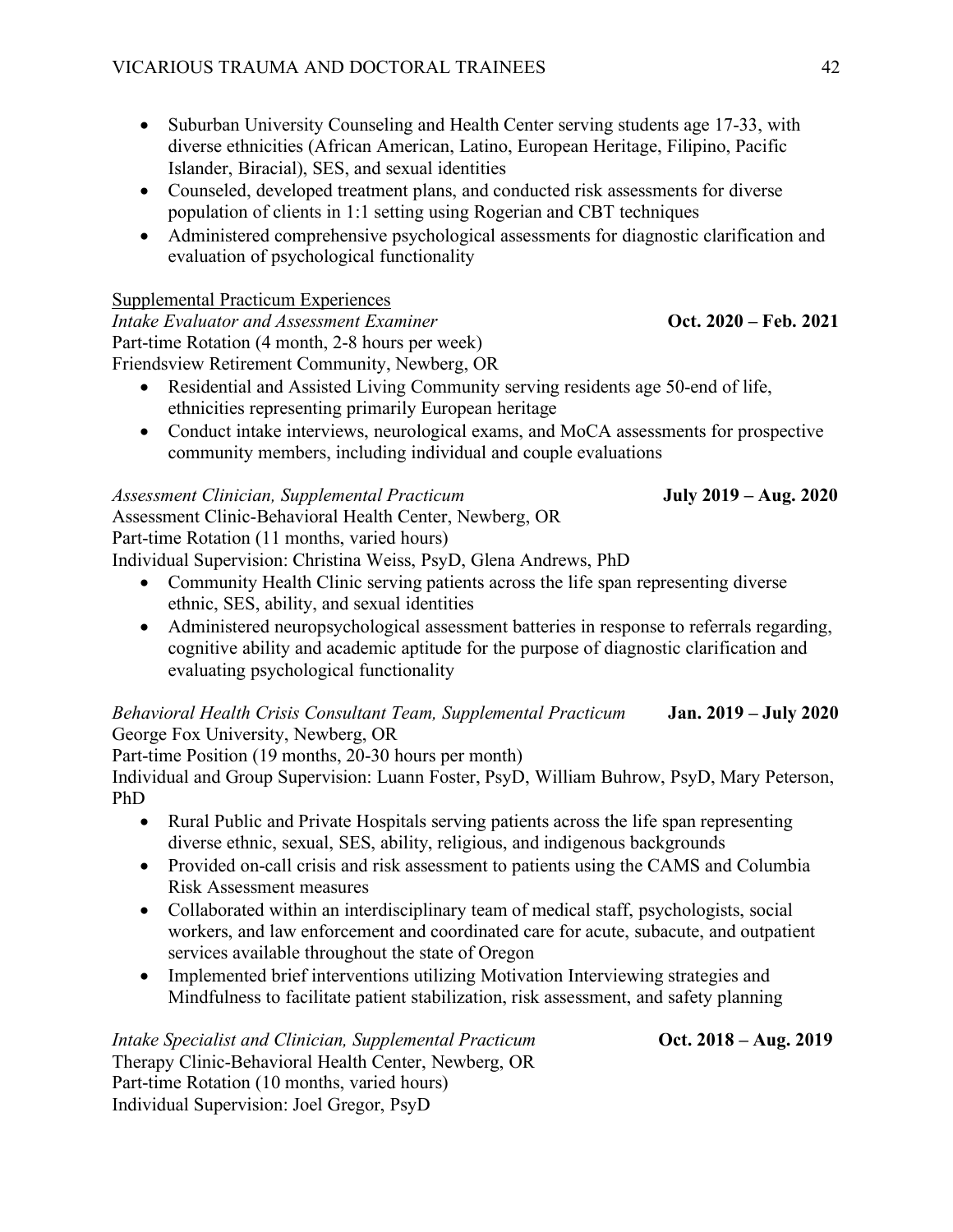- Community Health Clinic serving patients across the life span representing diverse ethnic, SES, ability, and sexual identities
- Conducted clinical interviews for clients recently discharged from the Emergency Department (ED) with presenting concerns including suicidal ideation and potential risk of harm to self or others
- Provided 1:1 individual therapy using Acceptance Commitment Therapy (ACT) and Solutions-focused therapy to support client treatment goals

## **Counseling Experience**

*Career Counselor* – *IDEA Center Career Counselor – IDEA Center Career Counselor – IDEA Center Career 2014 – Aug. 2017* George Fox University, Newberg, OR

- Counseled students on career pathways and job selection, and supported preparation for interview and employment opportunities
- Developed programming through interdepartmental and community collaboration that supported university and state employment initiatives
- Trained staff and faculty on career coaching practices and industry standards to support soft and hard skills development, meeting department and university objectives for jobreadiness

## *Event Coordinator to Career Counselor Graduate Assistant – Career Services*  **Feb. 2013 – May 2014**

Azusa Pacific University, Azusa, CA

- Counseled and advised students in their career planning process and academic trajectory to support realistic employment goals and professional growth in transitioning professionals
- Co-designed and facilitated workshops for undeclared freshmen and sophomore students, and underserved populations major selection and understanding their Strengths themes

## *Program Director & Prevention Education Specialist – Project DATE* **June 2012 –May 2013** California State University Northridge, Northridge, CA

- Counseled undergraduate and graduate students in positive coping strategies to prepare for engagement with course content, content comprehension, and peer-to-peer interaction
- Supported a diverse community of learners through interpersonal rapport building and increasing cultural awareness to meet participant needs
- Provided emotional accountability for trauma survivors to prevent negative arousal due to content through weekly check-ins and collaboration with therapy providers

## **Research Experience**

- Qu, L., Gibson, E., & Andrews, G. (2021, August). Effects of gender and birth cohort on single children's ACEs in China. Poster presentation at 2021 American Psychological Association Annual Conference, Virtual Presentation.
- Crowl, J., Naber, K., Gibson, E., Ewing, D., & Buhrow, W. (2020, May). Suicidal Ideation in a Transgender/Gender Non-Conforming Population. Poster presentation at 2020 Oregon Psychological Association Annual Conference, Virtual Presentation.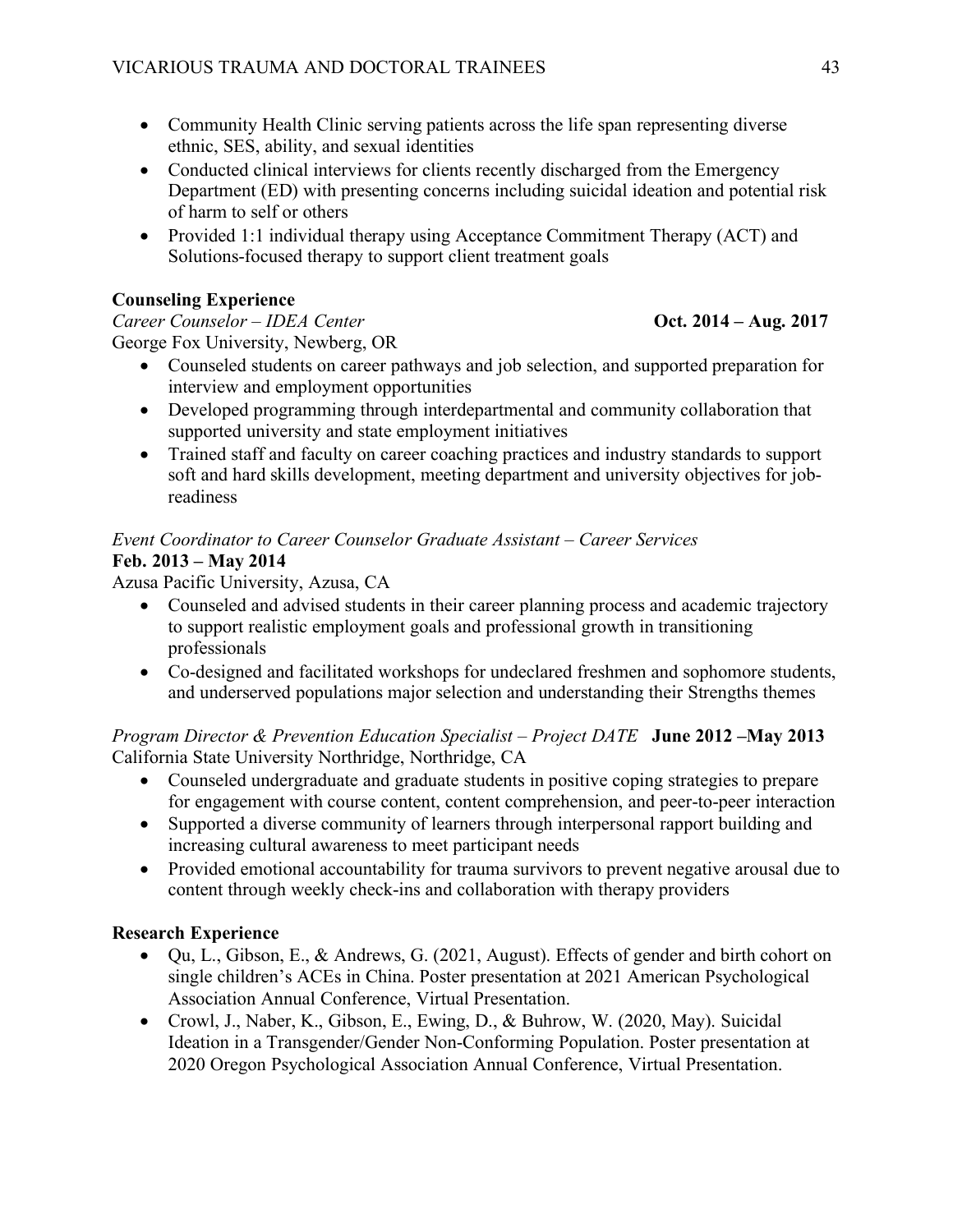- Rich-Wimmer, N., Napier, L., Shattuck, M., Gibson, E., Spromberg, C., & Andrews, G. (2019, July). Physiological responses to masculinity and shame: a case study on cultural norms. Poster presentation at 2019 SBPn INS, Rio, Brazil.
- Qualitative analysis for George Fox University, Office of the Provost evaluate faculty satisfaction and identifying themes to support program development and policy change. (Fall 2018)
- Gibson, E. & Zago, G. (2013, January). Impact of pre-workshop support for networking. Research contracted for university staff, not yet published. Azusa Pacific University, Azusa, CA
- Gibson, E. (2012, February). Vicarious trauma and motivation in sexual assault advocates. Poster presentation presented at the College Counseling and Student Development Alumni Reception, Azusa Pacific University, Azusa, CA.

## **Professional Trainings/Didactics & Certificate Courses**

**Trainings** 

- Jackson, J. *Psychology Supervision Seminar.* VANTHCS, Dallas, TX. 8 hrs. **Oct. 2021**
- Thoman, L. *Prolonged Exposure Therapy.* VANTHCS, Dallas, TX. 12 hrs. **Aug. 2021**
- Carver, K., Litvin, J. *Integrated Couples Behavioral Therapy.* VANTHCS, Dallas, TX. 8 hrs. **Aug. 2021**
- Miesse, C. *Interpersonal Processing Therapy.* VANTHCS, Dallas, TX. 4 hrs. **Aug. 2021**
- St. John, C., Bennett, J., Emmett, G. *Acceptance and Commitment Therapy.* VANTHCS, Dallas, TX. 8hrs **Aug. 2021**
- Carver, K., Litvin, J. *Cognitive Behavioral Conjoint Therapy*. VANTHCS, Dallas, TX. 4 hrs. **Aug. 2021**
- Spain, S. *CBT-Depression*. VANTHCS, Dallas, TX. 8 hrs. **July 2021**
- Saxon, L. *CBT-Insomnia and CBT-Chronic Pain.* VANTHCS, Dallas, TX. 8 hrs. **July 2021**
- Koehler, H., Wright, B. *Cognitive Processing Therapy.* VANTHCS, Dallas, TX. 8 hrs. **July 2021**
- Santanello, A. *Tier 3: Cognitive Processing Therapy.* STAR Behavioral Health Providers, CDP **Sept. 2020**
- Riggs, D., Domenici, P., Parins, L., Shillinglaw, P., Belleau, E., French, L., Cook, J., Holloway, K., Rodgers, T., Landoll, R., Tison, L., Chrestman, K., Thompson, A., Thompson, M. *The Center for Deployment Psychology Summer Institute.* Uniformed Services University of the Health Sciences, CDP **June 2020**
- Santanello, A. & Mann, J. *Tier 2: Alcohol, PTSD Assessment and Treatment, Sleep Disorders, TBI, Addressing Suicide in Military-Connected Patients, Ethical Considerations with Military Populations, and Military Family Resilience.* STAR Behavioral Health Providers, CDP **April 2020**
- *Tier 1: Training on Military Culture and Deployment.* STAR Behavioral Health Providers, CDP **April 2019**
- Dunn, D. *Leadership Training Workshop*. George Fox University, GSCP, Newberg, OR. 8 hours. **Sept. 2017**

**Didactics**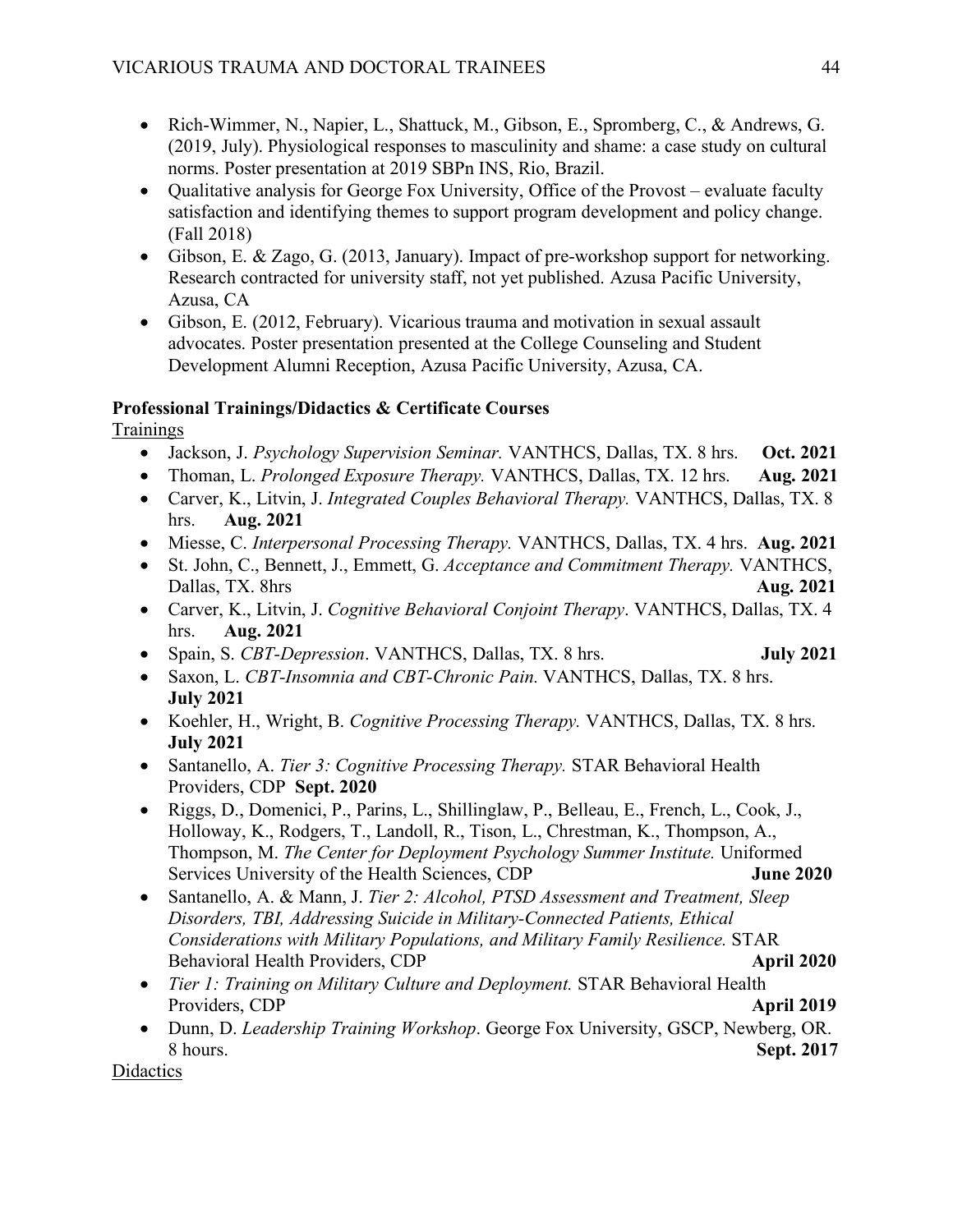|           | Shivakumar, G. & Ugoh, M. DSM-5 eating Disorder Prevalence in US Military                                                                    |                   |
|-----------|----------------------------------------------------------------------------------------------------------------------------------------------|-------------------|
|           | Veterans. VANTHCS, Mental Health Journal Club, Dallas, TX.                                                                                   | Jan. 2022         |
|           | Shivakumar, G., Johnson, A., & Chen, P. Antipsychotic Use and Risk of Breast Cancer in                                                       |                   |
|           | Women with Schizophrenia. VANTHCS, Grand Rounds, Dallas, TX.                                                                                 | Oct. 2021         |
|           | Okere, J., Marino, E., & Chapman, L. Substance Use and Treatment During the COVID-                                                           |                   |
|           | 19 Pandemic. VANTHCS, Grand Rounds, Dallas, TX.                                                                                              | Oct. 2021         |
|           | Siddique, R. & Kazzaz, S. Antipsychotics and Weight Gain. VANTHCS, Grand Rounds,                                                             |                   |
|           | Dallas, TX.                                                                                                                                  | Oct. 2021         |
|           | Lang, A. Meditative Approaches for the Treatment of PTSD. MIRECC, VANTHCS,                                                                   |                   |
|           | Grand Rounds, Dallas, TX.                                                                                                                    | Oct. 2021         |
|           | Russo, R., Dela Cruz, A., Thomas, L. Optimizing your Leadership Style. VANTHCS,                                                              | Sept. 2021        |
| $\bullet$ | Grand Rounds, Dallas, TX.<br>Boninger, M.L. The Hype and Hope of Assistive Technology. UTSW Medical Center,                                  |                   |
|           | Grand Rounds, Dallas, TX.                                                                                                                    | Sept. 2021        |
|           | Wotzel, H.S. Therapeutic Risk Management of the Suicidal Patient. University of                                                              |                   |
|           | Colorado School of Medicine, Grand Rounds, Dallas, TX.                                                                                       | Sept. 2021        |
|           | Guthrie, T.M. Racism in Academic Psychiatry: Hiding beneath the cloak of our                                                                 |                   |
|           | benevolence. VHANTCS, Grand Rounds, Dallas, TX.                                                                                              | Sept. 2021        |
|           | Shivakumar, G., Jackson, J. Mental Health Treatment and the Role of Tele-Mental Health                                                       |                   |
|           | at the Veterans Health Administration During the COVID-19 Pandemic. VANTHCS,                                                                 |                   |
|           | Grand Rounds, Dallas, TX.                                                                                                                    | Aug. 2021         |
|           | Pendergrass, C. Performance Validity in Teleneuropsychology. VANTHCS,                                                                        |                   |
|           | Neuropsychology Grand Rounds, Dallas, TX.                                                                                                    | Aug. 2021         |
|           | Lee, J. Pediatric Oncology and Neuropsychology. GSCP, George Fox University, Fall                                                            |                   |
|           | Grand Rounds, Newberg, OR.                                                                                                                   | Oct. 2020         |
|           | Stoeber, A. Child Adverse Events to Adults with Substance Use Problems. George Fox                                                           |                   |
|           | University, GSCP, Spring Grand Rounds, Newberg, OR.<br>Forster, C. Intercultural Communication. George Fox University, GSCP, Fall Colloquia, | Feb. 2020         |
|           | Newberg OR.                                                                                                                                  | Oct. 2019         |
|           | Worthington, E. Promoting Forgiveness. George Fox University, GSCP, Fall Colloquia,                                                          |                   |
|           | Newberg, OR.                                                                                                                                 | Sept. 2019        |
|           | Marlow, D. Foundations of Relationships Therapy - The Gottman Model. George Fox                                                              |                   |
|           | University, GSCP, Spring Grand Rounds, Newberg, OR.                                                                                          | <b>March 2019</b> |
|           | Milkey, A., Safi, D. Opportunities in Forensic Psychology. George Fox University,                                                            |                   |
|           | GSCP, Spring Colloquia, Newberg, OR.                                                                                                         | Feb. 2019         |
|           | Pengally, S. Old Pain in New Brains. George Fox University, GSCP, Fall Grand Rounds,                                                         |                   |
|           | Newberg, OR.                                                                                                                                 | Oct. 2018         |
|           | McMinn, L., McMinn, M. Spiritual Formation and the Life of a Psychologist: Looking                                                           |                   |
|           | Closer at Soul-Care. George Fox University, GSCP, Fall Colloquia, Newberg, OR.                                                               |                   |
|           | <b>Sept. 2018</b>                                                                                                                            |                   |
|           | Vogel, M. Integration and Ecclesia. George Fox University, GSCP, Spring Colloquia,                                                           |                   |
|           | Newberg, OR.                                                                                                                                 | <b>March 2018</b> |
|           | Teloyo, C. Interpersonal Therapy. George Fox University, GSCP, Spring Grand Rounds,                                                          |                   |
|           | Newberg, OR.                                                                                                                                 | Feb. 2018         |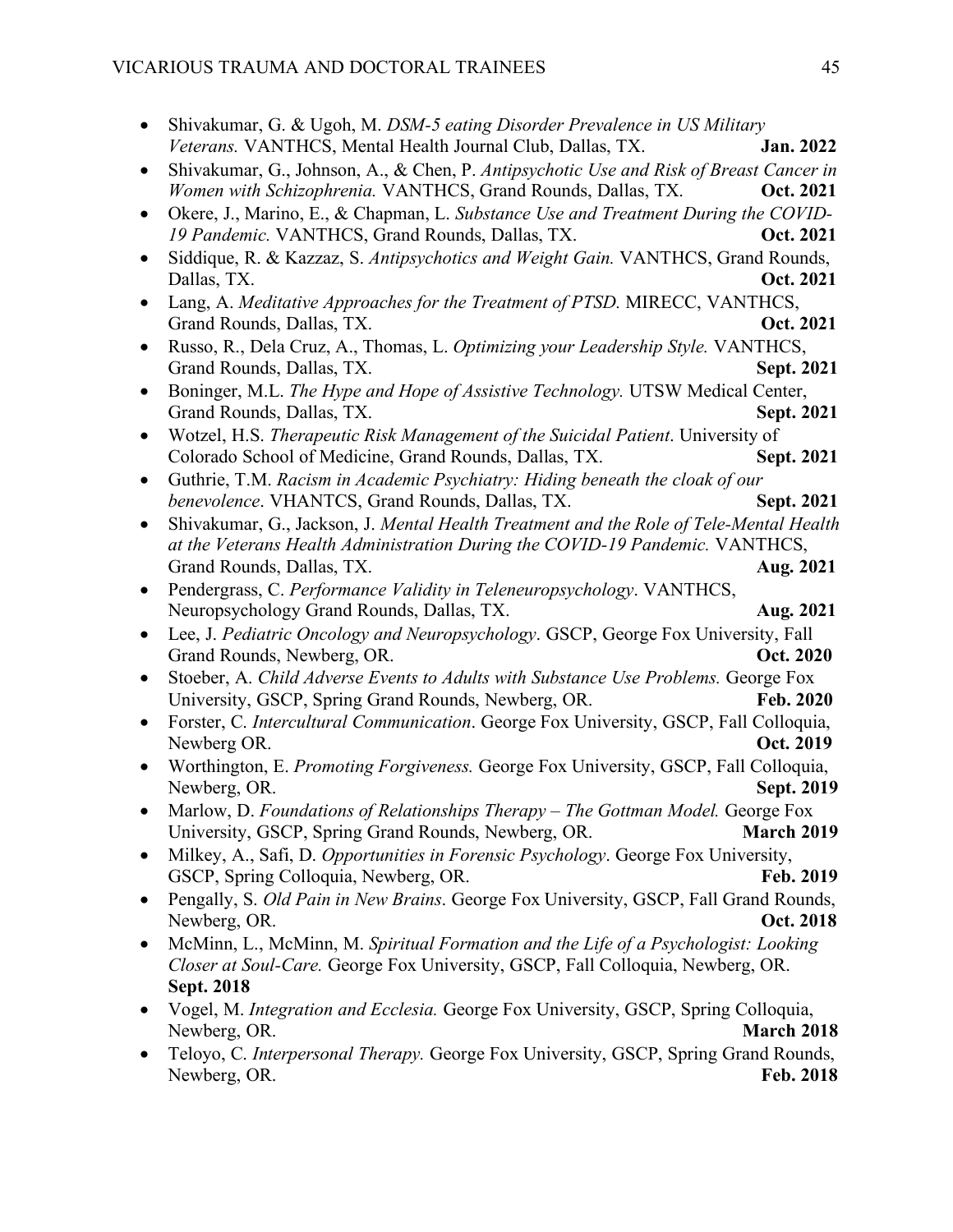- Sordahl, J. *Tele-health.* George Fox University, GSCP, Fall Colloquia, Newberg, OR. **Nov. 2017**
- Gil-Kasiwabara, E. *Using community based participatory research to promote mental health in American Indian/Alaskan Native children, youth, and families.* George Fox University, GSCP, Fall Grand Rounds, Newberg, OR. **Oct. 2017**

## Certificate Courses

- *PSYD 585 Neuroanatomy*, GSCP, George Fox University **Aug. 2020** Survey of neuroanatomical structures, observed symptomology and psychopathology associated with neurological and neuropsychological conditions, and critical application through case studies
- *Trauma Treatment and Assessment*, GSCP, George Fox University **April 2020** Address of trauma prevalence in clinical treatment, EBP and limitations to treatment, and assessment tools for trauma intervention. This course included assignments and deidentified case studies to support comprehension and competence.
- *Gender and Sexuality*, GSCP, George Fox University **Nov. 2018** A survey course with group discussions related to gender and sexual identity, and sexual attitudes. This course included critical application through case studies.

## **Teaching Experience**

*Adjunct Faculty, PSYC 220A: Biological Psychology (3 credits)* **Aug. 2020 – Dec. 2020** Department of Psychology, George Fox University, Newberg, OR

- Taught 38 undergraduate students Behavioral Neuroscience covering the following topics: Cells and Structures, Neurophysiology, Brain Chemistry, Sensorimotor System, Senses, Hormones and Sex, Homeostasis and Sleep, Emotions and Aggression, Psychopathology, Memory and Learning, Attention and Higher Cognition, and Language and Lateralization
- Creating modified and condensed lessons based on learning objectives and COVID-19 restrictions
- Revised syllabus to meet accreditation standards and department goals
- Provide in-person and virtual lecture with break-out groups to communicate course learning objectives
- Monitor student growth and concerns through university health system, using interdepartmental collaboration to support students in crisis events
- Monitor and manage student grades within a Moodle based system, with assessment through brief essays, quizzes, exams, and critical analysis papers

## *Teaching Assistant, PSYD 527: Neuropsychological Assessment* **Aug 2020 – April 2021** Graduate School of Clinical Psychology, George Fox University, Newberg, OR

- Provide live assessment demonstrations to adult and child/adolescent track students
- Coordinated grading and competency labs within a team of 3 teaching assistants
- Meet with individual and student groups to review assessments and course concepts

## *Teaching Assistant, PSYD 574: Spiritual and Religious Diversity* **Aug 2020 – Dec. 2020** Graduate School of Clinical Psychology, George Fox University, Newberg, OR

• Facilitate class discussions exploring various religion in relation to promote increased knowledge and understanding, as well as student clinician's ability to recognize held biases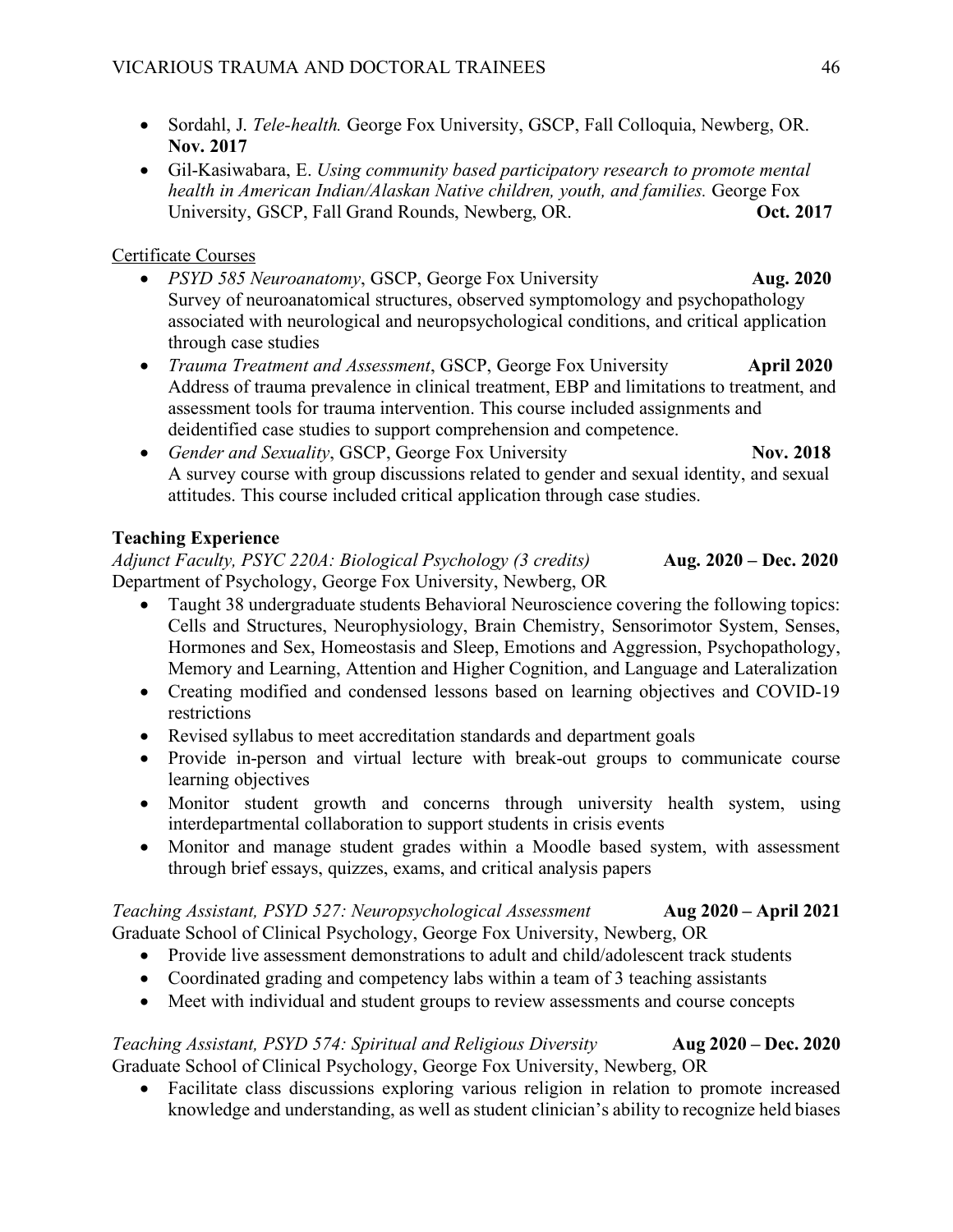• Grade assignments to support greater understanding of religious diversity within client populations

## *Teaching Assistant, PSYD503: Learning, Emotion, and Cognition May 2020* Graduate School of Clinical Psychology, George Fox University, Newberg, OR

- Supported two sections totaling 36 students, covering topics related to cognitive science, emotion, learning, and neurophysiological aspects of behaviorism
- Facilitated class discussions in professor's absence related to consciousness and affect recognition
- Developed quizzes and graded papers to support student learning and timely feedback
- Led student study groups to support assignment and exam preparation
- Created assignment examples to provide clarity of expectations

## *Teaching Assistant to Lead Teaching Assistant, PSYD 502: Psychopathology* **Aug. 2019 – Dec. 2020**

Graduate School of Clinical Psychology, George Fox University, Newberg, OR

- Grade student conceptualizations to support learning outcomes and competency
- Provide 1:1 coaching and consultation related to diagnostic considerations and client conceptualization
- Facilitate student learning and development through 1:1 and group Q&A sessions
- Coordinated grading and office hours within a team of 4 teaching assistants
- Updated PowerPoint slides and course material to reflect current research and trends

## *Teaching Assistant, PSYD 541: Multicultural Therapy* **Jan. 2020 – May 2020**

## Graduate School of Clinical Psychology, George Fox University, Newberg, OR

- Administer pre and posttest surveys to measure student development and comprehension of materials and multicultural competencies
- Facilitate small group discussions around complex and culturally diverse topics to foster comprehension
- Provide student feedback on written assignments through grading

## *Teaching Assistant, PSYD 552: Cognitive Behavioral Therapy* **Aug. 2019 – Dec. 2019** Graduate School of Clinical Psychology, George Fox University, Newberg, OR

- Supported professor in course planning and preparation of materials for class sessions
- Co-facilitated class activities to increase student competence in CBT-based techniques
- Provided student feedback on written assignments through grading and 1:1 competency evaluation

## *Teaching Assistant, PSYD 504: Advanced Social Psychology*

## **May 2019 – July 2019, April 2020 – June 2020**

Graduate School of Clinical Psychology, George Fox University, Newberg, OR

- Supported professor through preparation and organization of materials
- Taught course content related to social cognition and health psychology
- Developed health psychology lesson to meet course learning objectives
- Provided student feedback on assignments through editing and grading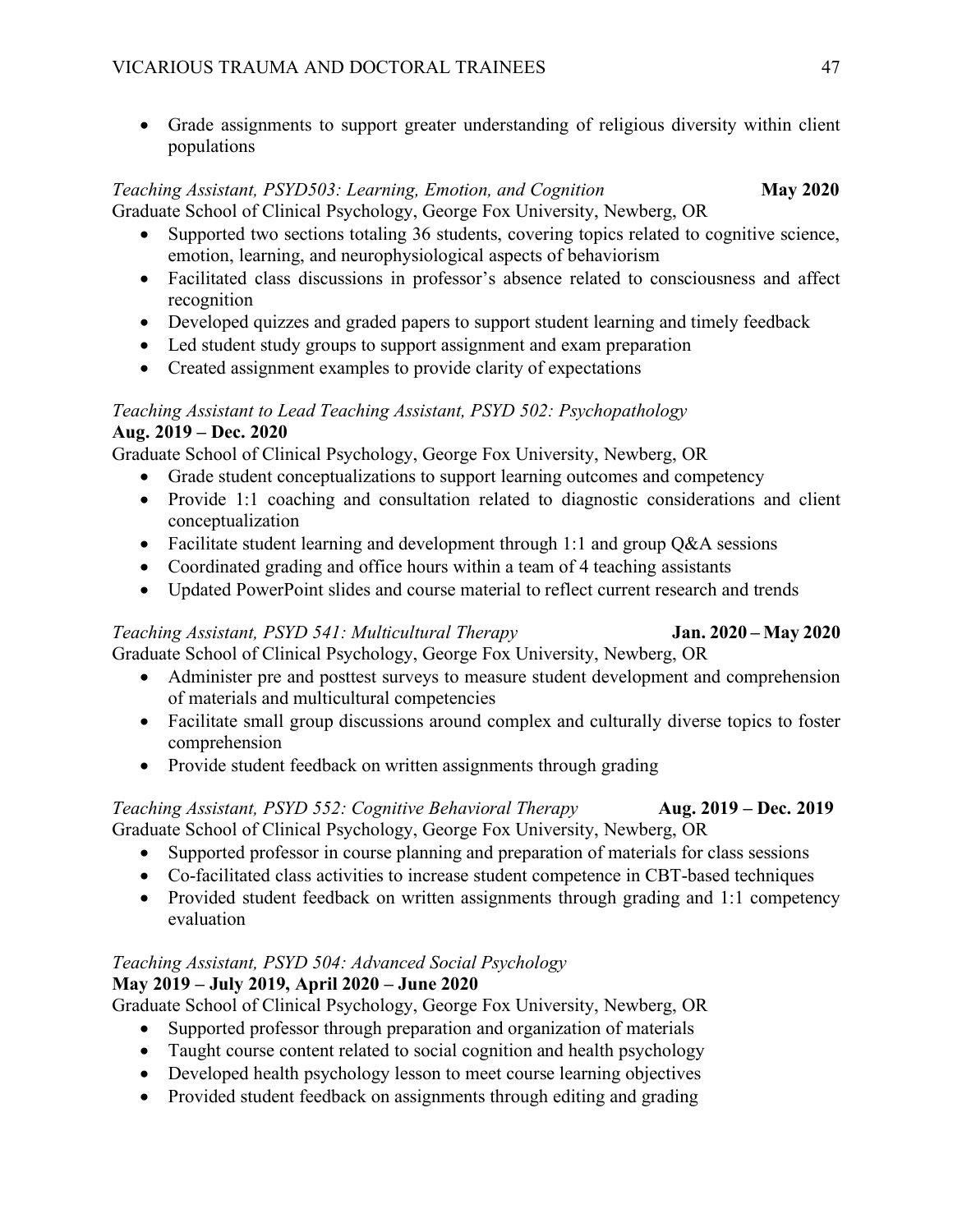• Facilitated group Q&A session to support learning and comprehension of content

## *Group Leader* **Sept. 2018 – May 2019**

## Nutritional Therapy Association, Olympia WA

- Supported workshop weekends through skills demonstrations and 1:1 mentoring
- Collaborated with peer leaders and lead instructors on strategic implementation of activities and examinations
- Proctored midterm and final exam and graded/evaluated students practice client projects for competency in documentation, health assessment, and health recommendations and treatment planning

## *Invited Guest Lecturer* **Spring 2018, Fall 2019**

George Fox University, Newberg, OR

- PSYC 150: General Psychology, Undergraduate Psychology Department, College of Behavioral and Health Sciences
- PSYC 383: Culture & Psychology, Undergraduate Psychology Department, College of Behavioral and Health Sciences

## *Adjunct Faculty*, *Office of the Provost* **Sept. 2016 – April 2017**

George Fox University, Newberg, OR

- Taught GEED 218: Developing Professional Identity
- Developed 16-week curriculum focusing on personal branding, e-presence, employment strategies, and self-discovery in a professional and personal context

*Adjunct Instructor/Prevention Education Specialist & Program Director* **June 2012 –May 2013** California State University Northridge, Northridge, CA

- Taught EPC 499 A-C: Independent Study Seminar on Peer Education, Sexual Assault Prevention and Education
- Developed 16-week course focused on sexual assault prevention and rape culture, including critical analysis of human sexuality and socio-cultural ideas of sexuality
- Designed curriculum for prevention education course based on program goal assessment to support critical thinking, communication, and leadership skills development with peer educators
- Created an advanced cohort model for students to continue developing as gender-based violence activists and educators by establishing a tiered course structure, advanced lesson plans, and implementing peer mentoring
- Developed and implemented peer educator orientation program to promote program preparation and encourage student investment

## **Leadership Experience**

*Co-Chair, Multicultural Community* **Dec. 2018 – Nov. 2020**

GSCP, George Fox University, Newberg, OR

- Developed position descriptions and reorganization of committee leadership to create an effective and sustainable structure
- Established application cycle and process to promote equitable access to leadership opportunities with clarity of leadership roles and responsibilities